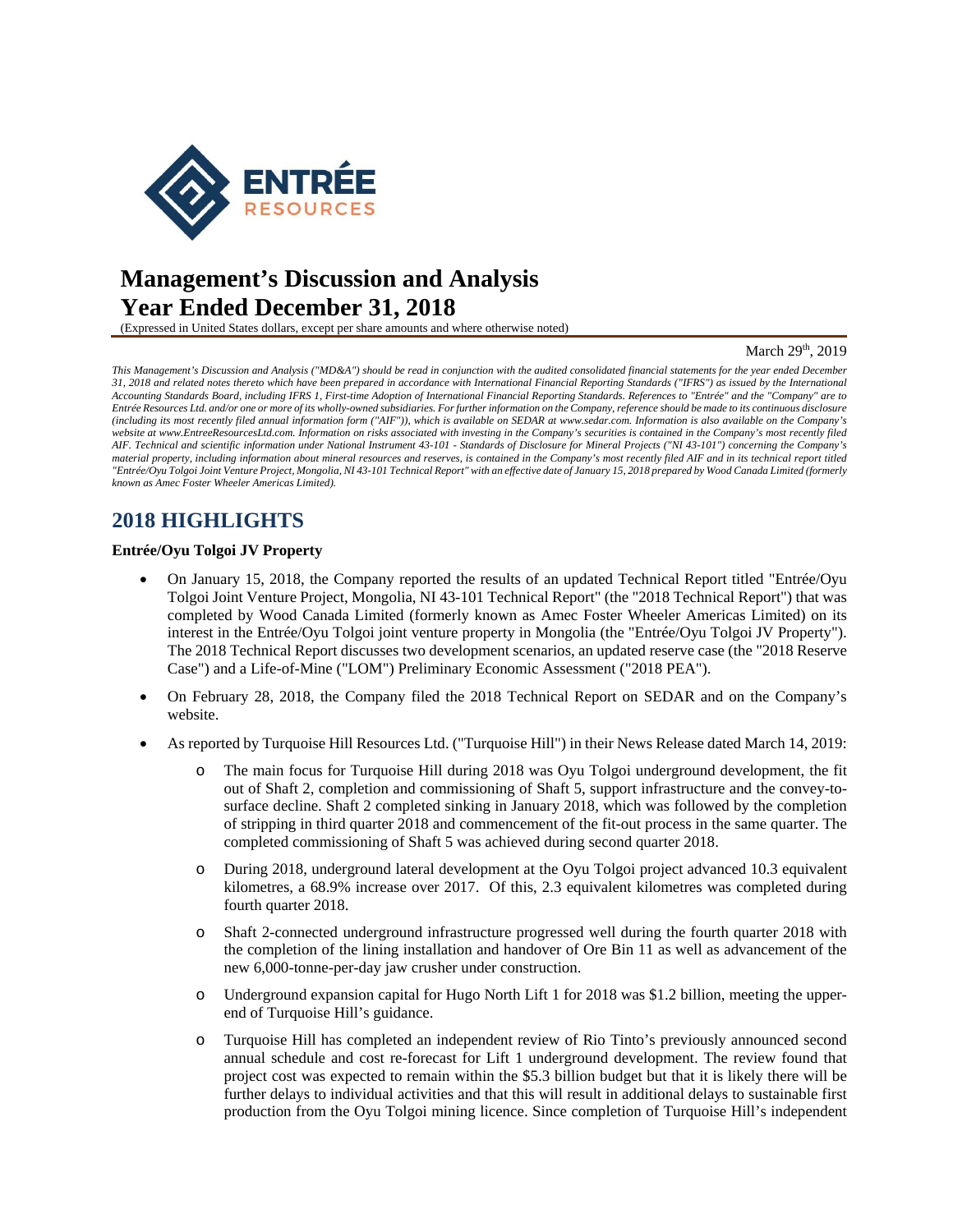review, Rio Tinto, as manager of the Oyu Tolgoi project, has advised Turquoise Hill that delays on the Shaft 2 fit out are expected to result in an overall schedule delay to sustainable first production from the Oyu Tolgoi mining licence beyond the end of third quarter 2021. Additionally, Rio Tinto is studying relocating the ore passes on the footprint and this may modify the initiation sequence within Panel 0. The study will be incorporated into the definitive estimate review, as will work necessary to estimate any impact on cost and development schedule. The definitive estimate review is expected to be complete towards the end of 2019.

- o Entrée's joint venture partner Oyu Tolgoi LLC ("OTLLC") is currently undertaking an updated Feasibility Study on the Oyu Tolgoi project and is in discussions with the Government of Mongolia to progress the construction of a coal-fired power plant and related infrastructure at Tavan Tolgoi.
- Entrée is not currently aware of any expected delays to development production or initial block cave production from Lift 1 of the Hugo North Extension deposit on the Entrée/Oyu Tolgoi JV Property resulting from delays to individual activities at the Oyu Tolgoi project. Entrée will evaluate any information made available to it by Rio Tinto or OTLLC as the definitive estimate review and Feasibility Study progress and will update the market accordingly.

## **Cañariaco Project Royalty – Peru**

 On June 8, 2018, the Company completed the sale of its 0.5% net smelter returns ("NSR") royalty (the "Cañariaco Project Royalty") on Candente Copper Corp.'s Cañariaco copper project in Northern Peru to Anglo Pacific Group PLC ("Anglo Pacific"), a public company listed on the London Stock Exchange and the Toronto Stock Exchange ("TSX"). Under the sales agreement with Anglo Pacific, the Company transferred all the issued and outstanding shares of its subsidiaries that directly or indirectly hold the Cañariaco Project Royalty to Anglo Pacific for consideration of \$1.0 million, payable by the issuance of 478,951 Anglo Pacific common shares. In addition, Entrée retains the right to a portion of any future royalty income received by Anglo Pacific in relation to the Cañariaco Project Royalty ("Cañariaco Project Royalty Pass-Through Payments").

#### **Corporate**

- The Company adopted IFRS in its annual consolidated financial statements for the year ended December 31, 2018 (see "Changes in Accounting Policies" below).
- On February 5, 2018, Mark Bailey was appointed to the role of Non-Executive Chair of the Board. Mr. Bailey succeeded The Rt. Honourable Lord Howard of Lympne, who retired from his position as a director and Non-Executive Chair of the Board. Dr. Michael Price was also appointed to the Board of Directors (the "Board") to fill the vacancy created by Lord Howard's retirement.
- For the full 2018 year, the operating loss was \$1.8 million compared to an operating loss of \$2.9 million in 2017. The reduction was related to lower administrative costs in the 2018 year.
- For the full 2018year, operating cash outflow after working capital was \$0.8 million compared to a \$3.0 million operating cash outflow in 2017. The reduction in operating cash outflow after working capital was due to one-time restructuring costs in 2017 and a lower net loss in 2018.
- On December 19, 2018, Mason Resources Corp. ("Mason Resources") terminated its Administrative Services Agreement with the Company following the acquisition of Mason Resources by Hudbay Minerals Inc.
- As at December 31, 2018, cash on hand was \$6.2 million and the working capital balance was \$6.8 million.

## **OVERVIEW OF BUSINESS**

Entrée is a mineral resource company with interests in development and exploration properties in Mongolia, Peru and Australia.

The Company's principal asset is its interest in the Entrée/Oyu Tolgoi JV Property – a carried 20% participating interest in two of the Oyu Tolgoi project deposits, and a carried 20% or 30% interest (depending on the depth of mineralization) in the surrounding large, underexplored, highly prospective land package located in the South Gobi region of Mongolia. Entrée's joint venture partner, OTLLC, holds the remaining interest.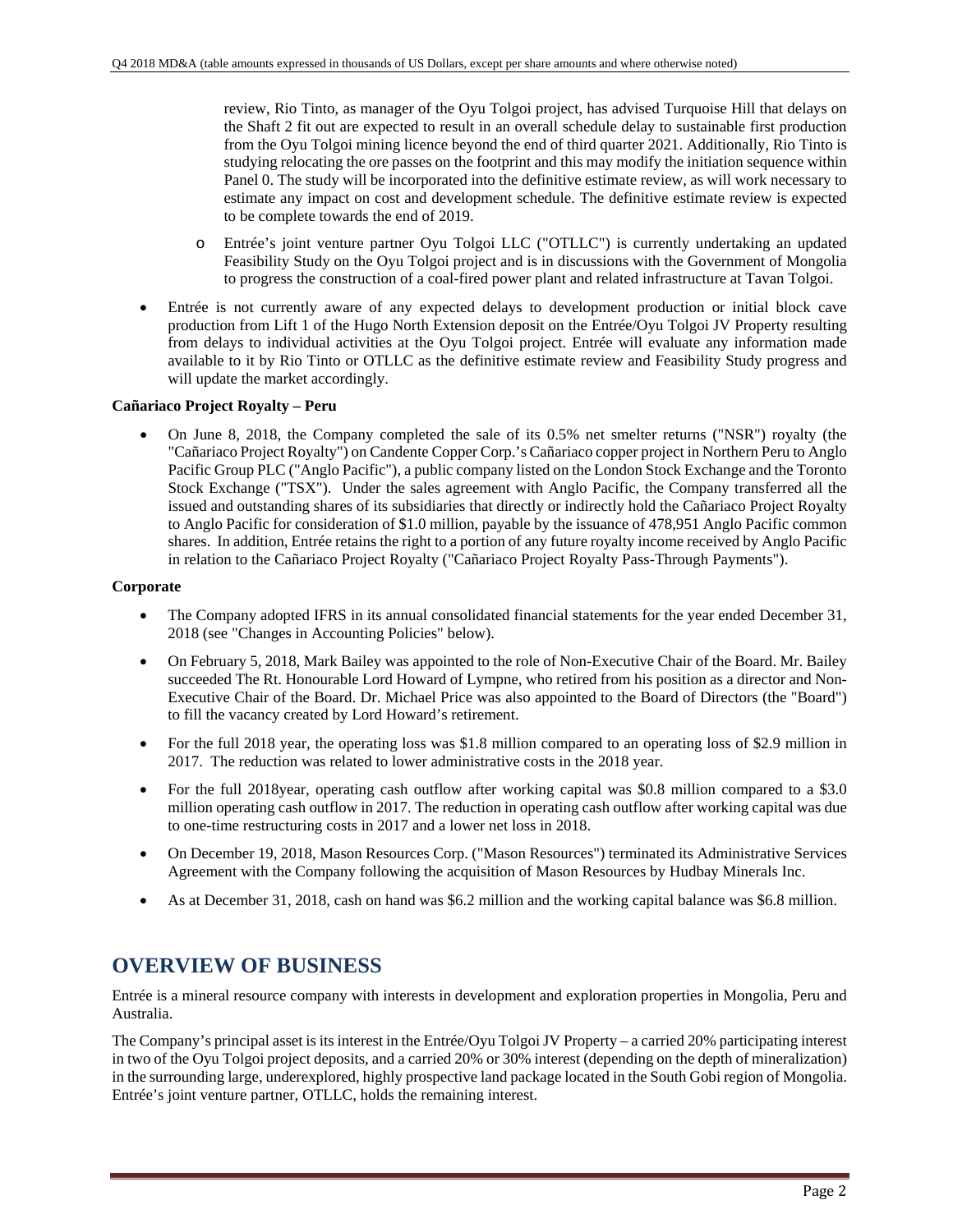The Oyu Tolgoi project includes two separate land holdings: the Oyu Tolgoi mining licence, which is held by OTLLC (66% Turquoise Hill and 34% the Government of Mongolia), and the Entrée/Oyu Tolgoi JV Property, which is a partnership between Entrée and OTLLC. The Entrée/Oyu Tolgoi JV Property comprises the eastern portion of the Shivee Tolgoi mining licence, and all of the Javhlant mining licence, which mostly surround the Oyu Tolgui mining licence (Figure 1). Both the Shivee Tolgoi and Javhlant mining licences are held by Entrée. The terms of the joint venture between Entrée and OTLLC (the "Entrée/Oyu Tolgoi JV") state that Entrée has a 20% participating interest with respect to mineralization extracted from deeper than 560 metres below surface and a 30% participating interest with respect to mineralization extracted from above 560 metres depth.

The Entrée/Oyu Tolgoi JV Property includes the Hugo North Extension copper-gold deposit (also referred to as "HNE") and the majority of the Heruga copper-gold-molybdenum deposit. The resources at Hugo North Extension include a Probable reserve, which is part of the first lift ("Lift 1") of the Oyu Tolgoi underground block cave mining operation. Lift 1 is in development by project operator Rio Tinto International Holdings Ltd. ("Rio Tinto"), with first development production from the Entrée/Oyu Tolgoi JV Property expected in 2021. While Entrée is not currently aware of any expected delays to development production or initial block cave production from Lift 1 of HNE resulting from delays to individual activities at the Oyu Tolgoi project, Entrée will evaluate any information made available to it by Rio Tinto or OTLLC as the definitive estimate review and Feasibility Study progress and will update the market accordingly. When completed, Oyu Tolgoi is expected to become the world's third largest copper mine.

In addition to the Hugo North Extension copper-gold deposit, the Entrée/Oyu Tolgoi JV Property includes approximately 94% of the resource tonnes outlined at the Heruga copper-gold-molybdenum deposit and a large exploration land package, which together form a significant component of the overall Oyu Tolgoi project.

The first two phases of the Oyu Tolgoi project are fully financed, with the Oyut open pit mine on the Oyu Tolgoi mining licence (Phase 1) currently in production and construction of Lift 1 of the Hugo North/Hugo North Extension underground block cave (Phase 2) currently in progress.

The Company also has the following assets:

- Blue Rose JV a 56.53% interest in the Blue Rose joint venture ("Blue Rose JV") on minerals other than iron ore on Exploration Licence 6006 ("EL 6006") in the Olary Region of South Australia. The Blue Rose JV partners also have certain rights and royalties with respect to iron ore outlined or extracted from the area covered by EL 6006.
- 478,951 Anglo Pacific common shares and the right to the Cañariaco Project Royalty Pass-Through Payments (see "Investments" section below).

The Company's corporate headquarters are located in Vancouver, British Columbia, Canada. Field operations are conducted out of local offices in Mongolia.

As at December 31, 2018 and the date of this MD&A, Rio Tinto beneficially owns 30,366,129 common shares (including 13,799,333 common shares held by Turquoise Hill), or 17.4% and Sandstorm Gold Ltd. ("Sandstorm") owns 28,559,880 common shares, or 16.3% of the outstanding shares of the Company.

Trading of the Company's common shares commenced on the NYSE American effective July 18, 2005, under the trading symbol "EGI". On April 24, 2006, the Company's common shares began trading on the TSX and discontinued trading on the TSX Venture Exchange. The trading symbol remained "ETG".

# **OUTLOOK AND STRATEGY**

The Company's primary objectives for the 2019 year include:

- Continuing constructive discussions with the Government of Mongolia;
- Working with other Oyu Tolgoi stakeholders to advance potential amendments to the joint venture agreement (the "Entrée/Oyu Tolgoi JVA") that currently governs the relationship between Entrée and OTLLC. The form of Entrée/Oyu Tolgoi JVA was agreed between the parties in 2004, prior to the execution of the Oyu Tolgoi Investment Agreement and commencement of underground development. The Company believes that amendments that align the interests of all stakeholders as they are now understood, would be in the best interests of the Company and its shareholders provided there is no net erosion of value to Entrée. No agreements have been finalized and there are no assurances agreements may be finalized in the future.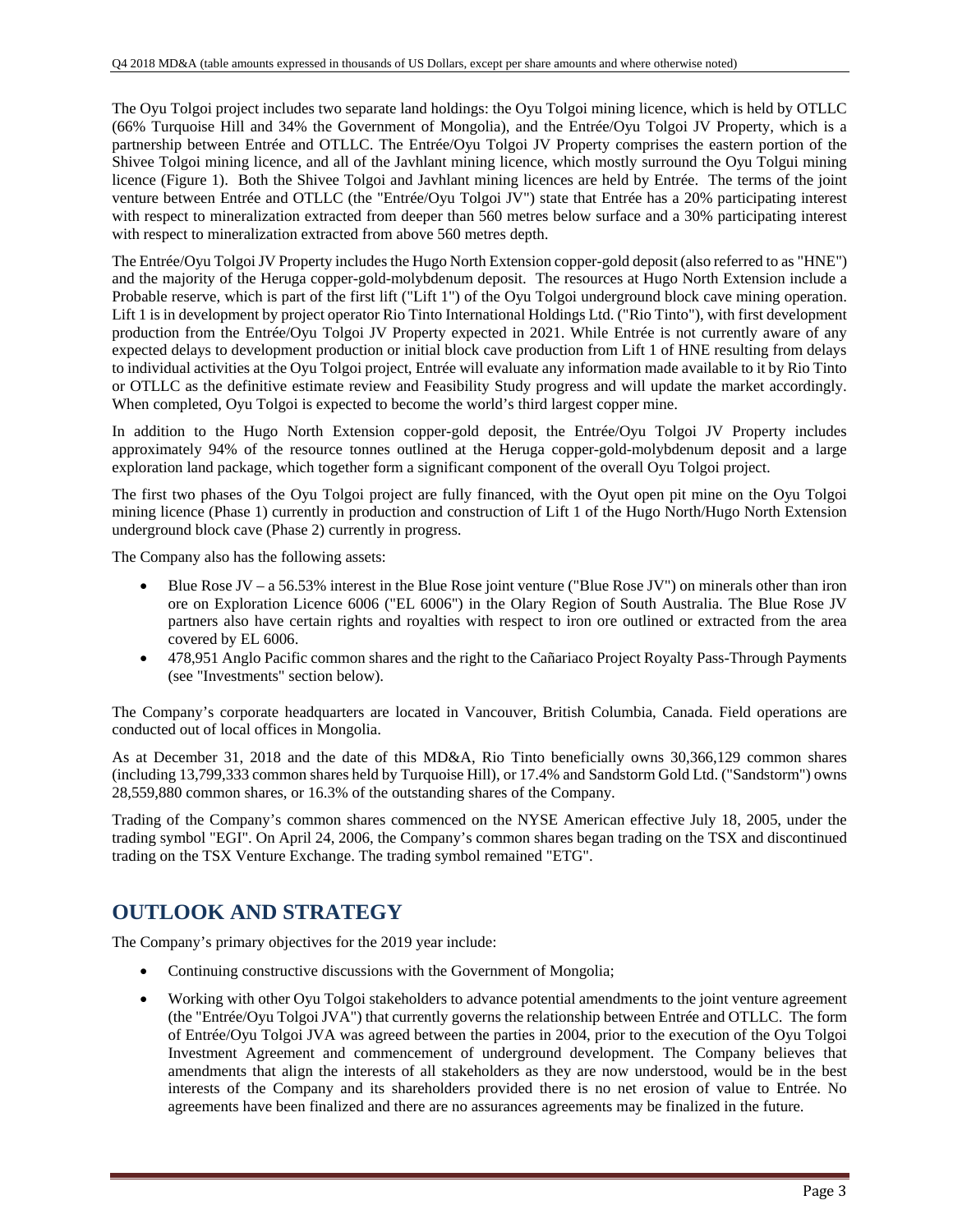The Company's expected 2019 full year expenditures, which include Mongolian site management and compliance costs, is between \$1.2 million and \$1.5 million.

# **ENTRÉE/OYU TOLGOI JV PROPERTY AND SHIVEE WEST PROPERTY – MONGOLIA**

## **2018 Technical Report Highlights**

In Q1 2018, the Company announced the results of the 2018 Technical Report completed on its interest in the Entrée/Oyu Tolgoi JV Property. The 2018 Technical Report discusses two development scenarios, the 2018 Reserve Case and the 2018 PEA. The 2018 Reserve Case is based only on mineral reserves attributable to the Entrée/Oyu Tolgoi JV from Lift 1 of the Hugo North Extension underground block cave.

The 2018 PEA is an alternative development scenario completed at a conceptual level that assesses the inclusion of Hugo North Extension Lift 2 and Heruga into an overall mine plan with Hugo North Extension Lift 1. The 2018 PEA includes Indicated and Inferred resources from Hugo North Extension Lifts 1 and 2, and Inferred resources from Heruga. Significant development and capital decisions will be required for the eventual development of Hugo North Extension Lift 2 and Heruga once production commences at Hugo North Extension Lift 1.

LOM highlights of the production and financial results from the 2018 Reserve Case and the 2018 PEA are summarized as follows:

| Entrée/Oyu Tolgoi JV Property                | <b>Units</b> | 2018 Reserve Case                                                          | <b>2018 PEA</b>                                                             |
|----------------------------------------------|--------------|----------------------------------------------------------------------------|-----------------------------------------------------------------------------|
| Probable Reserve Feed                        |              | 35 Mt @ 1.59% Cu,<br>$0.55$ g/t Au, 3.72 g/t Ag<br>$(1.93\% \text{ CuEq})$ |                                                                             |
| <b>Indicated Resource Feed</b>               |              |                                                                            | 113 Mt @ 1.42% Cu,<br>$0.50$ g/t Au, 3.63 g/t Ag<br>$(1.73\% \text{ CuEq})$ |
| <b>Inferred Resource Feed</b>                |              | ----                                                                       | 708 Mt @ 0.53% Cu,<br>0.44 g/t Au, 1.79 g/t Ag<br>$(0.82 \%$ CuEq)          |
| Copper Recovered                             | Mlb          | 1,115                                                                      | 10,497                                                                      |
| <b>Gold Recovered</b>                        | koz          | 514                                                                        | 9,367                                                                       |
| <b>Silver Recovered</b>                      | koz          | 3,651                                                                      | 45,378                                                                      |
| <b>Entrée Attributable Financial Results</b> |              |                                                                            |                                                                             |
| LOM Cash Flow, pre-tax                       | \$M          | 382                                                                        | 2,078                                                                       |
| NPV5%, after-tax                             | \$M          | 157                                                                        | 512                                                                         |
| NPV8%, after-tax                             | \$M          | 111                                                                        | 278                                                                         |
| NPV10%, after-tax                            | \$M          | 89                                                                         | 192                                                                         |

*Notes:* 

*1. The 2018 Reserve Case and the 2018 PEA are alternative cases and the Entrée attributable financial results are not additive.* 

Long term metal prices used in the net present value ("NPV") economic analyses are: copper \$3.00/lb, gold \$1,300.00/oz and silver \$19.00/oz.

*5. The mineral reserves in the 2018 Reserve Case are not additive to the mineral resources in the 2018 PEA.* 

*6. Copper equivalent ("CuEq") is calculated as shown in the footnotes to the Mineral Resources Table below.* 

The economic analysis in the 2018 PEA does not have as high a level of certainty as the 2018 Reserve Case. The 2018 PEA is preliminary in nature and includes Inferred mineral resources that are considered too speculative geologically to have the economic considerations applied to them that would enable them to be categorized as mineral reserves, and there is no certainty that the 2018 PEA will be realized. Mineral resources are not mineral reserves and do not have demonstrated economic viability.

*<sup>3.</sup> Mineral reserves and mineral resources are reported on a 100% basis.* 

*<sup>4.</sup> Entrée has a 20% interest in the above processed material and recovered metal.*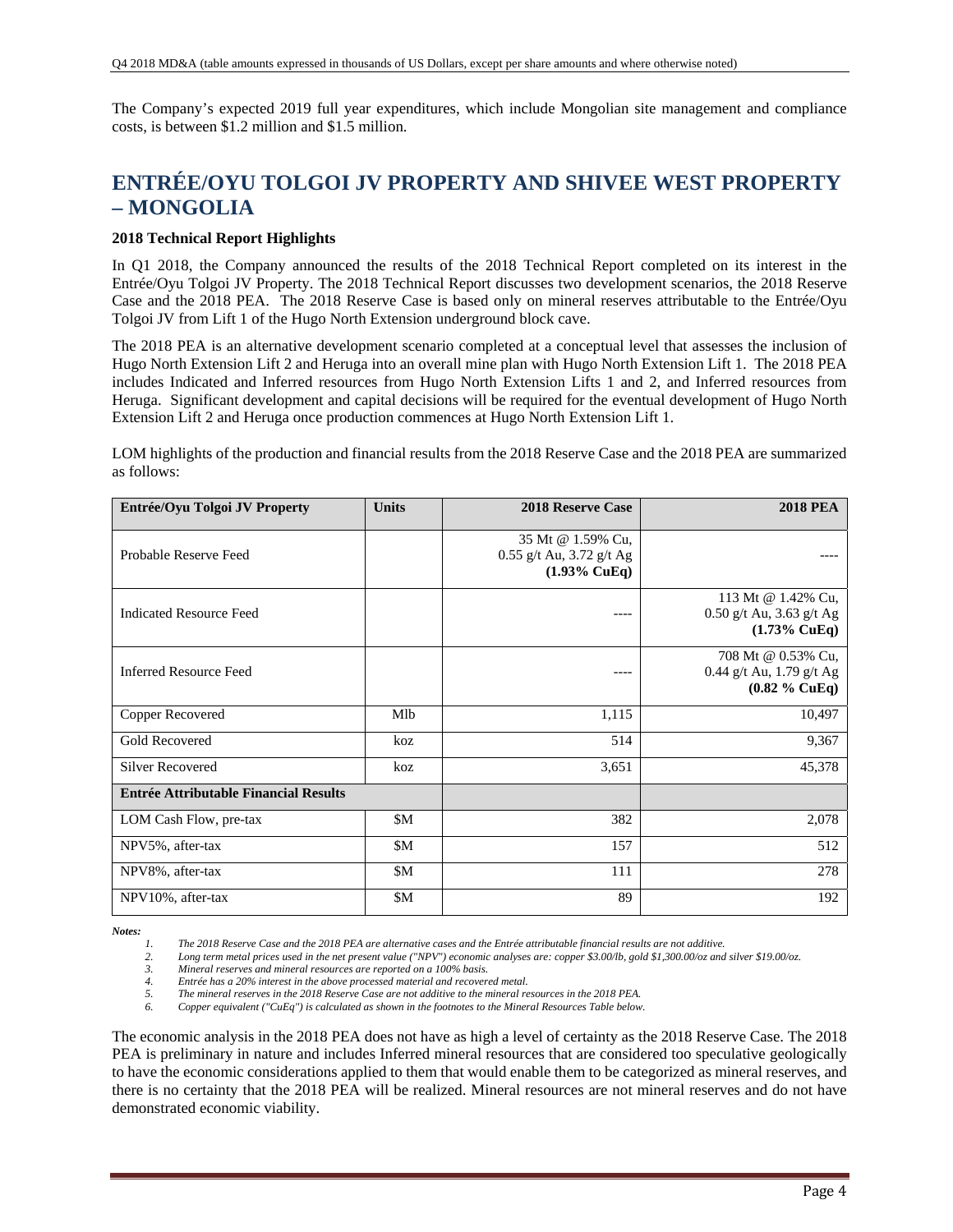In both development options (2018 Reserve Case and 2018 PEA) the Company is only reporting the production and cash flows attributable to the Entrée/Oyu Tolgoi JV Property, not production and cash flows for other mineral deposits located on the Oyu Tolgoi mining licence owned 100% by OTLLC. Note the production and cash flows from these two development options are not additive.

Both the 2018 Reserve Case and the 2018 PEA are based on information reported within the 2016 Oyu Tolgoi Feasibility Study ("OTFS16"), completed by OTLLC on the Oyu Tolgoi project (refer to Turquoise Hill's press release dated October 21, 2016). OTFS16 discusses the mine plan for Lift 1 of the Hugo North (including Hugo North Extension) underground block cave on both the Oyu Tolgoi mining licence and the Entrée/Oyu Tolgoi JV Property. Rio Tinto is managing the construction and eventual operation of Lift 1 as well as any future development of deposits included in the 2018 PEA.

Below are some of the key financial assumptions and outputs from the two alternative cases, the 2018 Reserve Case and the 2018 PEA. All figures shown for both cases are reported on a 100% Entrée/Oyu Tolgoi JV basis, unless otherwise noted, where it is for Entrée's 20% attributable interest. Both cases assume long term metal prices of \$3.00/lb copper, \$1,300.00/oz gold and \$19.00/oz silver.

Key items per the 2018 Reserve Case outputs are as follows:

- Entrée/Oyu Tolgoi JV Property development production from Hugo North Extension Lift 1 starts in 2021 with initial block cave production starting in 2026.
- 14-year mine life (5-years development production and 9-years block cave production).
- Maximum production rate of approximately 24,000 tonnes per day ("tpd"), which is blended with production from OTLLC's Oyut open pit deposit and Hugo North deposit to reach an average mill throughput of approximately 110,000 tpd.
- Total direct development and sustaining capital expenditures of approximately \$262 million (\$52 million attributable to Entrée).
- Entrée LOM average cash cost \$1.25/lb payable copper.
- Entrée LOM average cash costs after credits ("C1") \$0.56/lb payable copper.
- Entrée LOM average all-in sustaining costs after credits ("AISC") \$1.03/lb payable copper.

Key items per the 2018 PEA outputs are as follows:

| Entrée/Oyu Tolgoi JV Property  | <b>Units</b> | 2018 PEA $(1)(2)$       |                        |  |  |  |
|--------------------------------|--------------|-------------------------|------------------------|--|--|--|
|                                |              | HNE Lift $1 +$ Lift $2$ | HNE Lift $1+2+$ Heruga |  |  |  |
| <b>LOM Cash Flow</b>           | \$M          |                         |                        |  |  |  |
| Before-tax                     |              | \$2,133                 | \$2,078                |  |  |  |
| After-tax                      |              | \$1,595                 | \$1,522                |  |  |  |
| <b>NPV</b>                     | \$M          |                         |                        |  |  |  |
| 5%                             |              | \$506                   | \$512                  |  |  |  |
| 8%                             |              | \$277                   | \$278                  |  |  |  |
| Mine Life $(3)$                | Years        | 33                      | $77*$                  |  |  |  |
| Metal Recovered <sup>(4)</sup> |              |                         |                        |  |  |  |
| Copper<br>٠                    | Mlb          | 5,579                   | 10,497                 |  |  |  |
| Gold<br>٠                      | Koz          | 2,637                   | 9,367                  |  |  |  |
| Silver                         | Koz          | 20,442                  | 45,378                 |  |  |  |

*Notes:* 

*1. Long term metal prices used in the NPV economic analyses are: copper \$3.00/lb, gold \$1,300.00/oz and silver \$19.00/oz.* 

*2. The economic analysis in the 2018 PEA does not have as high a level of certainty as the 2018 Reserve Case. The 2018 PEA is preliminary in nature and includes Inferred mineral resources that are considered too speculative geologically to have the economic considerations applied*  to them that would enable them to be categorized as mineral reserves, and there is no certainty that the 2018 PEA will be realized. Mineral *resources are not mineral reserves and do not have demonstrated economic viability.* 

*3. \*The 2018 PEA covers a period from 2021 to 2097 (77 years), but there is an 11-year period (2054-2064) with no mining from the Entrée/Oyu Tolgoi JV Property when other mineralization from the Oyu Tolgoi mining licence is being mined and processed.* 

*4. Entrée has a 20% attributable interest in the recovered metal.* 

 Mineralization mined from the Entrée/Oyu Tolgoi JV Property is blended with production from other deposits on the Oyu Tolgoi mining licence to reach a mill throughput of 110,000 tpd.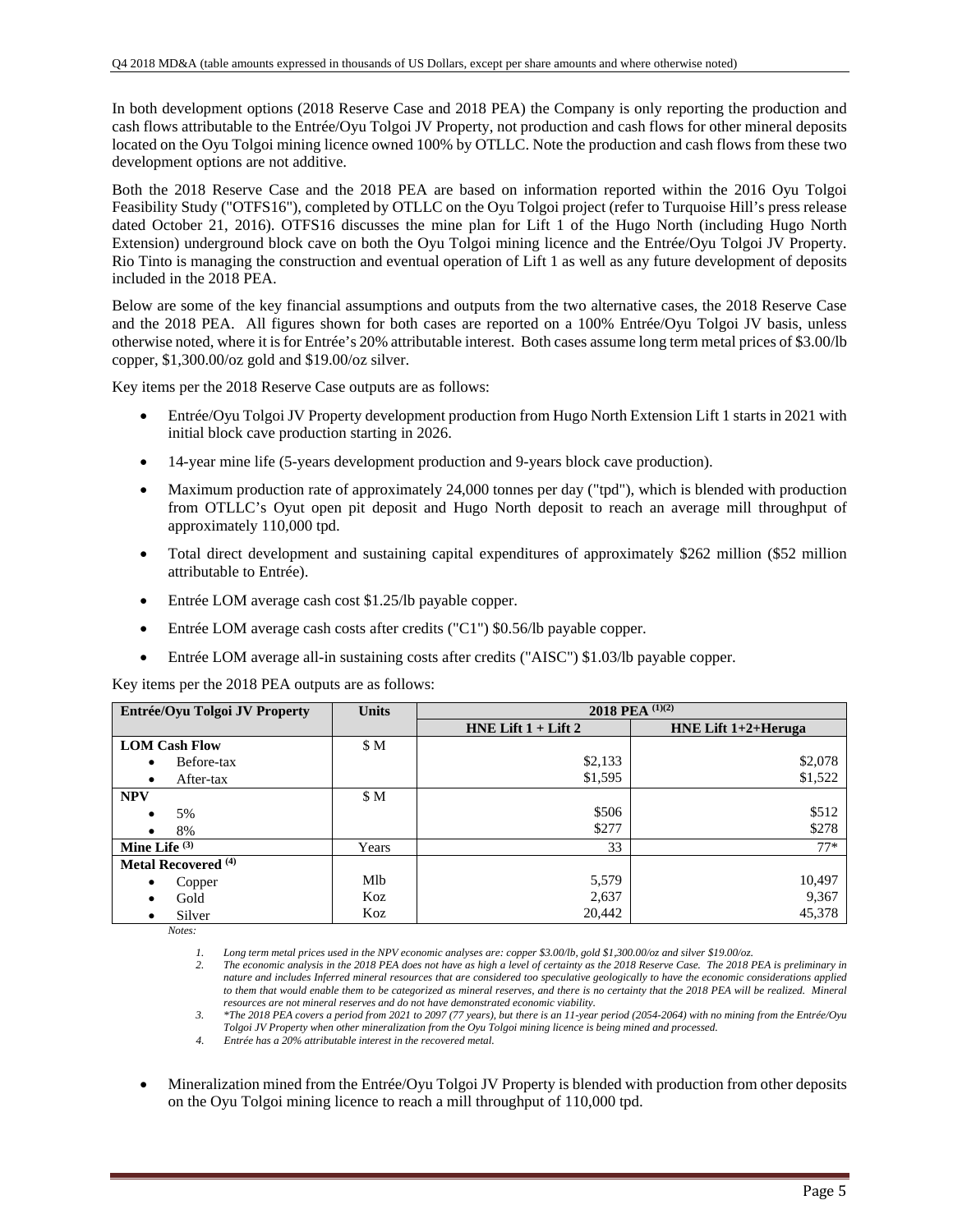- Development schedule assumptions for Entrée/Oyu Tolgoi JV Property:
	- 2021 start of Lift 1 development production and in 2026 initial Lift 1 block cave production
	- 2028 Lift 2 development production and in 2035 initial Lift 2 block cave production
	- 2065 Heruga development production and in 2069 initial block cave production
- Total direct development and sustaining capital expenditures of approximately \$8,637 million (\$1,727 million attributable to Entrée).
- Entrée LOM average cash cost \$1.97/lb payable copper.
- Entrée LOM average C1 cash costs \$0.68/lb payable copper.
- Entrée LOM average AISC after credits \$1.83/lb payable copper.

The 2018 PEA and the 2018 Reserve Case are not mutually exclusive; if the 2018 Reserve Case is developed and brought into production, the mineralization from Hugo North Extension Lift 2 and Heruga is not sterilized or reduced in tonnage or grades. Heruga could be a completely standalone underground operation, independent of other Oyu Tolgoi project underground development, and provides considerable flexibility for mine planning and development. Although molybdenum is present in the Heruga deposit, the 2018 PEA does not include the construction of a molybdenum circuit for its recovery, but it could be added in the future if economic conditions for molybdenum improve. As noted in the Turquoise Hill press release dated October 21, 2016, there are also potential opportunities for increasing the underground mining rate (and mill throughput), which would require further development and sustaining capital and different operating costs, however it would likely result in Lift 2 and Heruga mineralization being mined earlier in the overall Oyu Tolgoi mine plan and potentially improved economics for Entrée.

The 2018 Technical Report has been filed on SEDAR and is available for review under the Company's profile on SEDAR (www.sedar.com) or on www.EntreeResourcesLtd.com.

#### **Summary and Location of Project**

The "Entrée/Oyu Tolgoi JV Project" (shown on Figure 1) comprises the Entrée/Oyu Tolgoi JV Property and the Shivee West Property (see "Shivee West Property Summary" below). The Entrée/Oyu Tolgoi JV Project completely surrounds OTLLC's Oyu Tolgoi mining licence and forms a significant portion of the overall Oyu Tolgoi project area. Figure 1 also shows the main mineral deposits that form the Oyu Tolgoi trend of porphyry deposits and several priority exploration targets, including Castle Rock and Southwest IP.

The Entrée/Oyu Tolgoi JV Project is located within the Aimag (province) of Ömnögovi in the South Gobi region of Mongolia, about 570 kilometres ("km") south of the capital city of Ulaanbaatar and 80 km north of the border with China.

The Entrée/Oyu Tolgoi JV Property comprises the eastern portion of the Shivee Tolgoi mining licence and all of the Javhlant mining licence, and hosts:

- The Hugo North Extension copper-gold porphyry deposit (Lift 1 and Lift 2):
	- Lift 1 is the upper portion of the Hugo North Extension copper-gold porphyry deposit and forms the basis of the 2018 Reserve Case. It is the northern portion of the Hugo North Lift 1 underground block cave mine plan that is currently in development on the Oyu Tolgoi mining licence. Starting in approximately 2021, the development will cross north onto the Entrée/Oyu Tolgoi JV Property. Hugo North Extension Lift 1 Probable reserves include 35 million tonnes ("Mt") grading 1.59% copper, 0.55 grams per tonne  $\frac{(\nabla g(t))}{g(t)}$  gold, and 3.72 g/t silver. Lift 1 mineral resources are also included in the alternative development scenario, as part of the mine plan for the 2018 PEA.
	- Lift 2 is immediately below Lift 1 and is the next potential phase of underground mining, once Lift 1 mining is complete. Lift 2 is currently included as part of the alternative, 2018 PEA mine plan. Hugo North Extension Lift 2 resources included in the 2018 PEA mine plan are: 78 Mt (Indicated), grading 1.34% copper, 0.48 g/t gold, and 3.59 g/t silver; plus 88.4 Mt (Inferred), grading 1.34% copper, 0.48 g/t gold, and 3.59 g/t silver.
- The Heruga copper-gold-molybdenum porphyry deposit is at the south end of the Oyu Tolgoi trend of porphyry deposits. Approximately 94% of the Heruga deposit occurs on the Entrée/Oyu Tolgoi JV Property. The 2018 PEA includes Heruga as the final deposit to be mined, as two separate block caves, one to the south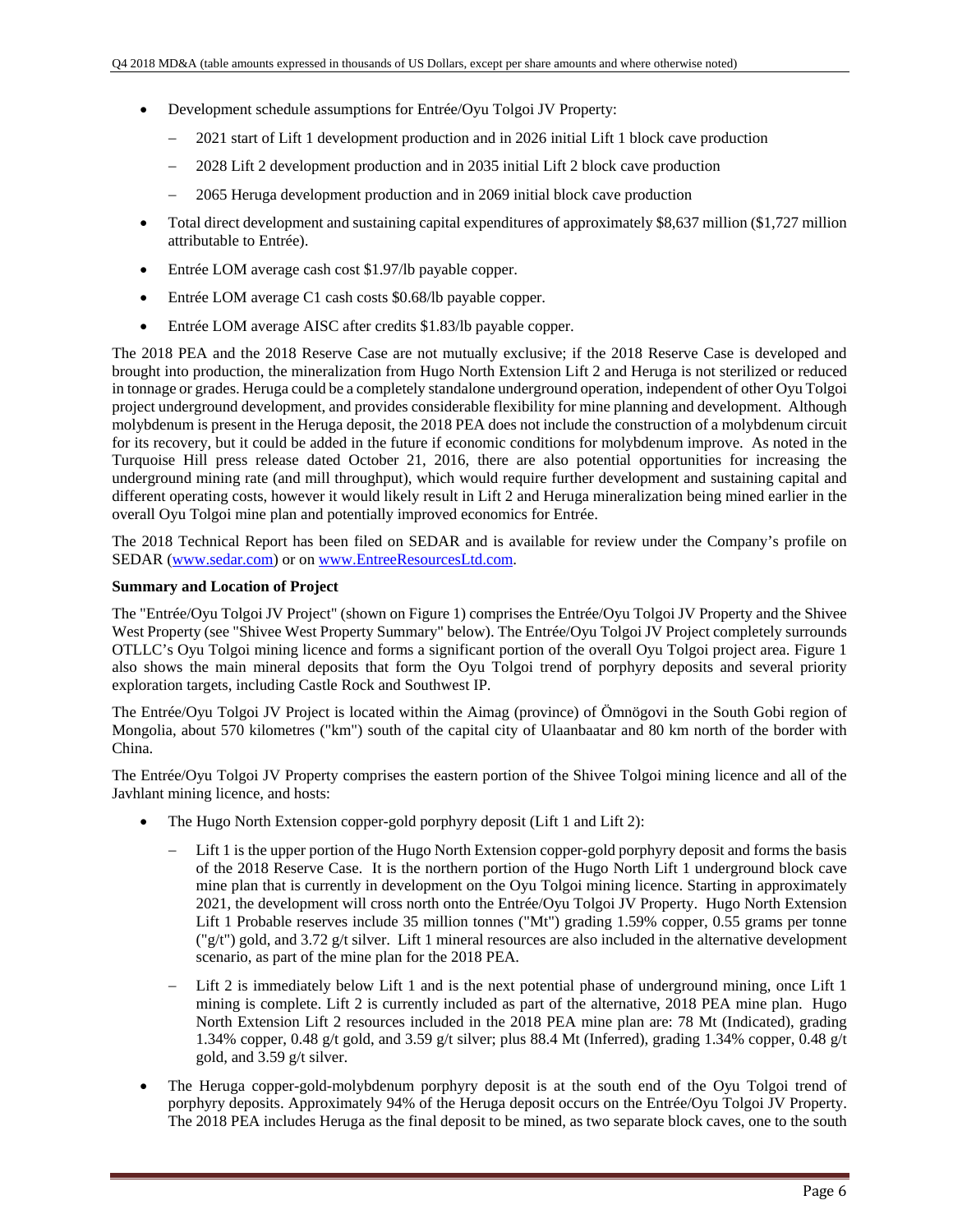with a slightly deeper block cave to the north. The portion of the Heruga mineral resources that occur on the Entrée/Oyu Tolgoi JV Property and are part of the alternative, 2018 PEA mine plan include 620 Mt (Inferred) grading 0.42% copper, 0.43 g/t gold, and 1.53 g/t silver.

• A large prospective land package.

Entrée has a 20% or 30% (depending on the depth of mineralization) participating interest in the Entrée/Oyu Tolgoi JV with OTLLC holding the remaining 80% (or 70%) interest. OTLLC has a 100% interest in other Oyu Tolgoi project areas, including the Oyut open pit, which is currently in production, and the Hugo North and Hugo South deposits on the Oyu Tolgoi mining licence.



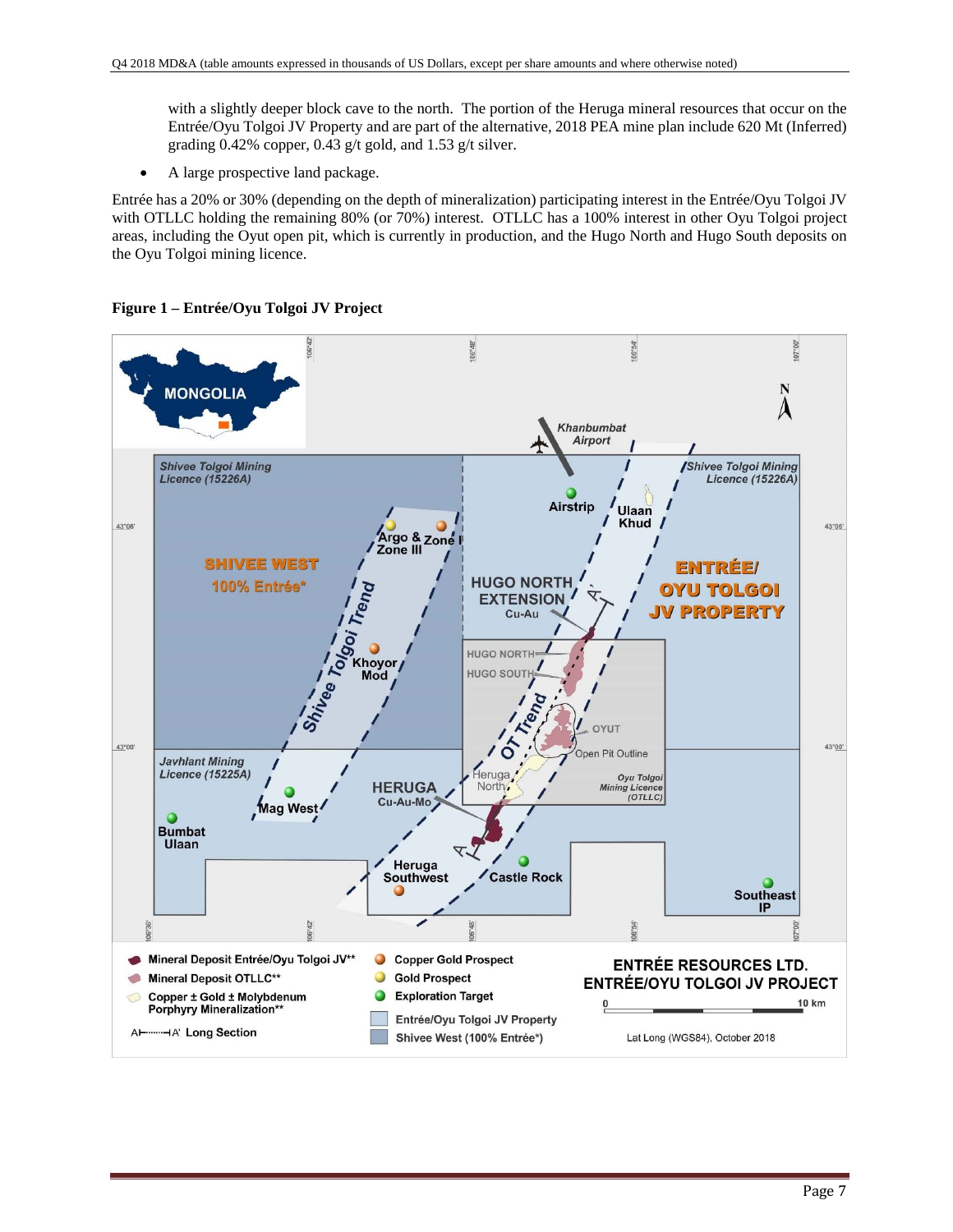#### *Notes:*

- *1. \*The Shivee West Property is subject to a License Fees Agreement between Entrée and OTLLC and may ultimately be included in the Entrée/Oyu Tolgoi JV Property.*
- *2. \*\* Outline of mineralization projected to surface.*
- *3. Entrée has a 20% participating interest in the Hugo North Extension and Heruga resources and reserves.*

Figure 1 shows the location of a north-northeast oriented, west-looking cross section (A-A') through the 12.4 km-long trend of porphyry deposits that comprise the Oyu Tolgoi project. The cross section is shown on Figure 2 with the Entrée/Oyu Tolgoi JV Property to the right (north) and left (south) of the central portion, the Oyu Tolgoi mining licence, held 100% by OTLLC. The deposits that are included in the mine plans for the two alternative cases, the 2018 Reserve Case and the 2018 PEA, are shown on Figure 2.

**Figure 2 – Cross Section Through the Oyu Tolgoi Trend of Porphyry Deposits** 



The 2018 Technical Report forms the basis for the scientific and technical information in this MD&A regarding the Entrée/Oyu Tolgoi JV Project. Portions of the information are based on assumptions, qualifications and procedures which are not fully described herein. Reference should be made to the Company's AIF dated March 29, 2019 and to the full text of the 2018 Technical Report, which are available on the Company's website (www.EntreeResourcesLtd.com) or on SEDAR (www.sedar.com).

#### **Capital and Operating Costs**

Under the terms of the Entrée/Oyu Tolgoi JV, OTLLC is responsible for 80% of all costs incurred on the Entrée/Oyu Tolgoi JV Property for the benefit of the Entrée/Oyu Tolgoi JV, including capital expenditures, and Entrée is responsible for the remaining 20%. In accordance with the terms of the Entrée/Oyu Tolgoi JVA, Entrée has elected to have OTLLC debt finance Entrée's share of costs for approved programs and budgets, with interest accruing at OTLLC's actual cost of capital or prime +2%, whichever is less, at the date of the advance. Debt repayment may be made in whole or in part from (and only from) 90% of monthly available cash flow arising from the sale of Entrée's share of products. Available cash flow means all net proceeds of sale of Entrée's share of products in a month less Entrée's share of costs of Entrée/Oyu Tolgoi JV activities for the month that are operating costs under Canadian generally-accepted accounting principles.

The following is a description of how Entrée recognizes its share of Oyu Tolgoi project capital costs, specifically, the timing of recognition under the terms of the Entrée/Oyu Tolgoi JVA and generally accepted accounting principles.

Under the terms of the Entrée/Oyu Tolgoi JVA, any mill, smelter and other processing facilities and related infrastructure will be owned exclusively by OTLLC and not by Entrée. Mill feed from the Entrée/Oyu Tolgoi JV Property will be transported to the concentrator and processed at cost (using industry standards for calculation of cost including an amortization of capital costs). Underground infrastructure on the Oyu Tolgoi mining licence is also owned exclusively by OTLLC, although the Entrée/Oyu Tolgoi JV will eventually share usage once underground development crosses onto the Entrée/Oyu Tolgoi JV Property. As a result of this, Entrée recognizes those capital costs incurred by OTLLC on the Oyu Tolgoi mining licence as an amortization charge for capital costs that will be calculated in accordance with Canadian generally accepted accounting principles determined yearly based on the estimated tonnes of concentrate produced for Entrée's account during that year relative to the estimated total life-of-mine concentrate to be produced (for processing facilities and related infrastructure), or the estimated total life-of-mine tonnes to be milled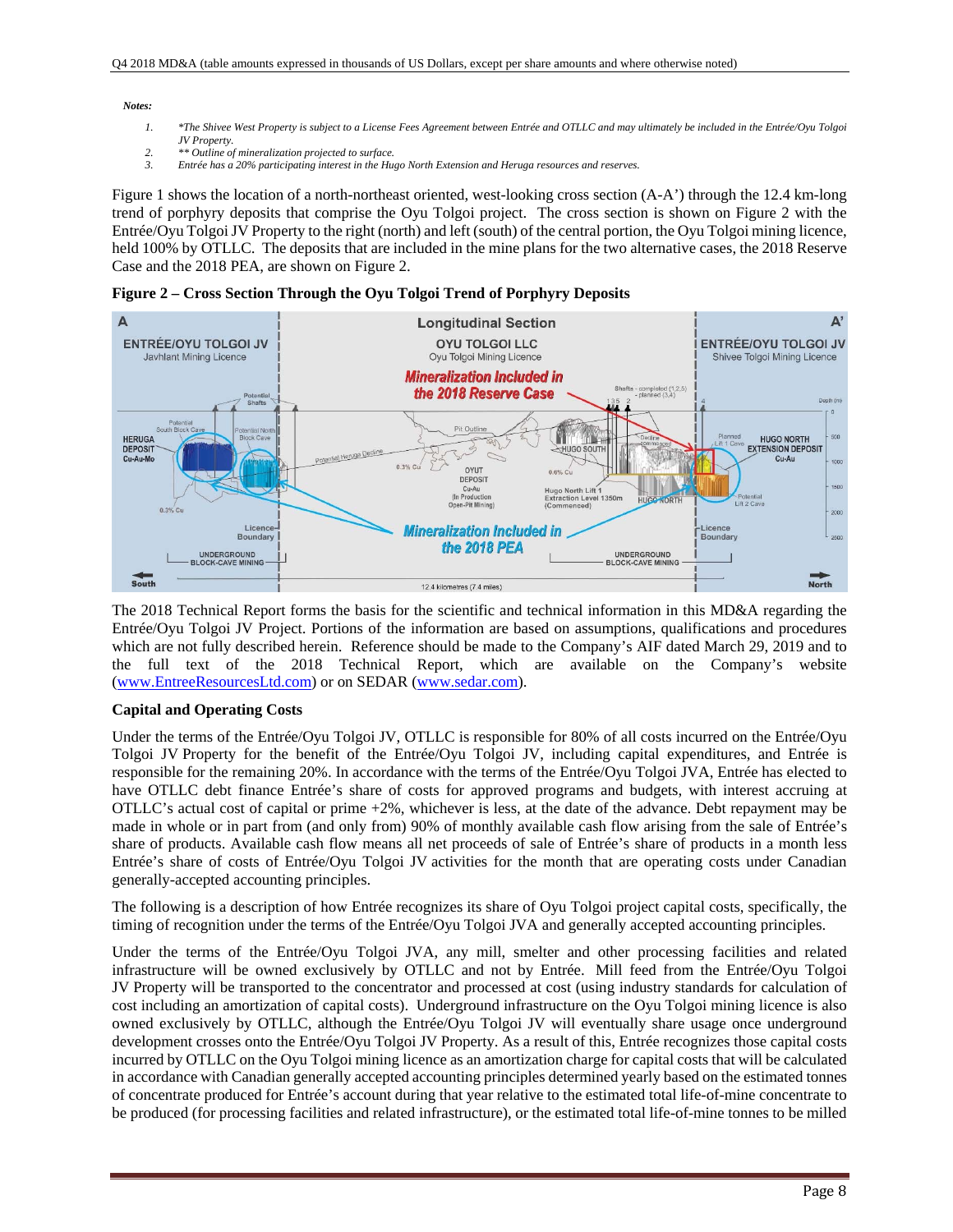from the relevant deposit(s) (in the case of underground infrastructure). The charge is made to Entrée's operating account when the Entrée/Oyu Tolgoi JV mine production is actually milled.

For direct capital cost expenditures on the Entrée/Oyu Tolgoi JV Property, Entrée will recognize its proportionate share of costs at the time of actual expenditure.

The capital and operating costs in the 2018 Reserve Case are based on estimates prepared for OTFS16. The capital and operating costs in the 2018 PEA are based on data provided by OTLLC.

The cash flows in the 2018 Reserve Case and 2018 PEA are based on data provided by OTLLC, including mining schedules and annual capital and operating cost estimates, as well as Entrée's interpretation of the commercial terms applicable to the Entrée/Oyu Tolgoi JV, and certain assumptions regarding taxes and royalties. The cash flows have not been reviewed or endorsed by OTLLC. There can be no assurance that OTLLC or its shareholders will not interpret certain terms or conditions, or attempt to renegotiate some or all of the material terms governing the joint venture relationship, in a manner which could have an adverse effect on Entrée's future cash flow and financial condition.

The cash flows also assume that Entrée will ultimately have the benefit of the standard royalty rate of 5% of sales value, payable by OTLLC under the Oyu Tolgoi Investment Agreement. Unless and until Entrée finalizes agreements with the Government of Mongolia or other Oyu Tolgoi stakeholders, there can be no assurance that the Entrée/Oyu Tolgoi JV will not be subject to additional taxes and royalties, such as the surtax royalty which came into effect in Mongolia on January 1, 2011, which could have an adverse effect on Entrée's future cash flow and financial condition.

#### **Mineral Resources and Mineral Reserves – Entrée/Oyu Tolgoi JV Property**

The Entrée/Oyu Tolgoi JV Property mineral resource estimate for the Hugo North Extension deposit has an effective date of January 15, 2018.

The Entrée/Oyu Tolgoi JV mineral resource estimate for the Heruga deposit has an effective date of January 15, 2018. The mineral resource model and the mineral resource estimate have not changed since March 30, 2010, the effective date of the previous mineral resource estimate reported by Entrée.

| Entrée/Oyu Tolgoi JV Property- Mineral Resources |         |        |       |       |       |                                |        |        |        |       |
|--------------------------------------------------|---------|--------|-------|-------|-------|--------------------------------|--------|--------|--------|-------|
|                                                  | Tonnage | Cu     | Au    | Ag    | Mo    | <b>Contained Metal</b><br>CuEq |        |        |        |       |
| Classification                                   | (Mt)    | $(\%)$ | (g/t) | (g/t) | (ppm) | $(\%)$                         | Cu     | Au     | Ag     | Mo    |
|                                                  |         |        |       |       |       |                                | (Mlb)  | (Koz)  | (Koz)  | (Mlb) |
| Hugo North Extension (>0.37% CuEq Cut-Off)       |         |        |       |       |       |                                |        |        |        |       |
| Indicated                                        | 122     | 1.68   | 0.57  | 4.21  |       | 2.03                           | 4,515  | 2,200  | 16,500 |       |
| Inferred                                         | 174     | 1.00   | 0.35  | 2.73  |       | 1.21                           | 3,828  | 2,000  | 15,200 |       |
| Heruga $\left( >0.37\% \right)$ CuEq Cut-Off     |         |        |       |       |       |                                |        |        |        |       |
| Inferred                                         | 1,700   | 0.39   | 0.37  | 1.39  | 113.2 | 0.64                           | 14,604 | 20.410 | 75,932 | 424   |

The mineral resource estimate for the Entrée/Oyu Tolgoi JV Property is as follows:

*Notes:* 

*1. Mineral resources have an effective date of January 15, 2018.* 

*2. Mineral resources are reported inclusive of the mineral resources converted to mineral reserves. Mineral resources that are not mineral reserves do not have demonstrated economic viability.* 

*4. Considerations for reasonable prospects for eventual economic extraction for Hugo North included an underground resource-constraining shape that was prepared on vertical sections using economic criteria that would pay for primary and secondary development, block-cave mining, ventilation, tramming, hoisting, processing, and G&A costs. A primary and secondary development cost of \$8.00/t and a mining, process, and G&A cost of \$12.45/t were used to delineate the constraining shape cut-off. Inferred resources at Heruga have been constrained using a CuEq cut-off of 0.37%.*

*5. Mineral resources are stated as in situ with no consideration for planned or unplanned external mining dilution. The contained copper, gold, and silver estimates in the mineral resource table have not been adjusted for metallurgical recoveries.* 

*6. Mineral resources are reported on a 100% basis. OTLLC has a participating interest of 80%, and Entrée has a participating interest of 20%. Notwithstanding the foregoing, in respect of products extracted from the Entrée/Oyu Tolgoi JV Property pursuant to mining carried out at depths from surface to 560 metres below surface, the participating interest of OTLLC is 70% and the participating interest of Entrée is 30%.* 

*<sup>3.</sup> Mineral resources are constrained within three-dimensional shapes and above a CuEq grade. The CuEq formula was developed in 2016, and is CuEq16*   $= Cu + ((Au*AuRev) + (Ag*AgRev) + (Mo*MoRev)) + CuRev$ ; where CuRev = (3.01\*22.0462); AuRev = (1250/31.103477\*RecAu); AgRev = *(20.37/31.103477\*RecAg); MoRev = (11.90\*0.00220462\*RecMo); RecAu = Au recovery/Cu recovery; RecAg = Ag recovery/Cu recovery; RecMo = Mo*  recovery/Cu recovery. Differential metallurgical recoveries were taken into account when calculating the copper equivalency formula. The metallurgical *recovery relationships are complex and relate both to grade and Cu:S ratios. The assumed metal prices are \$3.01/lb for copper, \$1,250.00/oz for gold, \$20.37/oz for silver, and \$11.90/lb for molybdenum. Molybdenum grades are only considered high enough to support potential construction of a molybdenum recovery circuit at Heruga, and hence the recoveries of molybdenum are zeroed out for Hugo North Extension. A NSR of \$15.34/t would be required to cover costs of \$8.00/t for mining, \$5.53/t for processing, and \$1.81/t for general and administrative ("G&A"). This translates to a CuEq breakeven underground cut-off grade of approximately 0.37% CuEq for Hugo North Extension mineralization.*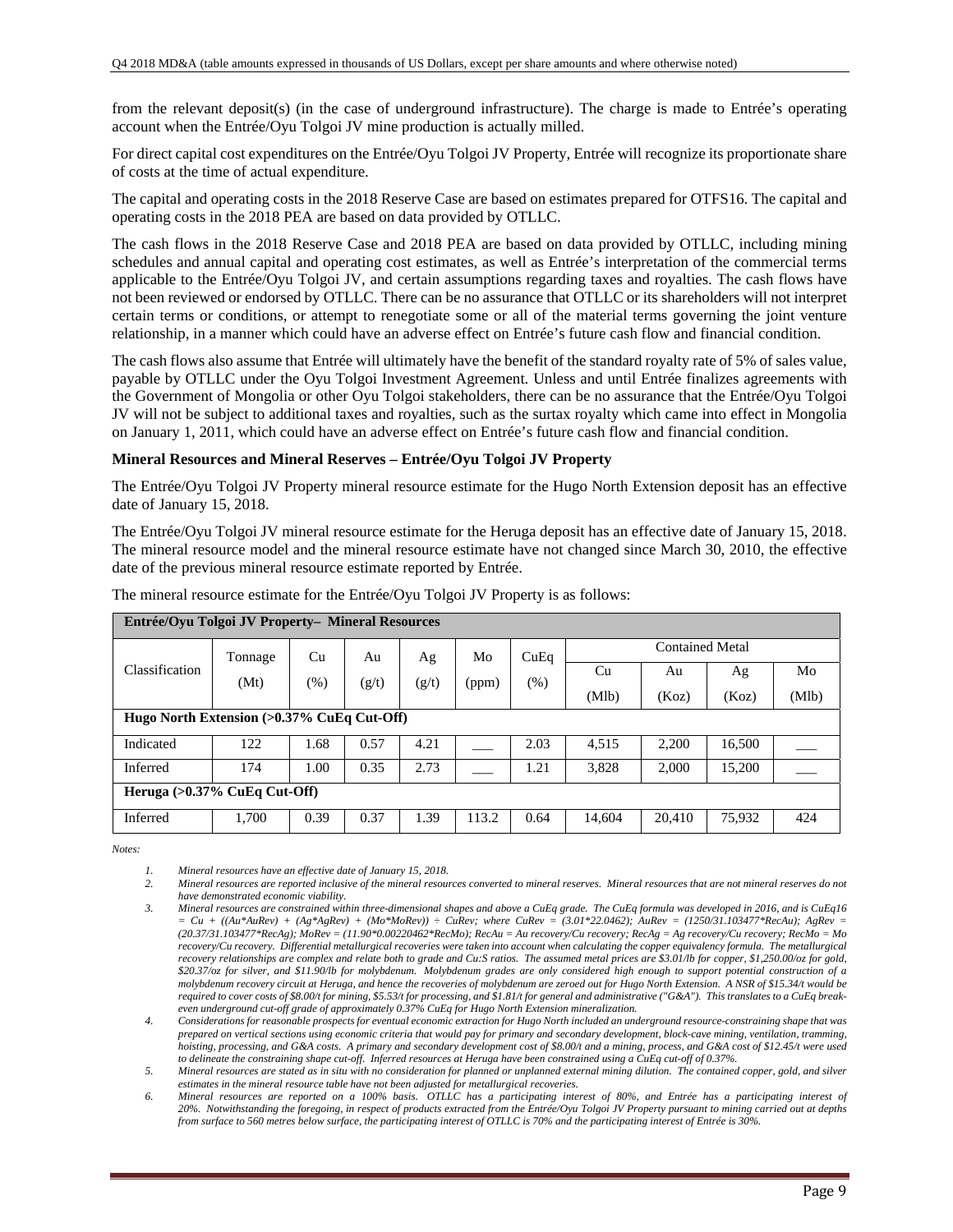7. *Figures have been rounded as required by reporting guidelines and may result in apparent summation differences.*

#### **Entrée/Oyu Tolgoi Mineral Reserves**

Entrée/Oyu Tolgoi JV Property mineral reserves are contained within the Hugo North Extension Lift 1 block cave mining plan. The mine design work on Hugo North Lift 1, including the Hugo North Extension, was prepared by OTLLC. The mineral reserve estimate is based on what is deemed minable when considering factors such as the footprint cut-off grade, the draw column shut-off grade, maximum height of draw, consideration of planned dilution and internal waste rock.

The mineral reserve estimate only considers mineral resources in the Indicated category and engineering that has been carried out to a feasibility level or better to state the underground mineral reserve. There is no Measured mineral resource currently estimated within the Hugo North Extension deposit. Copper and gold grades for the Inferred mineral resources within the block cave shell were set to zero and such material was assumed to be dilution. The block cave shell was defined by a \$17.00/t NSR. Future mine planning studies may examine lower shut-offs.

|  | The mineral reserve estimate for the Entrée/Oyu Tolgoi JV Property is as follows: |  |  |  |  |  |
|--|-----------------------------------------------------------------------------------|--|--|--|--|--|
|  |                                                                                   |  |  |  |  |  |

| Entrée/Oyu Tolgoi JV Property – Mineral Reserve |         |              |      |       |       |          |                 |         |  |
|-------------------------------------------------|---------|--------------|------|-------|-------|----------|-----------------|---------|--|
| <b>Hugo North Extension Lift 1</b>              |         |              |      |       |       |          |                 |         |  |
| Classification                                  | Tonnage | <b>NSR</b>   | Cu   | Au    | Ag    |          | Recovered Metal |         |  |
|                                                 | (Mt)    | $($ \$/t $)$ | (96) | (g/t) | (g/t) | Cu (Mlb) | Au $(Koz)$      | Ag(Koz) |  |
| Probable                                        | 35      | 100.57       | 1.59 | 0.55  | 3.72  | 1.121    | 519             | 3,591   |  |

*Notes:* 

*6. Figures have been rounded as required by reporting guidelines and may result in apparent summation differences.* 

#### **Exploration Potential**

Rio Tinto undertakes all exploration work on the Entrée/Oyu Tolgoi JV Property on behalf of joint venture manager OTLLC, through various agreements among OTLLC, Rio Tinto and Turquoise Hill. Exploration during 2016 to 2018 on the Entrée/Oyu Tolgoi JV Property has focused on several near-surface prospects on both the Shivee Tolgoi mining licence (Airstrip prospect) and the Javkhlant mining licence (Castle Rock, Southeast IP, Mag West and Bumbat Ulaan prospects) (refer to Figure 1).

The most significant prospect identified to date is Castle Rock, a porphyry-style target located about five km southwest of the Heruga deposit. Previous work at Castle Rock has identified a polymetallic (Mo-As-Sb-Se-Te index) soil anomaly covering an area of about 1.5 km by 2.0 km coincident with a 400 m by 400 m area of outcropping quartzsericite-illite altered dacite intrusive. A strong north-trending induced polarization ("IP") chargeability anomaly is coincident with the zone and two east-west dipole-dipole IP lines further outline the anomaly. During 2018 mapping identified scattered outcrops with sheeted and irregular quartz veining hosted within the dacite, along with occasional quartz breccia veins with oxidized sulphides. A gravity survey was completed during 2018, followed by two reverse circulation ("RC") drill holes, EJRC0046 (250 m depth) and EJRC0047 (227 m depth). Both holes intersected Carboniferous-aged rock sequences dominated by andesitic tuff and andesitic to basaltic tuff (lithic and lapilli) with weak to moderate chlorite-epidote (porpylitic) or weak illite-sericite (phyllic) alteration and trace to 6% pyrite mineralization. These sequences were intruded by several fresh, unmineralized porphyritic dacite dykes, and occasional hornblende-biotite andesite dykes. There were no copper bearing minerals or porphyry-style alteration assemblages identified in the RC chips and no significant assay results were returned. According to OTLLC, the near-surface targeted chargeability anomaly has been explained by the abundant pyrite, however the lack of copper mineralization

*<sup>1.</sup> Mineral reserves have an effective date of January 15, 2018.* 

For the underground block cave, all mineral resources within the shell has been converted to mineral reserves. This includes low-grade Indicated mineral *resources and Inferred mineral resource assigned zero grade that is treated as dilution.* 

*<sup>3.</sup> A footprint cut-off NSR of \$46.00/t and column height shut-off NSR of \$17.00/t were used to define the footprint and column heights. An average dilution entry point of 60% of the column height was used.* 

*<sup>4.</sup> The NSR was calculated with assumptions for smelter refining and treatment charges, deductions and payment terms, concentrate transport, metallurgical recoveries, and royalties using base data template 31. Metallurgical assumptions in the NSR include recoveries of 90.6% for Cu, 82.3% for Au, and 87.3% for Ag.* 

*<sup>5.</sup> Mineral reserves are reported on a 100% basis. OTLLC has a participating interest of 80%, and Entrée has a participating interest of 20%. Notwithstanding the foregoing, in respect of products extracted from the Entrée/Oyu Tolgoi JV Property pursuant to mining carried out at depths from surface to 560 metres below surface, the participating interest of OTLLC is 70% and the participating interest of Entrée is 30%.*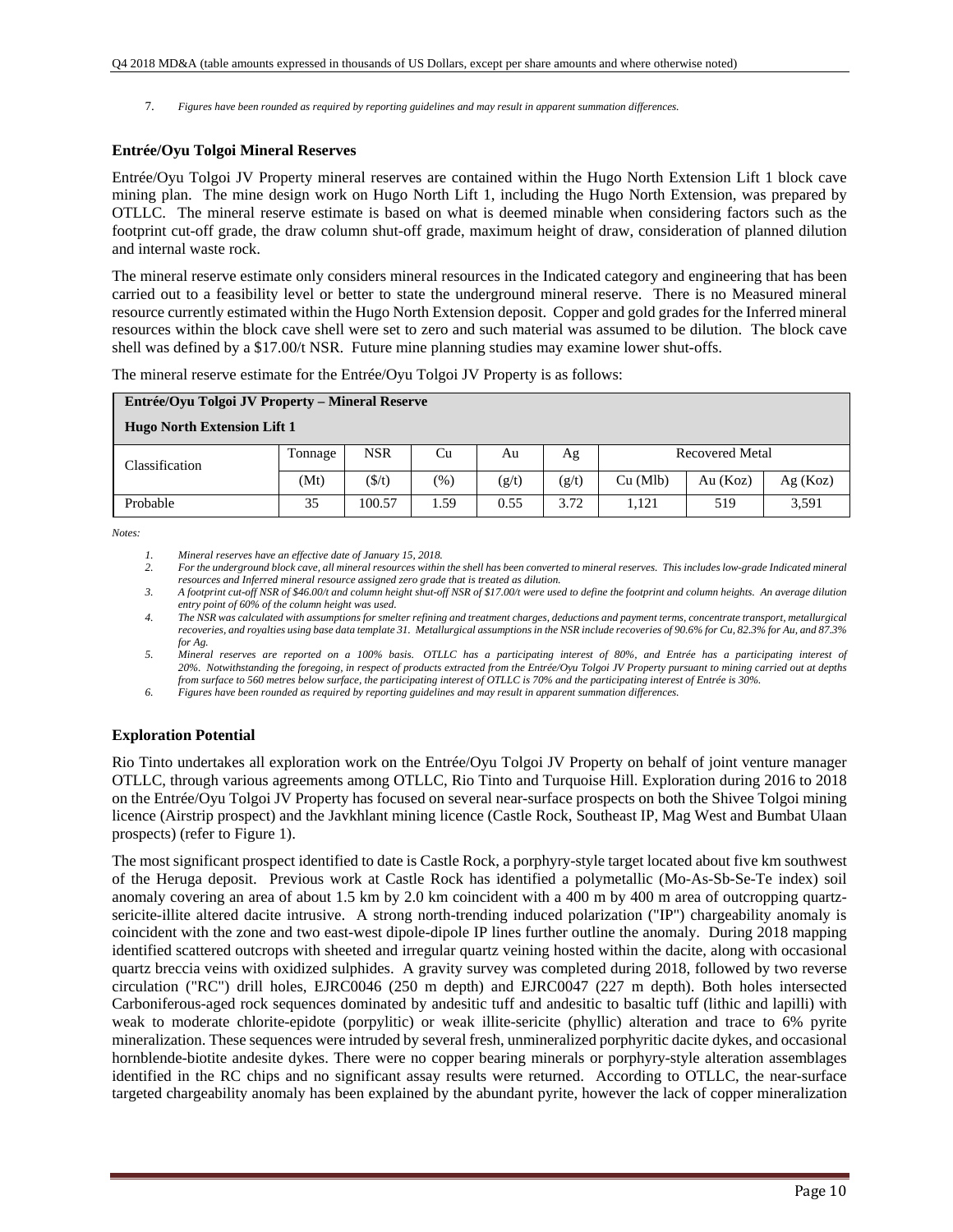and porphyry alteration downgrades the near-surface exploration potential for this target. The potential for porphyry mineralization at depth remains a target.

At the Southeast IP prospect several clusters of 60 to 511 parts per million ("ppm") copper soil anomalies, together covering about 3 km by 3 km have been outlined, adjacent to a strong IP (chargeability) anomaly. Additional geological mapping was completed during 2018 (1:5000 scale covering 1,830 hectares). An inferred Devonian window is projected to occur immediately west of the anomaly. Further exploration, including drilling was budgeted for this prospect in 2018, however only additional geological mapping was completed.

At the Mag West prospect, a previous IP survey revealed a strong chargeability anomaly adjacent to a magnetic high anomaly. A soil sampling survey covering the magnetic and IP anomalies returned a patchy anomaly of Bi+Cu+Mo+Se+Te. Additional geological mapping was also completed (1:5000 scale covering 430 hectares). Although drilling was initially proposed for 2018, no holes were drilled.

The Airstrip target is located to the southwest of the airport and in 2016 six shallow PCD (Polycrystalline Diamond Composite) holes were drilled, together totaling 420 m. The drilling intersected various intrusive phases of rock but no significant sulphide mineralization. During 2018, additional alteration and age dating analysis was completed on the drill samples along with surface ground magnetic and gravity surveys, a Tromino survey (to determine the depth of overburden) and a dipole-dipole IP survey. Drilling was planned for 2018, but none was completed.

Bumbat Ulaan is an early-stage target focused on a previously mapped lithocap. In 2018, the prospect saw additional geological mapping (1:5000 scale over 1,050 hectares), along with both gravity and magnetic geophysical surveys and soil sampling. The lithocap trends northeast and covers an area approximately 380 m long and 50 m wide. The zone shows strong silicification and hematite-magnetite mineralization, hosted within andesite-basalt and intruded by dacite porphyry subvolcanics. A second alteration zone occurs two kilometres south from the lithocap and comprises strong advanced argillic alteration zone with disseminated goethite and limonite veinlets, hosted within andesite basalt cut by feldspar rhyolite porphyry dykes and subvolcanics. The second alteration zone is north-south trending and about 100- 200 m long and 50-100 m wide.

Moderate-to-strong surface malachite-goethite mineralization (after chalcopyrite) has been identified at several other locations at Bumbat Ulaan. The mineralization is associated with quartz-albite veins or outcrops of potassic-silicic quartz eye granite and red granite. These northwest trending copper mineralized zones are locally 1-10 m wide and up to 100-300 m long, however the overall trend of mineralization is about 1.5 km in length and 1.0 km wide.

The areas to the north of Hugo North Extension and to the south of Heruga have been under-explored and remain strong targets for future exploration.

A complete description and the Company's related history of the Entrée/Oyu Tolgoi JV is available in the Company's AIF dated March 29, 2019, available for review on SEDAR at www.sedar.com. For additional information regarding the assumptions, qualifications and procedures associated with the scientific and technical information regarding the Entrée/Oyu Tolgoi JV Property, reference should be made to the full text of the 2018 Technical Report which is available for review on SEDAR.

## **Shivee West Property Summary**

The Shivee West Property comprises the northwest portion of the Entrée/Oyu Tolgoi JV Project and adjoins the Entrée/Oyu Tolgoi JV Property and OTLLC's Oyu Tolgoi mining licence (Figure 1).

To date, no economic zones of precious or base metals mineralization have been outlined on the Shivee West Property. However, zones of gold and copper mineralization have previously been identified at Zone III/Argo Zone and Khoyor Mod. There has been no drilling on the ground since 2011, and no exploration work has been completed since 2012. In 2015, in light of the ongoing requirement to pay approximately \$350,000 annually in licence fees for the Shivee West Property and a determination that no further exploration work would likely be undertaken in the near future, Entrée began to examine options to reduce expenditures in Mongolia. These options included reducing the area of the mining licence, looking for a purchaser or partner for the Shivee West Property, and rolling the ground into the Entrée/Oyu Tolgoi JV. Management determined that it was in the best interests of Entrée to roll the Shivee West Property into the Entrée/Oyu Tolgoi JV, and Entrée entered into a License Fees Agreement with OTLLC on October 1, 2015. The License Fees Agreement provides the parties will use their best efforts to amend the terms of the Entrée/Oyu Tolgoi JVA to include the Shivee West Property in the definition of Entrée/Oyu Tolgoi JV Property. Entrée determined that rolling the Shivee West Property into the Entrée/Oyu Tolgoi JV would provide the joint venture partners with continued security of tenure; Entrée shareholders would continue to benefit from any exploration or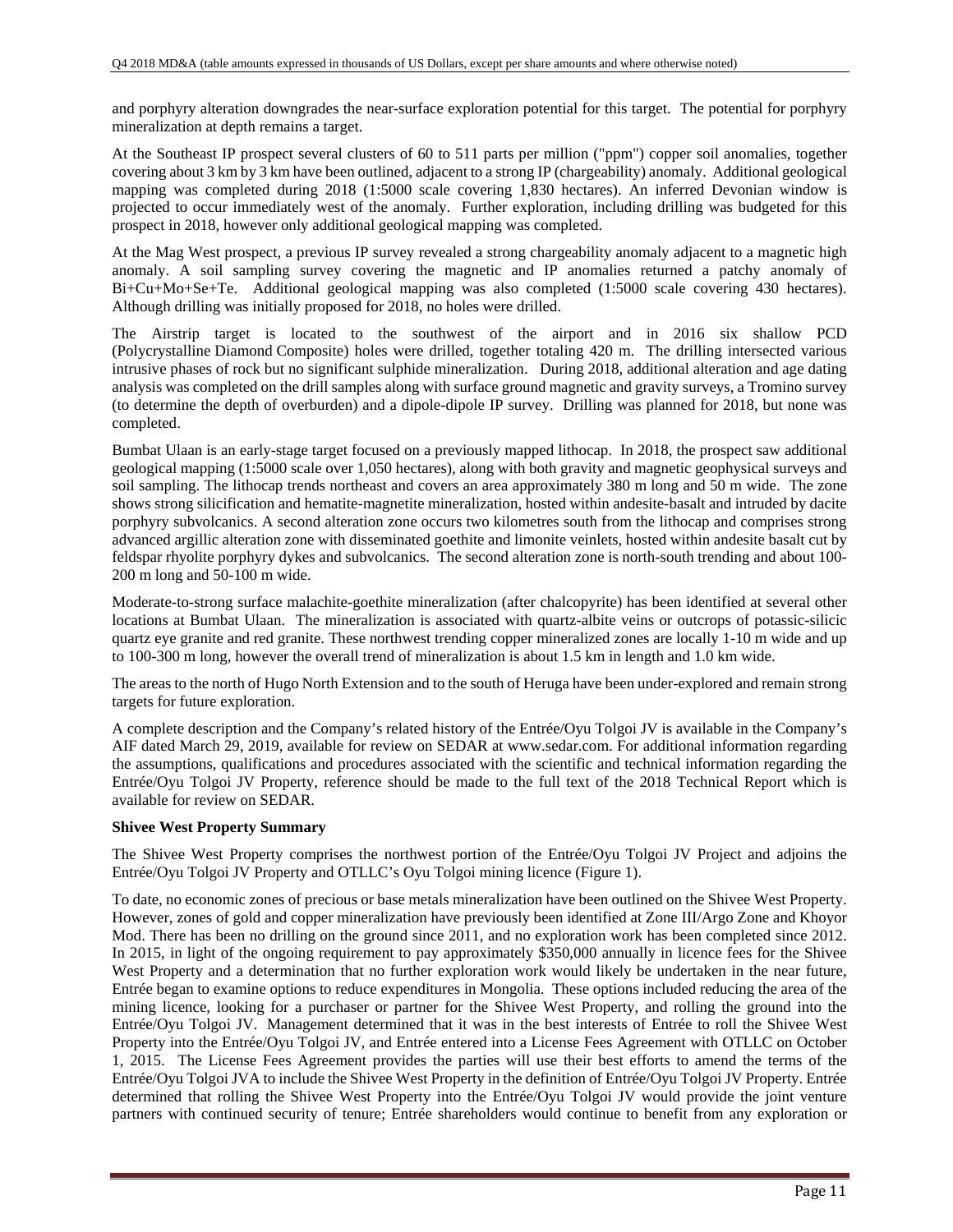development that the Entrée/Oyu Tolgoi JV management committee approves on the Shivee West Property; and Entrée would no longer have to pay licence fees, as the parties agreed that the licence fees would be for the account of each joint venture participant in proportion to their respective interests, with OTLLC contributing Entrée's 20% share charging interest at prime plus 2%. To date, no amended Entrée/Oyu Tolgoi JVA has been entered into and Entrée retains a 100% interest in the Shivee West Property.

#### **Underground Development Progress**

Exploration and development of the Entrée/Oyu Tolgoi JV Property is under the control of Rio Tinto on behalf of the manager OTLLC. To date, all underground development has been on the Oyu Tolgoi mining licence and is not expected to cross onto the Entrée/Oyu Tolgoi JV Property until 2021. The following description of underground development progress is as reported by Turquoise Hill in its News Release dated March 14, 2019:

During 2018, significant progress continued on the Oyu Tolgoi underground project, with the construction of critical above and below-ground infrastructure. Shaft 2-connected underground infrastructure progressed well during fourth quarter 2018 with the completion of the lining installation and handover of Ore Bin 11 as well as advancement of the new 6,000-tonne-per-day jaw crusher under construction.

During the fourth quarter of 2018, Turquoise Hill carried out its own review of the previously announced Rio Tinto schedule and cost re-forecast for the project (the "2018 Rio Tinto Review") that concluded a delay to sustainable first production from the Oyu Tolgoi mining licence was expected from first quarter 2021 to the end of the third quarter 2021. Turquoise Hill's review found that project cost was expected to remain within the \$5.3 billion budget but that it is likely there will be further delays to individual activities and that this will result in additional delays to sustainable first production.

Turquoise Hill's independent review found that the following key risks are developing:

- Shaft 2 equipping delays were due to lower than expected productivity in steel and electrical installation as well as increased quality assurance measures. It was likely the completion date would move beyond first quarter 2019 and impact overall underground development rate increases.
- There have been delays to development progress and productivities in key areas. Even though lateral development has experienced consistent overall progress, development of some critical areas, such as the footprint, Primary Crusher 1 (PC1) system, Shaft 2 and Shaft 5, have been impacted by delays and, with the exception of Shaft 5, are critical path items for the project schedule. Small delays in lateral development on the footprint have had a direct impact on the project schedule critical path, even though total lateral development or equivalent development metres have been on budget. Development in the PC1 system (which includes the PC1 chamber and transfers 3, 4 and 5) has, since the time of the 2018 Rio Tinto Review data cutoff, fallen significantly behind target rates.
- Turquoise Hill's review indicated that in some areas there was a delay to the critical path from scope growth in mass excavation and additional ground support due to unexpectedly adverse geotechnical conditions. Although the ground support quantities and installation times are less, but not materially less than planned in the 2016 Oyu Tolgoi Feasibility Study and ground support quantities are reported as lower than planned, some types of ground support have had reduced installation times.

Since completion of Turquoise Hill's independent review, Rio Tinto, as manager of the project, has advised Turquoise Hill that further delays on the Shaft 2 fit out are expected to contribute to an overall schedule delay to sustainable first production from the Oyu Tolgoi mining licence beyond the end of third quarter 2021. Additionally, Rio Tinto is studying relocating the ore passes on the footprint and this may modify the initiation sequence within Panel 0. The study will be incorporated into the definitive estimate review, as will work necessary to estimate any impact on cost and development schedule. The definitive estimate review is expected to be complete towards the end of 2019.

OTLLC spent \$347.3 million on underground expansion during fourth quarter 2018 and \$1.2 billion for 2018, meeting Turquoise Hill's guidance. Total underground project spend from January 1, 2016 to December 31, 2018 was approximately \$2.3 billion. Underground project spend on a cash basis includes expansion capital, VAT and capitalized management services payment and excludes capitalized interest. In addition, OTLLC had further capital commitments of \$1.2 billion as of December 31, 2018. At the end of fourth quarter 2018, the underground project had committed almost 87% of direct project contracts and procurement packages, of which 73% were to Mongolian companies. Since the restart of project development, OTLLC has committed nearly \$2.3 billion to Mongolian vendors and contractors.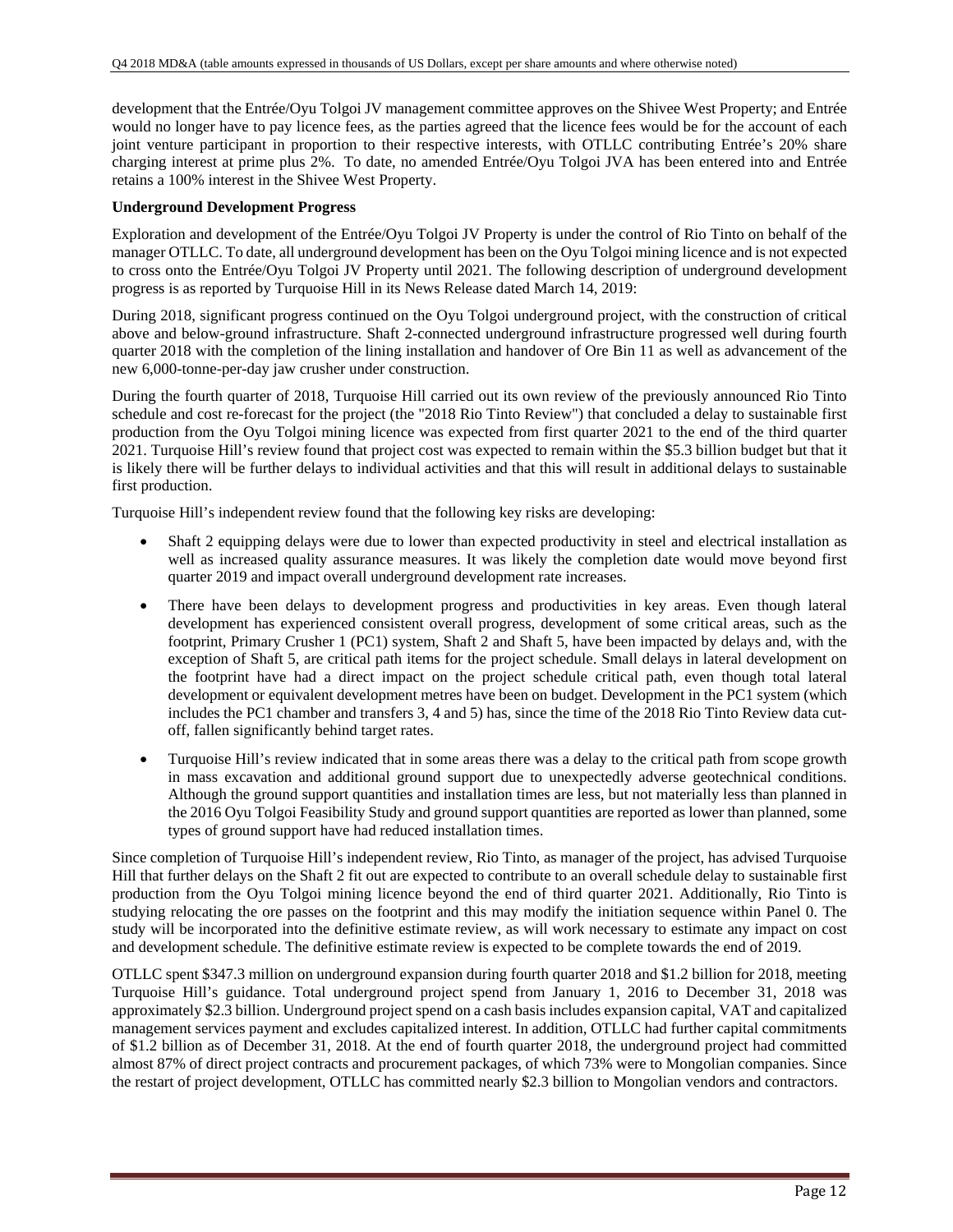The main focus of 2018 was underground development, the fit out of Shaft 2, completion and commissioning of Shaft 5, support infrastructure and the convey-to-surface decline. Shaft 2 completed sinking in January 2018, which was followed by the completion of stripping in third quarter 2018 and commencement of the fit-out process in the same quarter. The completed commissioning of Shaft 5 was achieved during second quarter 2018.

During 2018, underground development advanced 10.3 equivalent kilometres, a 68.9% increase over 2017 due to the commissioning of the new 3,500–tonne-per-day crusher in the second half of 2017 and increased development capability with increased ventilation following the completion of Shaft 5. Despite the strong year-over-year progress, during fourth quarter 2018 underground development achieved a lower than expected 2.3 equivalent kilometres of development against a target of 3.0 equivalent kilometres. The shortfall in fourth quarter 2018 led to 10.3 equivalent kilometres for 2018 against the expected target of approximately 11.0 kilometers of equivalent development. The underground development challenges experienced in fourth quarter 2018 included time constraints during hoist rope maintenance and the introduction of a new underground traffic management plan. Lateral development progressed 7.9 kilometres during 2018 and was impacted by the same challenges but also a shift in priorities of resources from lateral development to mass excavation.

Due to the latest Rio Tinto advice, Turquoise Hill's previous guidance of lateral development advancement of 15.0 to 16.0 kilometres during 2019 is under review. The following table provides a breakdown of the various components of completed development since project restart:

| Year         | <b>Total Equivalent</b> | Lateral Development | Mass Excavation ('000 |
|--------------|-------------------------|---------------------|-----------------------|
|              | Kilometres              | Kilometers          | $metres3$ )           |
| 2016         | 1.6                     | 1.5                 | 3.0                   |
| Q1'17        | 1.0                     | 0.8                 | 5.2                   |
| Q2'17        | 1.4                     | 0.9                 | 9.2                   |
| Q3'17        | 1.4                     | 1.2                 | 8.3                   |
| Q3'17        | 2.2                     | 1.9                 | 8.9                   |
| 2017         | 6.1                     | 4.8                 | 31.6                  |
| Q1'18        | 2.6                     | 2.1                 | 11.6                  |
| Q2'18        | 2.4                     | 2.1                 | 8.6                   |
| Q3'18        | 3.0                     | $2.1*$              | $23.3*$               |
| Q4'18        | 2.3                     | 1.6                 | 16.0                  |
| 2018         | 10.3                    | 7.9                 | 59.5                  |
| <b>Total</b> | 18.0                    | 14.2                | 94.1                  |

\*: Lateral development and mass excavation amounts for Q3'18 have been updated to reflect revised results.

Note: Mass excavation excludes development of vertical metres (shafts) and convey-to-surface.

During fourth quarter 2018, development of the convey-to-surface decline also continued to progress but has slipped slightly behind the latest forecast for the period. The convey-to-surface system enables production ramp up beyond the Shaft 2 30,000 tonnes per day capacity to the full 95,000 tonne per day underground production from the mine.

On February 15, 2018, OTLLC received notification that the Government of Mongolia had cancelled the Power Sector Cooperation Agreement ("PSCA"), which was signed in August 2014. The Government's action, under Section 1.3 of the PSCA, indicated the Tavan Tolgoi power project was no longer a viable option. As a result of the Government's action, effective February 15, 2018, long-term power for Oyu Tolgoi must be domestically sourced within four years, in accordance with the 2009 Oyu Tolgoi Investment Agreement.

On December 31, 2018, OTLLC and the Government of Mongolia signed the Power Sector Framework Agreement ("PSFA"), which provides a binding framework and pathway forward for the construction of a Tavan Tolgoi-based power project, as well as established the basis for a long-term domestic power solution for the Oyu Tolgoi project. The PSFA formalized the role of each party and sets out an amended timetable for OTLLC to source power domestically. Construction is expected to start in 2020 following further studies and commissioning of the power plant is scheduled for mid-2023. OTLLC will now move forward to confirm the technical design of the project and finalize the commercial arrangements, including financing, underpinning the PSFA. The 300 megawatt plant will be majority owned by OTLLC and will be situated close to the Tavan Tolgoi coalfields.

Entrée is not currently aware of any expected delays to development production or initial block cave production from Lift 1 of the Hugo North Extension deposit on the Entrée/Oyu Tolgoi JV Property resulting from delays to individual activities at the Oyu Tolgoi project. Entrée will evaluate any information made available to it by Rio Tinto or OTLLC as the definitive estimate review and Feasibility Study progress and will update the market accordingly.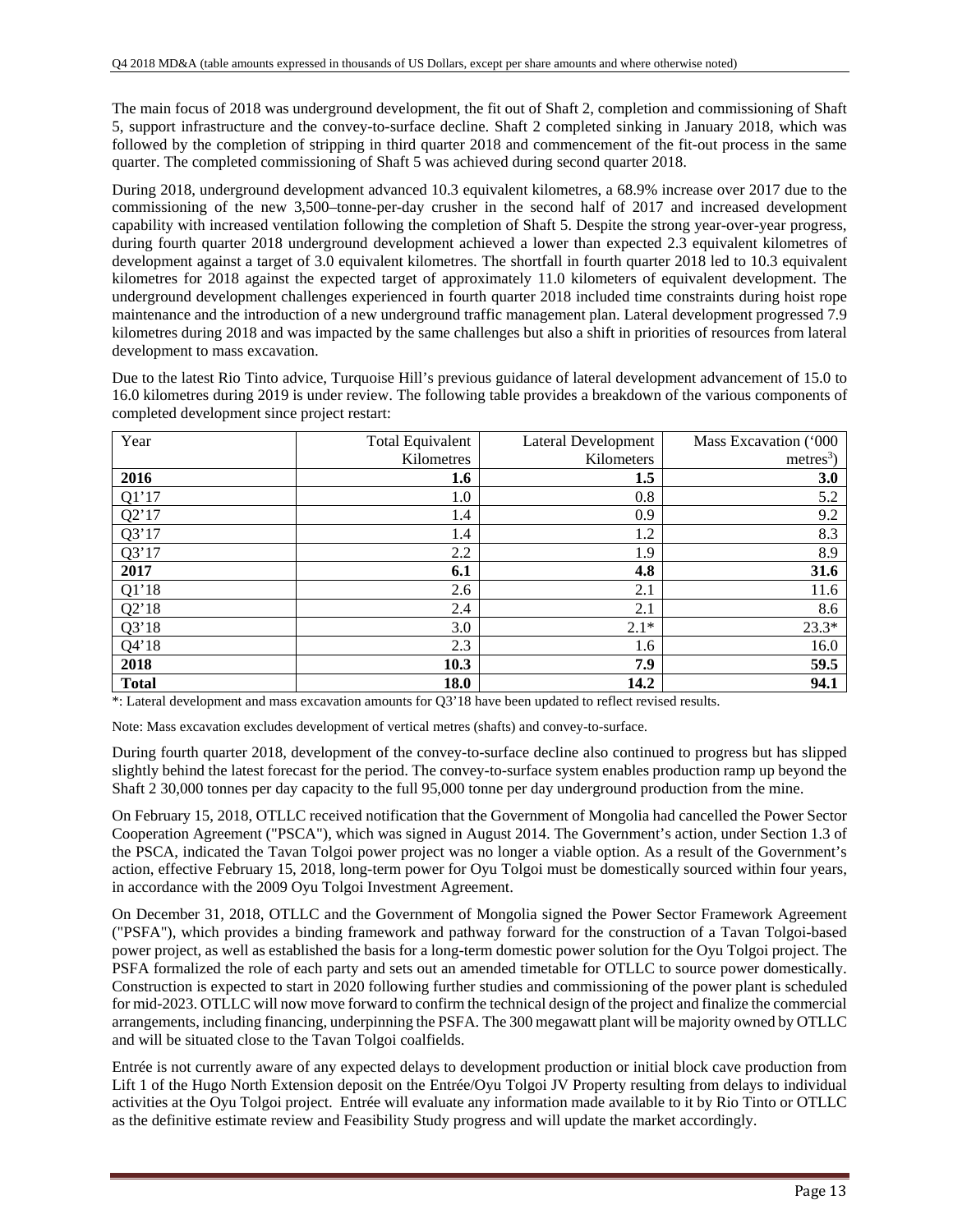#### **2018 Review**

For the three months ended December 31, 2018 and December 31, 2017, Entrée expenses related to Mongolian operations were not significant. For the full year ended December 31, 2018, expenses related to Mongolian operations were \$0.1 million compared to \$0.2 million for the 2017 year. In 2018, these costs represented in-country administration expenses. In 2017, the expenses related to similar expenditure items and also included consulting costs related to technical report preparation.

## **BLUE ROSE JV – AUSTRALIA**

#### **Summary**

Entrée has a 56.53% interest in the Blue Rose JV to explore for minerals other than iron ore on EL 6006, with Giralia Resources Pty Ltd, a subsidiary of Hancock Prospecting Pty Ltd, retaining a 43.47% interest. EL 6006, totalling 257 square kilometres, is located in the Olary Region of South Australia, 300 kilometres northeast of Adelaide and 130 kilometres west-southwest of Broken Hill.

The rights to explore for and develop iron ore on EL 6006 are held by Fe Mines Limited ("FML"), a subsidiary of Lodestone Equities Limited ("Lodestone") pursuant to a prior agreement with the Blue Rose JV partners. On April 18, 2017, the Blue Rose JV partners entered into a Deed of Consent, Sale and Variation (the "Deed") with Lodestone and FML. In accordance with the Deed, the Blue Rose JV partners transferred title to EL 6006 and assigned their native title agreements to FML and agreed to vary a payment required to be made to the Blue Rose JV partners under the prior agreement. FML paid to the Blue Rose JV partners an aggregate A\$100,000 at completion and granted to them (a) the right to receive an additional payment(s) upon completion of an initial or subsequent iron ore resource estimate on EL 6006, to a maximum of A\$2 million in aggregate; and (b) a royalty equal to 0.65% of the free on board value of iron ore product extracted and recovered from EL 6006. Under the Deed, an additional A\$285,000 must also be paid to the Blue Rose JV partners upon the commencement of Commercial Production (as such term is defined in the Deed).

The Braemar Iron Formation is the host rock to magnetite mineralisation on EL 6006. The Braemar Iron Formation is a meta-sedimentary iron siltstone, which is inherently soft. The mineralization within the Braemar Iron Formation forms a simple dipping tabular body with only minor faulting, folding and intrusives. Grades, thickness, dip, and outcropping geometry remain very consistent over kilometres of strike.

#### **2018 Review**

Expenditures in 2018 were minimal and related to administrative costs in Australia.

## **INVESTMENTS**

At December 31, 2018, the Company owned 478,951 common shares of Anglo Pacific, a public company listed on the London Stock Exchange ("LSE") and the TSX.

The common shares have been categorized as fair value through profit and loss ("FVTPL") and any revaluation gains and losses in fair value are included in the statement of comprehensive loss. The fair value of the common shares is determined based on the closing price on the LSE at each period end.

In August 2015, the Company acquired from Candente Copper Corp. (TSX:DNT) ("Candente") the Cañariaco Project Royalty on Candente's 100% owned Cañariaco copper project in Peru for a purchase price of \$500,000.

In June 2018, the Company sold the Cañariaco Project Royalty to Anglo Pacific, whereby the Company transferred all the issued and outstanding shares of its subsidiaries that directly or indirectly held the Cañariaco Project Royalty to Anglo Pacific in return for consideration of \$1.0 million, payable by the issuance of 478,951 Anglo Pacific common shares. In addition, Entrée retains the right to the Cañariaco Project Royalty Pass-Through Payments as follows:

- 20% of any Cañariaco Project Royalty payment received for any calendar quarter up to and including December 31, 2029;
- 15% of any Cañariaco Project Royalty payment received for any calendar quarter commencing January 1, 2030 up to and including the quarter ending December 31, 2034; and
- 10% of any Cañariaco Project Royalty payment received for any calendar quarter commencing January 1, 2035 up to and including the quarter ending December 31, 2039.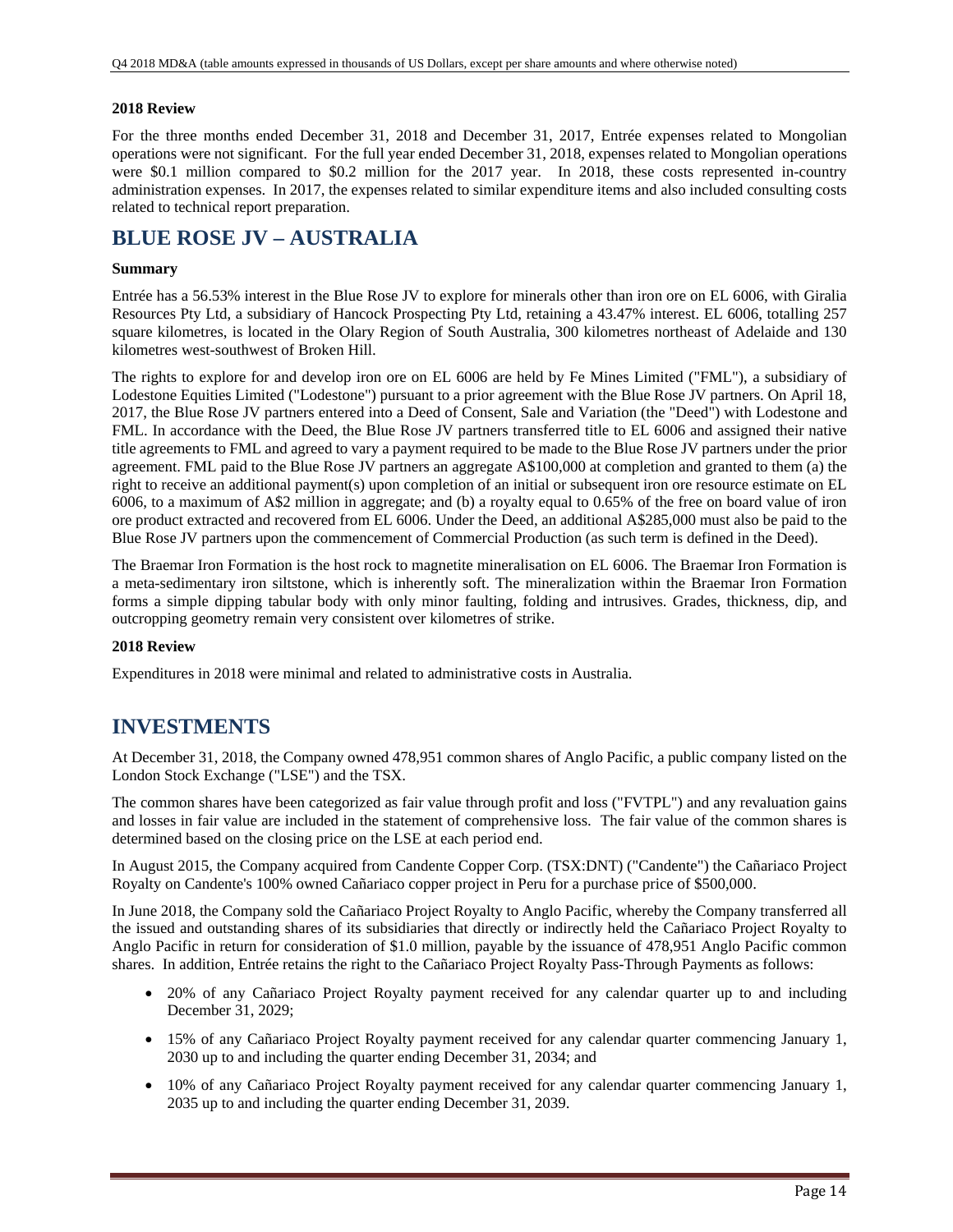In accordance with IFRS, the Company has attributed a value of nil to the Cañariaco Project Royalty Pass-Through Payments since realization of the proceeds is contingent upon several uncertain future events not wholly within the control of the Company.

The Company recognized a gain on the sale of the Cañariaco Project Royalty of \$0.4 million as outlined below.

| Consideration received                                     | 1,000 |
|------------------------------------------------------------|-------|
| Mineral property interest cost - Cañariaco Project Royalty | (532) |
| <b>Transaction costs</b>                                   | (115) |
| Gain on sale                                               | 353   |

The fair value of the common shares received was based on the trading price at GBP1.57 (\$2.09) per common share.

Subsequent to the end of the year, the Company disposed of all its investment in common shares of Anglo Pacific for net proceeds of \$1.0 million.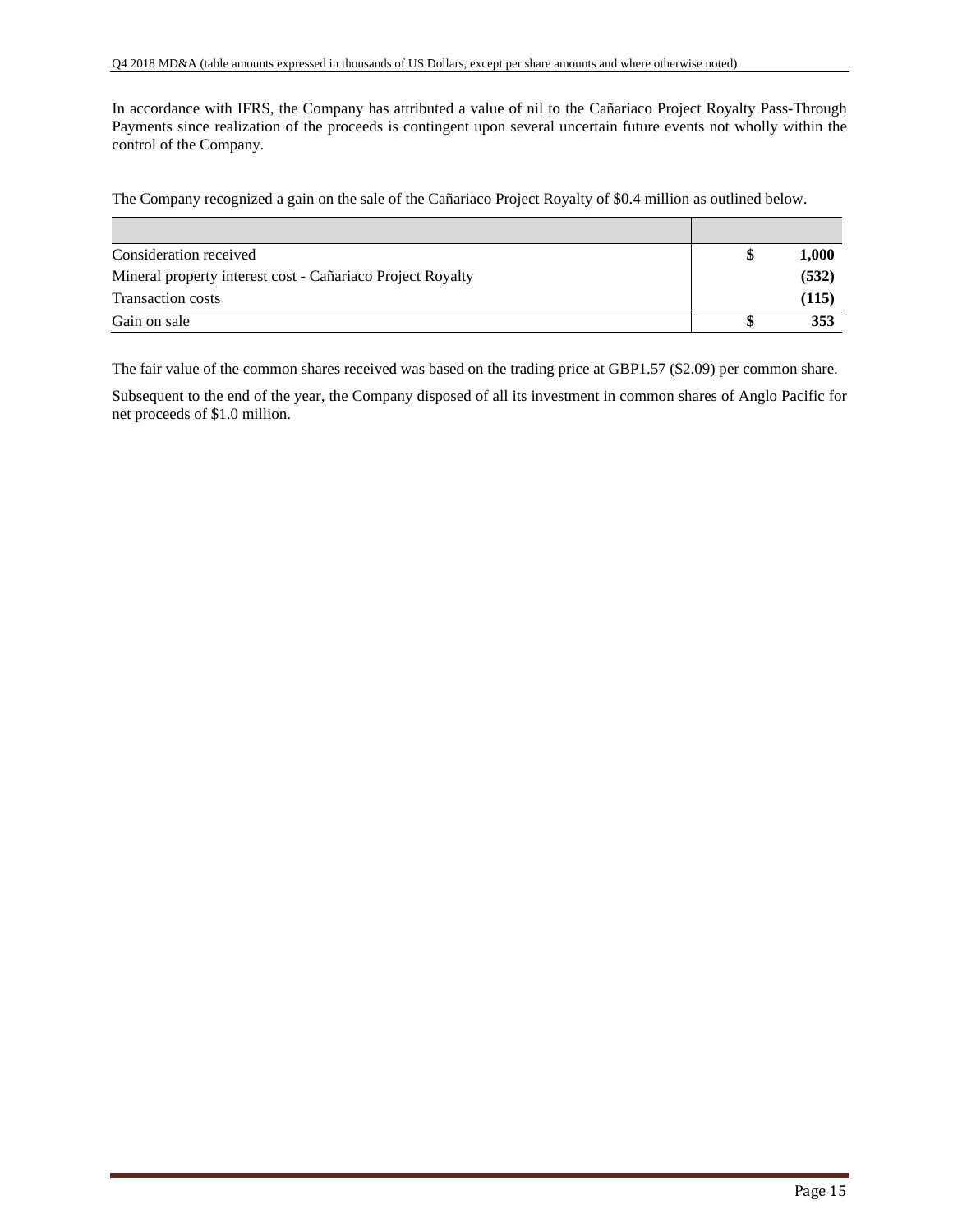# **SUMMARY OF CONSOLIDATED FINANCIAL OPERATING RESULTS**

## **Operating Results**

The Company's operating results for the two years ended December 31 were:

|                                         | <b>Three months ended December 31</b> |              |    |                |    | <b>Years ended December 31</b> |    |        |
|-----------------------------------------|---------------------------------------|--------------|----|----------------|----|--------------------------------|----|--------|
|                                         |                                       | 2018         |    | 2017           |    | 2018                           |    | 2017   |
| Expenses                                |                                       |              |    |                |    |                                |    |        |
| Exploration                             | \$                                    | 38           | \$ | 95             | \$ | 175                            | \$ | 332    |
| General and administration              |                                       | 202          |    | 259            |    | 1,145                          |    | 1,656  |
| Share-based compensation                |                                       | 453          |    | 441            |    | 506                            |    | 678    |
| Depreciation                            |                                       | 5            |    | 6              |    | 22                             |    | 20     |
| Other                                   |                                       |              |    | $\overline{a}$ |    | (13)                           |    | 192    |
| Operating loss                          |                                       | 698          |    | 801            |    | 1,835                          |    | 2,878  |
| Unrealized loss on investments          |                                       | $\mathbf{1}$ |    |                |    | 73                             |    |        |
| Foreign exchange loss (gain)            |                                       | 145          |    | 26             |    | 287                            |    | (380)  |
| Interest expense, net                   |                                       | 50           |    | 49             |    | 196                            |    | 171    |
| Loss from equity investee               |                                       | 66           |    | 57             |    | 175                            |    | 215    |
| Deferred revenue finance costs          |                                       | 2,985        |    |                |    | 2,985                          |    |        |
| Gain (loss) on sale of mineral property |                                       | 8            |    | $\overline{a}$ |    | (353)                          |    |        |
| interest                                |                                       |              |    |                |    |                                |    |        |
| Loss on the Arrangement                 |                                       |              |    | $\overline{a}$ |    |                                |    | 33,627 |
| Operating loss before income taxes      |                                       | 3,953        |    | 933            |    | 5,198                          |    | 36,511 |
| Income tax recovery                     |                                       |              |    | $\overline{a}$ |    |                                |    | (72)   |
| Net loss from continuing operations     |                                       | 3,953        |    | 933            |    | 5,198                          |    | 36,439 |
| Net loss from discontinued operations   |                                       |              |    |                |    |                                |    | 176    |
| Net loss                                |                                       | 3,953        |    | 933            |    | 5,198                          |    | 36,615 |
| Foreign currency translation adjustment |                                       | (2,576)      |    | (23)           |    | (3,372)                        |    | 1,684  |
| Net loss and comprehensive loss         | \$                                    | 1,377        | \$ | 910            | \$ | 1,826                          | \$ | 38,299 |
| Net loss per common share               |                                       |              |    |                |    |                                |    |        |
| Basic and fully diluted                 |                                       |              |    |                |    |                                |    |        |
| Continuing operations                   | \$                                    | (0.02)       | \$ | (0.01)         | \$ | (0.03)                         | \$ | (0.21) |
| Discontinued operations                 | \$                                    | (0.00)       | \$ | (0.00)         | \$ | (0.00)                         | \$ | (0.00) |
| Total assets                            | \$                                    | 7,432        | \$ | 8,257          | \$ | 7,432                          | \$ | 8,257  |
| Total non-current liabilities           | \$                                    | 46,835       | \$ | 32,499         | \$ | 46,835                         | \$ | 32,499 |

## Operating Loss:

During the year ended December 31, 2018, the Company's operating loss was \$1.8 million compared to \$2.9 million for the year ended December 31, 2017.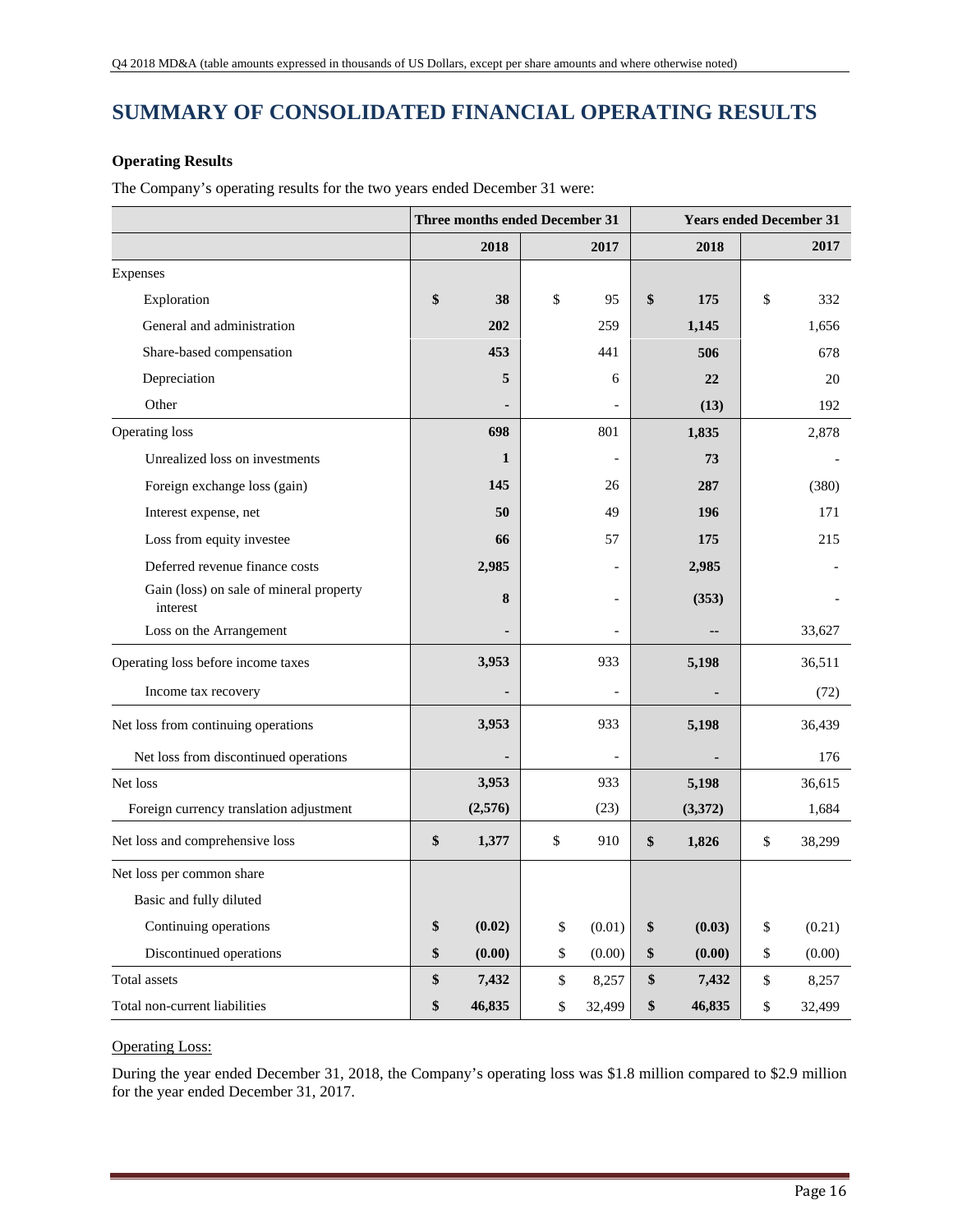Exploration costs in 2018 included expenditures of \$0.1 million for administration costs in Mongolia compared to \$0.2 million in the comparative 2017 period. Holding costs on all other properties in 2018 and 2017 were insignificant.

Overall, general and administration expenditures in 2018 were 31% lower compared to the same period in 2017 due to the reduction in corporate overhead costs in 2018.

Share-based compensation expense in 2018 was 25% lower compared to the same period in 2017 due partly to adjustments made in 2017 relating to the plan of arrangement with Mason Resources.

#### Non-operating Items:

During 2018, the Company adopted IFRS, disposed of its Cañariaco Project Royalty to Anglo Pacific and commenced capitalizing direct expenditures related to the development of the Oyu Tolgoi project. As a result, there were some significant non-cash items recognized in profit and loss.

Upon the adoption of IFRS, the Company was required to recognize a non-cash loss of \$33.6 million on the spin-out of the US-based assets to Mason Resources in 2017, which was the main difference between 2018 and 2017 results. The Company also adopted IFRS 15 – Revenue from Contracts with Customers, which required the Company to record non-cash finance costs related to the deferred revenue balance, specifically the Sandstorm stream, during the year.

In addition, the Company recognized a gain on the sale of the Cañariaco Project Royalty in 2018 and subsequent to the sale, the Company recognized an unrealized loss on held-for-trading investments ("HFT investments") which was related to the holding of Anglo Pacific common shares. As Entrée completed this transaction in 2018, there was no amount in comparative periods.

The foreign exchange loss of \$0.3 million in 2018 was primarily the result of movements between the C\$ and US\$ as the Company holds its cash in both currencies.

Interest expense (net) was primarily related to the loan payable to OTLLC pursuant to the Entrée/Oyu Tolgoi JVA and is subject to a variable interest rate.

The loss from equity investee was related to exploration costs on the Entrée/Oyu Tolgoi JV Property. Effective January 1, 2018, the Company commenced capitalizing direct expenditures related to the development of the Oyu Tolgoi project. As a result, the loss from equity investee was lower in 2018 compared to 2017 due to the change in this accounting policy.

Net loss from discontinued operations was due to the plan of arrangement that was completed during Q2 2017 and the amount was related to exploration costs of the US-based assets that were spun-out to Mason Resources (see "Plan of arrangement and discontinued operations" below).

Aside from the adjustment to the deferred revenue balance mentioned above, the total assets and total non-current liabilities as at December 31, 2018 were comparable to the balances at December 31, 2017.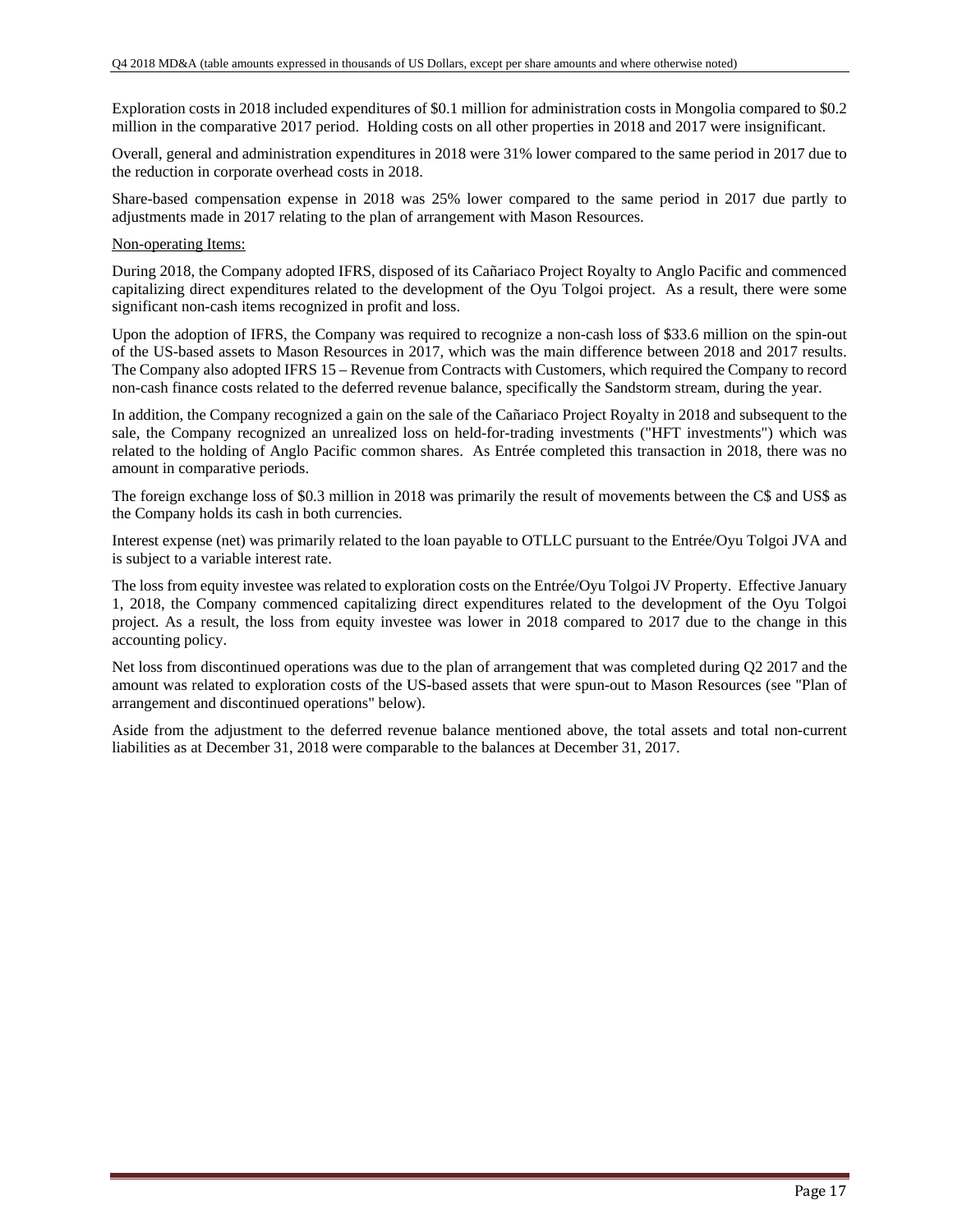|                                                           | Q4 18        | Q3 18                    | Q <sub>2</sub> 18    | Q1 18                    | Q4 17                    | Q3 17                    | Q <sub>2</sub> 17      | Q1 17        |
|-----------------------------------------------------------|--------------|--------------------------|----------------------|--------------------------|--------------------------|--------------------------|------------------------|--------------|
| Exploration                                               | \$<br>38     | \$<br>41                 | $\mathcal{S}$<br>26  | $\mathbf{\hat{S}}$<br>70 | \$<br>95                 | \$<br>74                 | $\mathcal{S}$<br>94    | \$<br>69     |
| General and administrative                                | 202          | 297                      | 209                  | 424                      | 259                      | 290                      | 394                    | 905          |
| Share-based compensation                                  | 453          | 13                       | 23                   | 17                       | 441                      | 3                        | 234                    |              |
| Depreciation                                              | 5            | 55                       | 6                    | 6                        | 6                        | 7                        | $\Delta$               | 3            |
| Operating loss                                            | 698          | 356                      | 264                  | 517                      | 801                      | 374                      | 726                    | 977          |
| Unrealized loss on HFT<br>investments                     | $\mathbf{1}$ | 3                        | 69                   |                          | $\overline{\phantom{a}}$ | $\overline{\phantom{a}}$ |                        |              |
| Foreign exchange (gain) loss                              | 145          | (81)                     | 88                   | 135                      | 26                       | (349)                    | (100)                  | 43           |
| Interest expense, net                                     | 50           | 47                       | 48                   | 51                       | 49                       | 49                       | 37                     | 35           |
| Loss from equity investee                                 | 66           | 35                       | 61                   | 13                       | 57                       | 55                       | 55                     | 48           |
| Income tax recovery                                       |              |                          |                      |                          |                          |                          | (72)                   |              |
| Deferred revenue finance costs                            | 2,985        |                          |                      |                          |                          |                          |                        |              |
| Loss (gain) on sale of asset                              | 8            |                          | (361)                | ٠                        | $\overline{\phantom{a}}$ |                          |                        |              |
| Loss on the Arrangement                                   |              | $\overline{\phantom{a}}$ | --                   | ٠                        | $\qquad \qquad -$        | $\blacksquare$           | 33,627                 |              |
| Net loss from continuing<br>operations                    | \$3,953      | \$<br>360                | \$<br>169            | \$<br>716                | \$<br>933                | \$<br>129                | 34,273<br>S            | \$<br>1,103  |
| Net loss from discontinued<br>operations                  |              |                          |                      |                          |                          |                          | 23                     | 153          |
| Net loss                                                  | \$3,953      | $\mathcal{S}$<br>360     | $\mathcal{S}$<br>169 | $\mathcal{S}$<br>716     | $\mathcal{S}$<br>933     | \$<br>129                | 34,296<br>\$           | \$<br>1,256  |
| Basic/diluted loss per share -<br>continuing operations   | \$ (0.02)    | \$ (0.00)                | \$ (0.00)            | \$ (0.00)                | \$ (0.01)                | \$ (0.00)                | $\mathbb{S}$<br>(0.21) | \$<br>(0.01) |
| Basic/diluted loss per share -<br>discontinued operations | \$ (0.00)    | \$ (0.00)                | \$(0.00)             | \$ (0.00)                | \$ (0.00)                | \$ (0.00)                | \$<br>(0.00)           | \$<br>(0.00) |

#### *Quarterly Financial Data – 2 year historic trend*

Exploration costs have trended lower since Q1 2017 after the Company placed all non-material properties on care and maintenance and implemented cost reduction efforts.

General and administrative costs have trended lower since Q1 2017 due to reduction of administrative expenditures. In Q4 2017 and Q1 2018, the Company incurred one-time expenditures relating to the 2018 Technical Report for the Entrée/Oyu Tolgoi JV Property.

Share-based compensation expenditures in Q4 2018 and Q4 2017 were due to option grants. In Q2 2017, adjustments were made to share-based compensation relating to the plan of arrangement with Mason Resources.

Interest expense is primarily due to accrued interest on the OTLLC loan payable, partially offset by interest income earned on invested cash. Interest expense remains consistent quarter on quarter.

The loss from equity investee is related to the Entrée/Oyu Tolgoi JV Property. Effective January 1, 2018, the Company commenced capitalizing direct expenditures related to the development of the Oyu Tolgoi project and, as a result, the loss from equity investee is lower starting in Q1 2018. Fluctuations in 2018 are due to adjustments and foreign exchange changes.

#### **Plan of arrangement and discontinued operations**

On May 9, 2017, the Company completed a plan of arrangement (the "Arrangement") under Section 288 of the *Business Corporations Act* (British Columbia) pursuant to which Entrée transferred its wholly owned subsidiaries that directly or indirectly hold the Ann Mason Project in Nevada and the Lordsburg property in New Mexico including \$8,843,232 in cash and cash equivalents to a newly incorporated company, Mason Resources, in exchange for 77,804,786 common shares of Mason Resources ("Mason Common Shares"). Mason Resources commenced trading on the TSX on May 12, 2017 under the symbol "MNR" and on the OTCQB on November 9, 2017 under the symbol "MSSNF".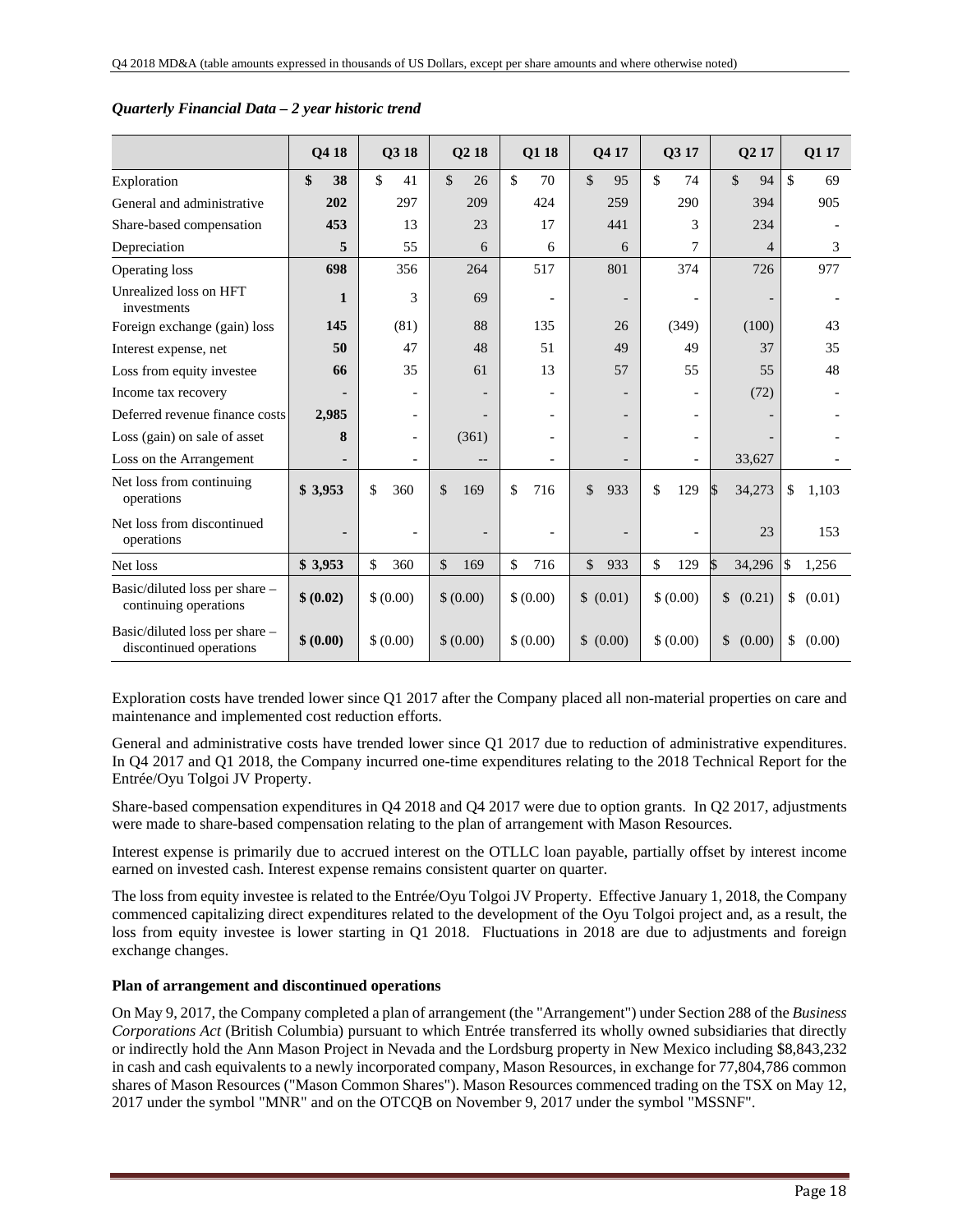As part of the Arrangement, Entrée then distributed 77,805,786 Mason Common Shares to Entrée shareholders by way of a share exchange, pursuant to which each existing share of Entrée was exchanged for one "new" share of Entrée and 0.45 of a Mason Common Share. Optionholders and warrantholders of Entrée received replacement options and warrants of Entrée and options and warrants of Mason Resources which were proportionate to, and reflective of the terms of, their existing options and warrants of Entrée.

The discontinued operations include three entities transferred to Mason Resources pursuant to the Arrangement: Mason U.S. Holdings Inc.; Mason Resources (US) Inc.; and M.I.M. (U.S.A.) Inc. (collectively the "US Subsidiaries"). The spin-off ("Spin-off") distribution was accounted for at the fair value of the net assets distributed with the difference between that value, including the foreign currency translation adjustment, and the carrying amount of the net assets recognized in the consolidated statements of comprehensive loss.

The Arrangement resulted in a reduction of share capital in the amount of \$11.4 million, being the fair value of the net assets distributed. The total loss on the Arrangement of \$33.6 million includes an adjustment to foreign currency translation of \$0.8 million

|                                                    | <b>Year ended December 31</b> |    |         |  |  |
|----------------------------------------------------|-------------------------------|----|---------|--|--|
|                                                    | 2018                          |    | 2017    |  |  |
| Cash flows used in operating activities            |                               |    |         |  |  |
| - Before changes in non-cash working capital items | \$<br>(1,243)                 | \$ | (3,144) |  |  |
| - After changes in non-cash working capital items  | (777)                         |    | (2,996) |  |  |
| Cash flows from financing activities               | <b>165</b>                    |    | 5,237   |  |  |
| Cash flows used in investing activities            | (126)                         |    | (8,943) |  |  |
| Net cash outflows                                  | (738)                         |    | (6,702) |  |  |
| Effect of exchange rate changes on cash            | (176)                         |    | 379     |  |  |
| Cash balance                                       | \$<br>6,154                   | \$ | 7,068   |  |  |
| Cash flows used in operating activities per share  |                               |    |         |  |  |
| - Before changes in non-cash working capital items | \$<br>(0.01)                  | \$ | (0.02)  |  |  |
| - After changes in non-cash working capital items  | \$<br>(0.00)                  | \$ | (0.02)  |  |  |

# **LIQUIDITY AND CAPITAL RESOURCES**

Cash flows after changes in non-cash working capital items in 2018 were 74% lower than 2017 due mainly to one-time restructuring costs in 2017 and the additional receipt of the final payments associated with the Administrative Services Agreement, which was terminated in December.

Cash flows from financing activities were lower in 2018 compared to 2017 due to \$5.2 million received from the nonbrokered private placement which closed in Q1 2017.

Cash flows used in investing activities were lower in 2018 compared to 2017 due to the transfer of \$8.8 million to Mason Resources in Q2 2017 as a capital contribution in connection with the Arrangement.

The Company is an exploration stage company and has not generated positive cash flows from its operations. As a result, the Company has been dependent on equity and production-based financings for additional funding. Working capital on hand at December 31, 2018 was approximately \$6.8 million with a cash balance of approximately \$6.1 million. Management believes it has adequate financial resources to satisfy its obligations over the next 12 month period and up to the time when the Company expects the Entrée/Oyu Tolgoi JV Property will commence production. The Company does not currently anticipate the need for additional funding during this time.

## **Loan Payable to Oyu Tolgoi LLC**

Under the terms of the Entrée/Oyu Tolgoi JVA, the Company has elected to have OTLLC contribute funds to approved joint venture programs and budgets on the Company's behalf, each such contribution to be treated as a non-recourse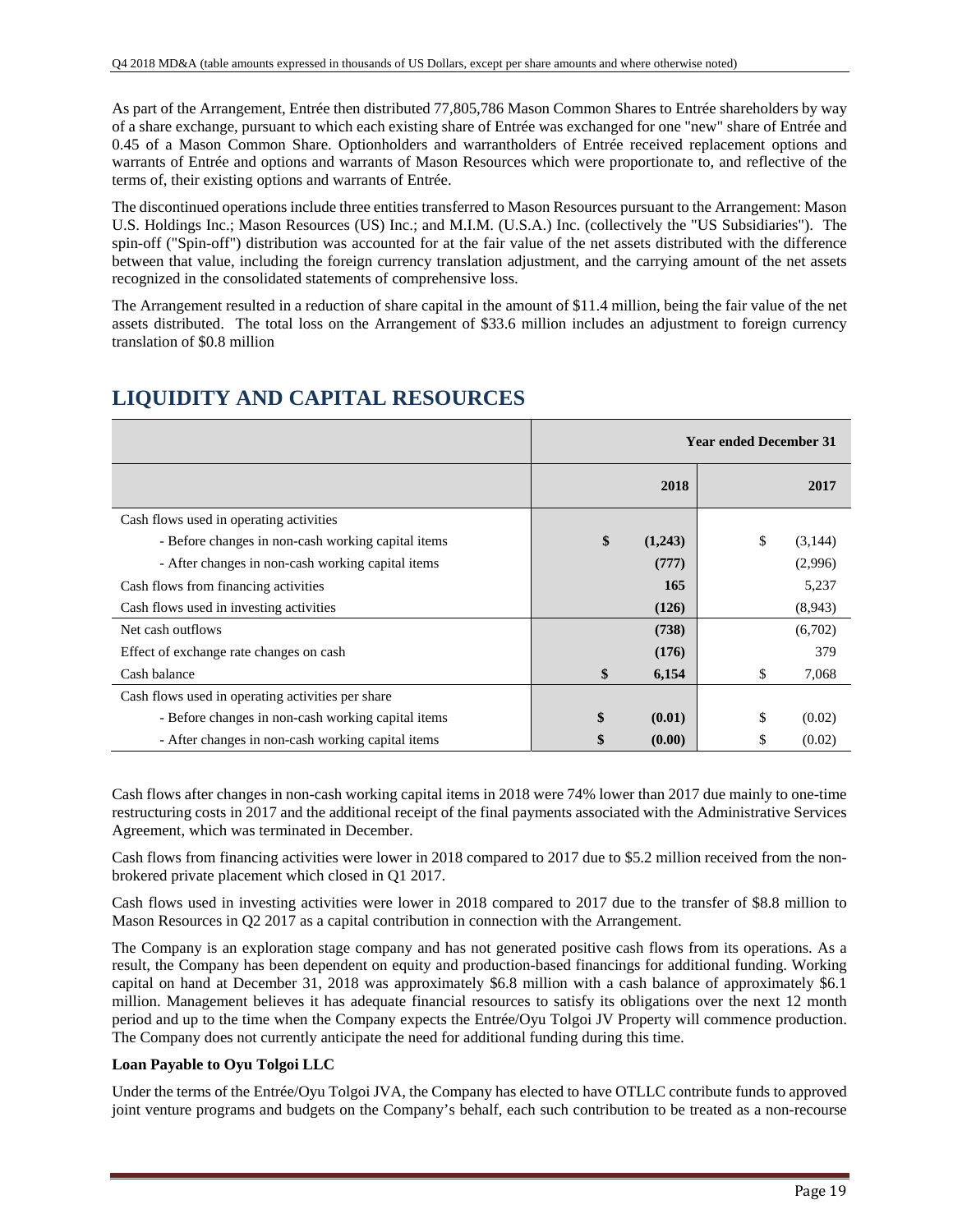loan. Interest on each loan advance shall accrue at an annual rate equal to OTLLC's actual cost of capital or the prime rate of the Royal Bank of Canada, plus two percent (2%) per annum, whichever is less, as at the date of the advance. The loan will be repayable by the Company monthly from ninety percent (90%) of the Company's share of available cash flow from the Entrée/Oyu Tolgoi JV. In the absence of available cash flow, the loan will not be repayable. The loan is not expected to be repaid within one year.

### **Contractual Obligations**

As at December 31, 2018, the Company had the following contractual obligations outstanding:

|                   | <b>Total</b> | Less than 1 year<br>$1 - 3$ years |     |  |  | 3-5 years   More than 5 years |  |  |
|-------------------|--------------|-----------------------------------|-----|--|--|-------------------------------|--|--|
| Lease commitments | 421          |                                   | 106 |  |  | $\overline{\phantom{0}}$      |  |  |

## **SHAREHOLDERS' EQUITY (DEFICIENCY)**

The Company's authorized share capital consists of unlimited common shares without par value.

At December 31, 2018, the Company had 174,806,820 shares issued and outstanding and at the date of this MD&A, the Company had 174,871,449 shares issued and outstanding.

On May 9, 2017, the Company completed the spin-out of its Ann Mason Project and Lordsburg property into Mason Resources through the Arrangement. As part of the Arrangement, Entrée shareholders received Mason Common Shares by way of a share exchange, pursuant to which each existing share of Entrée was exchanged for one "new" share of Entrée and 0.45 of a Mason Common Share. Optionholders and warrantholders of Entrée received replacement options and warrants of Entrée and options and warrants of Mason Resources which were proportionate to, and reflective of the terms of, their existing options and warrants of Entrée. As a result of the completed Arrangement, shareholders' equity (deficiency) was reduced by \$8.2 million in 2017.

In January 2017, the Company closed a non-brokered private placement in two tranches issuing a total of 18,529,484 units at a price of C\$0.41 per unit for aggregate gross proceeds of C\$7.6 million. Each unit consisted of one common share of the Company and one-half of one transferable common share purchase warrant. Each whole warrant entitled the holder to acquire one additional common share of the Company at a price of C\$0.65 per share for a period of 5 years. No commissions or finders' fees were payable in connection with the private placement.

As part of the Arrangement, warrantholders of the Company received Mason Resources common share purchase warrants ("Mason Warrants") which were proportionate to, and reflective of the terms of, their existing warrants of the Company. In exchange for each existing warrant, the holder was issued one replacement common share purchase warrant of the Company (a "Replacement Warrant") and 0.45 of a Mason Warrant. On May 23, 2017, warrantholders of the Company received an aggregate 4,169,119 Mason Warrants each with an exercise price of C\$0.23, and 9,264,735 Replacement Warrants each with an exercise price of C\$0.55. The exercise prices assigned to the Replacement Warrants and the Mason Warrants reflect the allocation of the original exercise price of the existing warrants between the Replacement Warrants and the Mason Warrants issued, based on the relative market value of Mason and the Company following completion of the Arrangement.

## **Share Purchase Warrants**

At December 31, 2018 and at the date of this MD&A, the following share purchase warrants were outstanding:

| Number of share purchase warrants<br>(000's) | <b>Exercise price per share C\$</b> | <b>Expiry date</b> |
|----------------------------------------------|-------------------------------------|--------------------|
| 8,655                                        | 0.55                                | January 10, 2022   |
| 610                                          | 0.55                                | January 12, 2022   |

#### **Stock Option Plan**

The Company has adopted a stock option plan (the "Plan") to grant options to directors, officers, employees and consultants. Under the Plan, the Company may grant options to acquire up to 10% of the issued and outstanding shares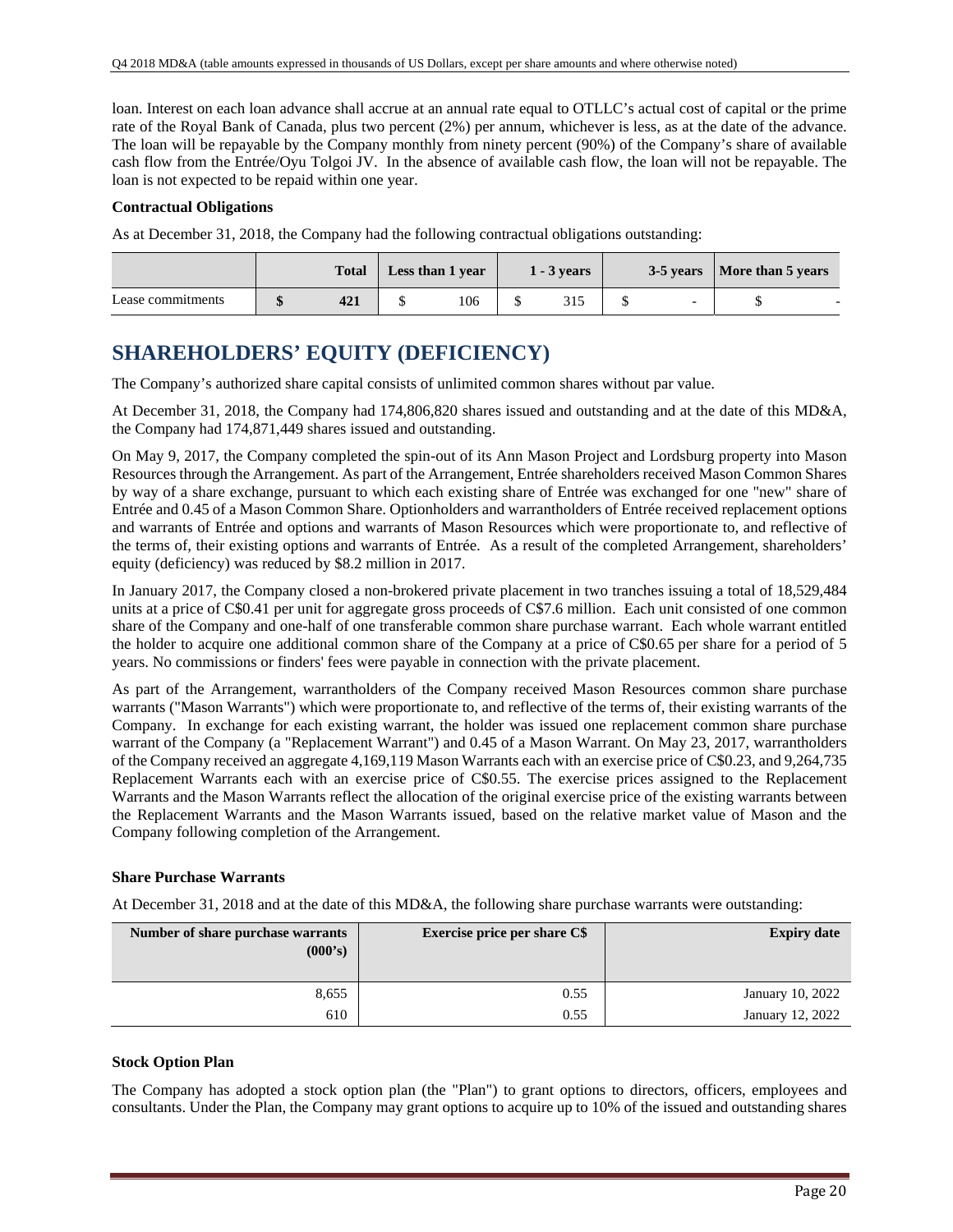of the Company. Options granted can have a term of up to ten years and an exercise price typically not less than the Company's closing stock price on the TSX on the last trading day before the date of grant. Vesting is determined at the discretion of Entrée's Board of Directors (the "Board").

Under the Plan, an option holder may elect to terminate an option, in whole or in part and, in lieu of receiving shares to which the terminated option relates (the "Designated Shares"), receive the number of shares, disregarding fractions, which, when multiplied by the weighted average trading price of the shares on the TSX during the five trading days immediately preceding the day of termination (the "Fair Value" per share) of the Designated Shares, has a total dollar value equal to the number of Designated Shares multiplied by the difference between the Fair Value and the exercise price per share of the Designated Shares.

As part of the Arrangement, optionholders of the Company received Mason incentive stock options ("Mason Options") which were proportionate to, and reflective of the terms of, their existing incentive stock options of the Company. In exchange for each existing incentive stock option, the holder was issued one fully vested replacement option to purchase a common share of the Company (a "Replacement Option") and 0.45 of a fully vested Mason Option. On May 23, 2017, Mason awarded a total of 3,708,000 Mason Options to the Company's optionholders in accordance with its Stock Option Plan, which was approved by the Company's shareholders at the Annual and Special Meeting of Securityholders held to approve the Arrangement. The Mason Options were awarded with exercise prices ranging from C\$0.07 per share to C\$0.27 per share and expiry dates ranging from September 2017 to November 2021. On May 23, 2017, the Company's optionholders also received an aggregate 8,240,000 Replacement Options with exercise prices ranging from C\$0.18 per share to C\$0.61 per share and expiry dates ranging from September 2017 to November 2021. The exercise prices assigned to the Replacement Options and the Mason Options reflect the allocation of the original exercise price of the existing options between the Replacement Options and the Mason Options issued, based on the relative market value of Mason and the Company following completion of the Arrangement.

As at December 31, 2018, the Company had 8,710,000 stock options outstanding, of which 8,685,000 had vested and were exercisable.

Subsequent to December 31, 2018, stock options to purchase 130,000 Designated Shares with an exercise price of C\$0.36 were terminated and an aggregate of 44,629 common shares were issued. In addition, an aggregate of 20,000 common shares were issued and the Company received gross proceeds of C\$5,600 from the option exercises.

| Number of shares $(000 \text{ s})$ | Vested $(000 \text{ s})$ | <b>Exercise price per share C\$</b> | <b>Expiry date</b> |
|------------------------------------|--------------------------|-------------------------------------|--------------------|
| 905                                | 905                      | $0.18 - 0.36$                       | $Feb - Dec 2019$   |
| 1,300                              | 1,300                    | $0.28 - 0.32$                       | July – Dec $2020$  |
| 2,210                              | 2,210                    | $0.33 - 0.36$                       | $Mar - Nov 2021$   |
| 1,880                              | 1,880                    | $0.52 - 0.62$                       | $May - Oct 2022$   |
| 2,265                              | 2,240                    | $0.55 - 0.63$                       | $Feb - Dec 2023$   |
| 8,560                              | 8,535                    |                                     |                    |

The following is a summary of stock options outstanding as at the date of this report:

## **CHANGES IN ACCOUNTING POLICIES**

The annual consolidated financial statements for the year ended December 31, 2018 are the Company's first consolidated financial statements prepared in accordance with IFRS. Due to the requirement to present comparative financial information, the transition date is January 1, 2017 (the "Transition Date").

Note 21 – "First Time Adoption of IFRS" to the annual consolidated financial statements for the year ended December 31, 2018 provides more detail on the key differences between accounting principles generally accepted in the United States of America ("US GAAP") (its previous GAAP) and IFRS, the accounting policy decisions, and the application of IFRS 1, First Time Adoption of International Financial Reporting Standards.

## **Transitional financial impact**

On adoption of IFRS, the Company has adjusted amounts previously presented in the consolidated financial statements prepared in accordance with US GAAP.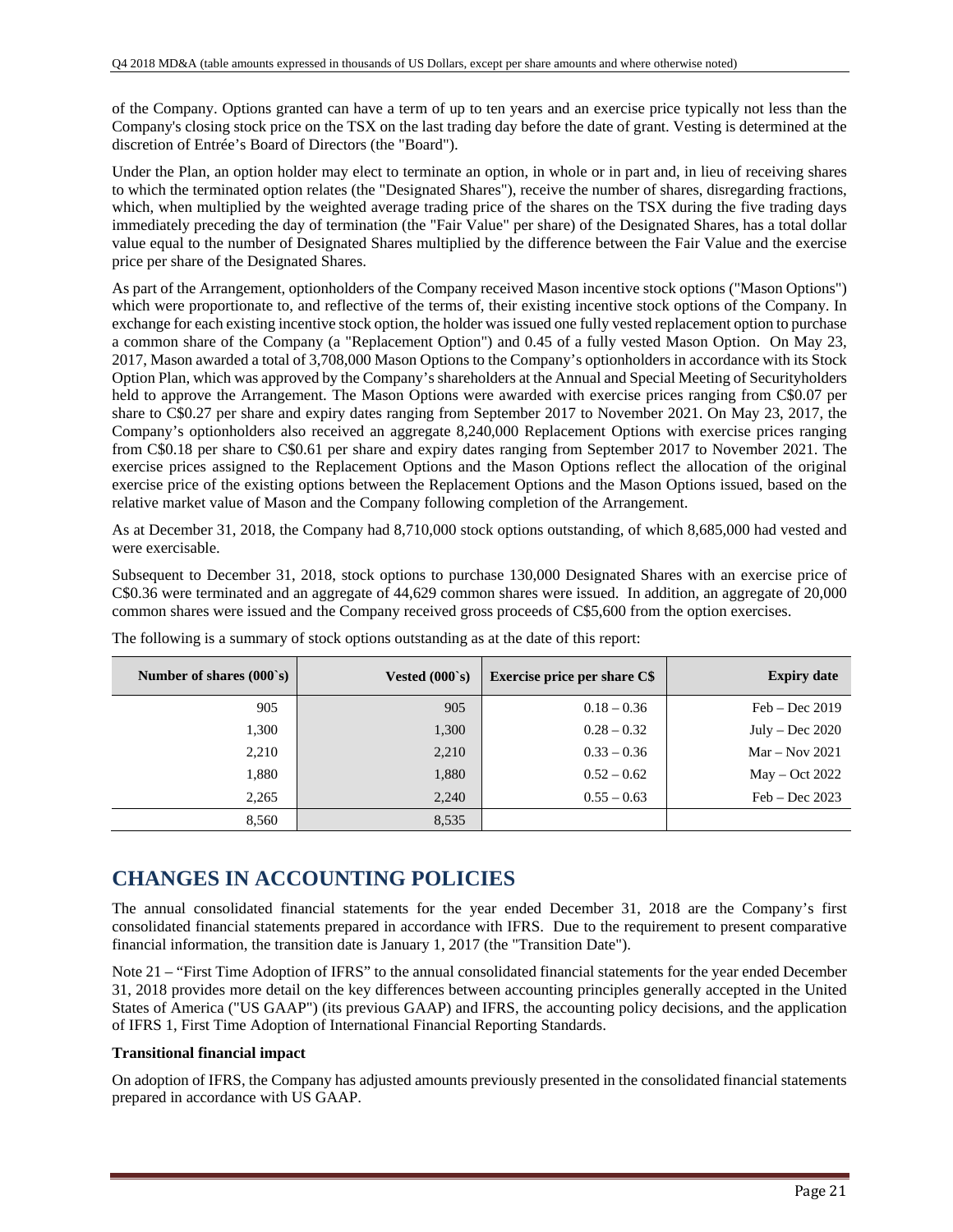| Reconciliation of net loss and comprehensive loss    | <b>December 31, 2017</b> |
|------------------------------------------------------|--------------------------|
| Net loss and comprehensive loss under US GAAP        | 5,680                    |
| IFRS adjustments to net loss and comprehensive loss: |                          |
| Loss on the Arrangement                              | 33,416                   |
| Foreign currency translation adjustment              | (797)                    |
| Total net loss and comprehensive loss under IFRS     | 38.299                   |

The impact of the transition to IFRS on net loss and comprehensive loss is outlined in the table below:

The impact of the transition to IFRS on the statements of financial position is outlined in the table below:

|                                                            | <b>US GAAP</b><br>December 31.<br>2017 | <b>Effects of</b><br>transition to<br><b>IFRS</b> |                          |    | <b>IFRS</b><br>December 31,<br>2017 |
|------------------------------------------------------------|----------------------------------------|---------------------------------------------------|--------------------------|----|-------------------------------------|
| Shareholders' equity (deficiency)                          |                                        |                                                   |                          |    |                                     |
| Share capital                                              | \$<br>139,689                          | S                                                 | 32,619                   | S  | 172,308                             |
| Reserves                                                   | 22,175                                 |                                                   |                          |    | 22,175                              |
| Accumulated other comprehensive income (loss)              | 5,230                                  |                                                   | (6,914)                  |    | (1,684)                             |
| Deficit                                                    | (191, 583)                             |                                                   | (25,705)                 |    | (217, 288)                          |
| Total shareholders' equity (deficiency)                    | (24, 489)                              |                                                   | ۰                        |    | (24, 489)                           |
| Total liabilities and shareholders'<br>equity (deficiency) | \$<br>8,257                            | S                                                 | $\overline{\phantom{0}}$ | \$ | 8,257                               |

There were no changes to the net cash used in / from operating, financing or investing activities.

## **AMENDED SANDSTORM AGREEMENT**

On February 14, 2013, the Company entered into an Equity Participation and Funding Agreement with Sandstorm (the "2013 Agreement"). Pursuant to the 2013 Agreement, Sandstorm provided an upfront refundable deposit (the "Deposit") of \$40 million to the Company. The Company will use future payments that it receives from its mineral property interests to purchase and deliver metal credits to Sandstorm, in amounts that are indexed to the Company's share of gold, silver and copper production from the currently defined Entrée/Oyu Tolgoi JV Property. Upon the delivery of metal credits, Sandstorm will also make the cash payment outlined below. In addition, the 2013 Agreement provided for a partial refund of the Deposit and a pro rata reduction in the number of metal credits deliverable to Sandstorm in the event of a partial expropriation of Entrée's economic interest, contractually or otherwise, in the Entrée/Oyu Tolgoi JV Property.

On February 23, 2016, the Company and Sandstorm entered into an Agreement to Amend the 2013 Agreement, whereby the Company refunded 17% of the Deposit (\$6.8 million) (the "Refund") in cash and shares thereby reducing the Deposit to \$33.2 million for a 17% reduction in the metal credits that the Company is required to deliver to Sandstorm. At closing on March 1, 2016, the parties entered into an Amended and Restated Equity Participation and Funding Agreement (the "Amended Sandstorm Agreement"). Under the terms of the Amended Sandstorm Agreement, the Company will purchase and deliver gold, silver and copper credits equivalent to:

- 28.1% of Entrée's share of gold and silver, and 2.1% of Entrée's share of copper, produced from the Shivee Tolgoi mining licence (excluding the Shivee West Property); and
- 21.3% of Entrée's share of gold and silver, and 2.1% of Entrée's share of copper, produced from the Javhlant mining licence.

Upon the delivery of metal credits, Sandstorm will make a cash payment to the Company equal to the lesser of the prevailing market price and \$220 per ounce of gold, \$5 per ounce of silver and \$0.50 per pound of copper (subject to inflation adjustments). After approximately 8.6 million ounces of gold, 40.3 million ounces of silver and 9.1 billion pounds of copper have been produced from the entire Entrée/Oyu Tolgoi JV Property (as currently defined) the cash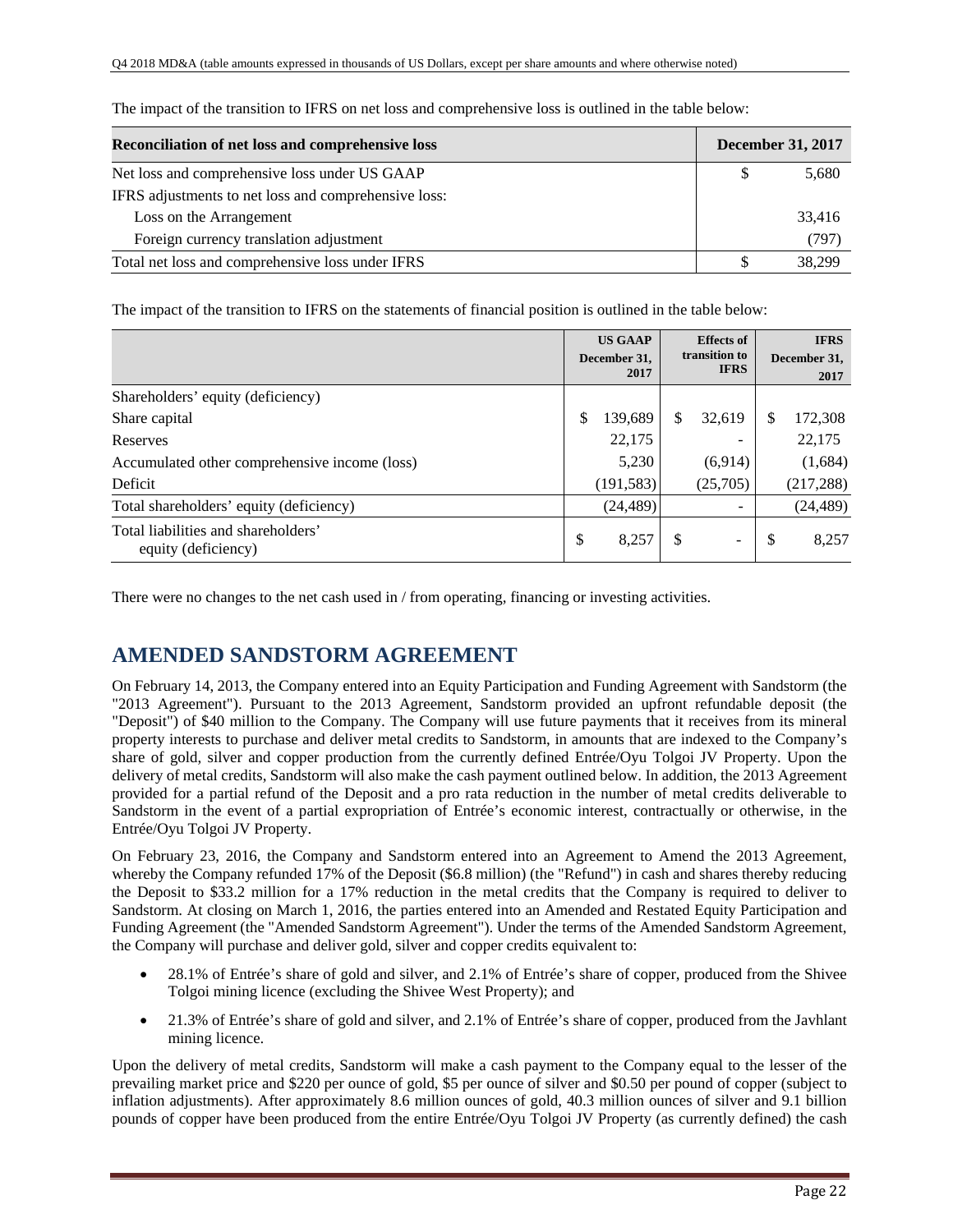payment will be increased to the lesser of the prevailing market price and \$500 per ounce of gold, \$10 per ounce of silver and \$1.10 per pound of copper (subject to inflation adjustments). To the extent that the prevailing market price is greater than the amount of the cash payment, the difference between the two will be credited against the Deposit (the net amount of the Deposit being the "Unearned Balance").

This arrangement does not require the delivery of actual metal, and the Company may use revenue from any of its assets to purchase the requisite amount of metal credits.

Under the Amended Sandstorm Agreement, Sandstorm has a right of first refusal, subject to certain exceptions, on future production-based funding agreements. The Amended Sandstorm Agreement also contains other customary terms and conditions, including representations, warranties, covenants and events of default. The initial term of the Amended Sandstorm Agreement is 50 years, subject to successive 10-year extensions at the discretion of Sandstorm.

In addition, the Amended Sandstorm Agreement provides that the Company will not be required to make any further refund of the Deposit if Entrée's economic interest is reduced by up to and including 17%. If there is a reduction of greater than 17% up to and including 34%, the Amended Sandstorm Agreement provides the Company with the ability to refund a corresponding portion of the Deposit in cash or common shares of the Company or any combination of the two at the Company's election, in which case there would be a further corresponding reduction in deliverable metal credits. If the Company elects to refund Sandstorm with common shares of the Company, the value of each common share shall be equal to the volume weighted average price ("VWAP") for the five (5) trading days immediately preceding the 90th day after the reduction in Entrée's economic interest. In no case will Sandstorm become a "control person" under the Amended Sandstorm Agreement. In the event an issuance of shares would cause Sandstorm to become a "control person", the maximum number of shares will be issued, and with respect to the value of the remaining shares, 50% will not be refunded (and there will not be a corresponding reduction in deliverable metal credits) and the remaining 50% will be refunded by the issuance of shares in tranches over time, such that the number of shares that Sandstorm holds does not reach or exceed 20%. All shares will be priced in the context of the market at the time they are issued.

In the event of a full expropriation, the remainder of the Unearned Balance after the foregoing refunds must be returned in cash.

The Amended Sandstorm Agreement does not impact Sandstorm's requirement to vote its shares as Entrée's Board specifies with respect to any potential acquisition of the Company, provided the potential acquirer agrees to execute and deliver to Sandstorm a deed of adherence to the Amended Sandstorm Agreement.

For accounting purposes, the Deposit is accounted for as deferred revenue on the balance sheet and the original Deposit was recorded at the historical amount of C\$40.0 million. As a result of the Amended Sandstorm Agreement, the deferred revenue amount was adjusted to reflect the \$6.8 million Refund which was recorded at the foreign exchange amount at the date of the Refund resulting in a net balance of C\$30.9 million. This amount is subject to foreign currency fluctuations upon conversion to US dollars at each reporting period.

The \$6.8 million Refund was paid with \$5.5 million in cash and the issuance of \$1.3 million of common shares of the Company. On March 1, 2016, the Company issued 5,128,604 common shares to Sandstorm at a price of C\$0.3496 per common share pursuant to the Agreement to Amend. The price was calculated using the VWAP of Entrée's shares on the TSX for the 15 trading days preceding February 23, 2016, the effective date of the Agreement to Amend.

## **OTHER DISCLOSURES**

## *Off-Balance Sheet Arrangements*

Entrée has no off-balance sheet arrangements except for the contractual obligation noted above.

## *Related Party Transactions*

The Company's related parties include key management personnel and directors. Direct remuneration paid to the Company's directors and key management personnel during the years ended December 31, 2018 and 2017 are as follows: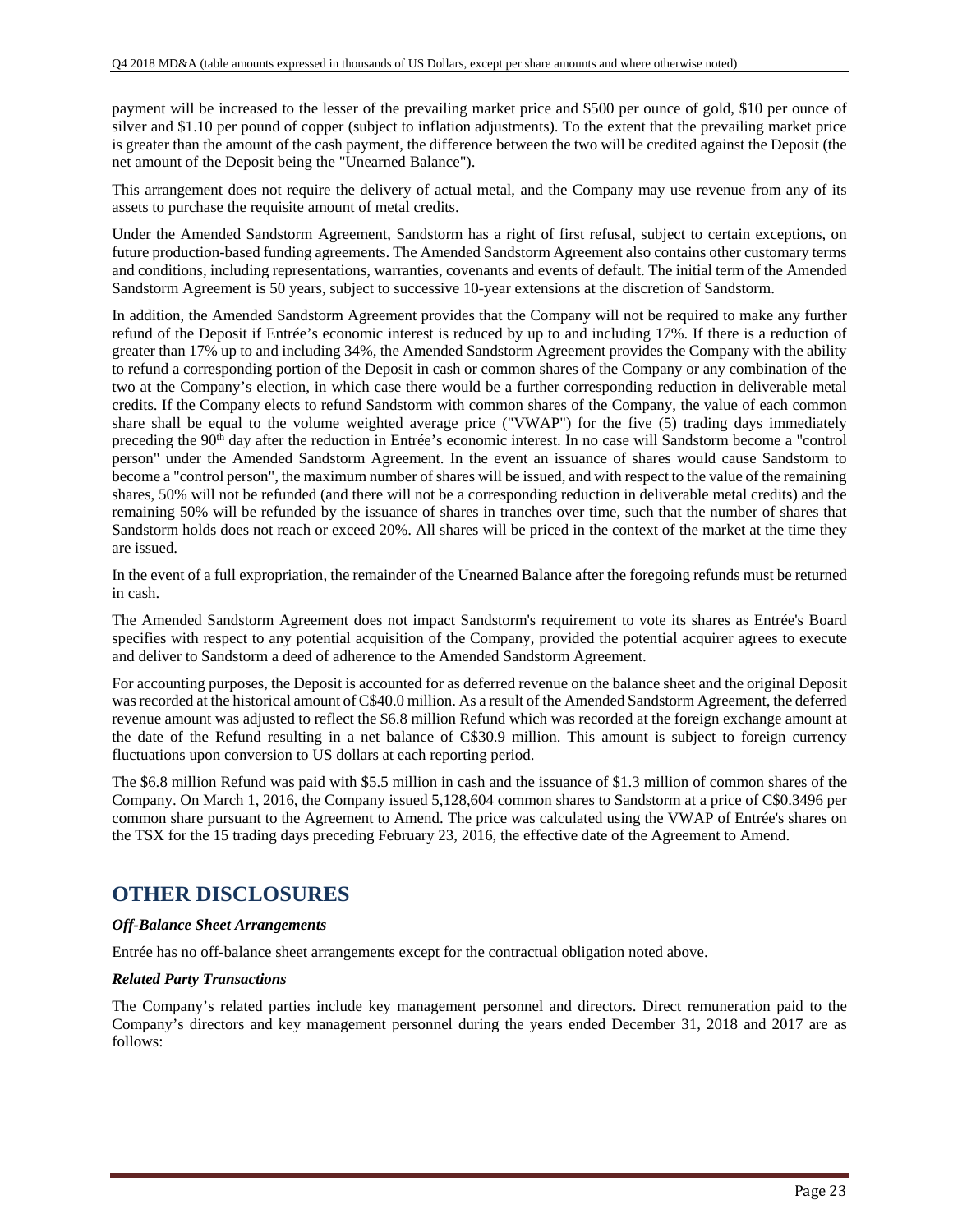|                          |     | 2018 | 2017 |
|--------------------------|-----|------|------|
| Directors' fees          | ъD. | 142  | 153  |
| Salaries and benefits    | ۱D. | 1143 | 929  |
| Share-based compensation | м   | 469  | 410  |

As of December 31, 2018, included in the accounts payable and accrued liabilities balance on the consolidated statement of financial position is \$0.2 million (December 31, 2017 - \$0.4 million) due to the Company's directors and key management personnel.

Upon a change of control of the Company, amounts totaling \$1.0 million (Dec 31, 2017 - \$1.3 million) will become payable to certain officers and management personnel of the Company.

#### *Administrative Services Agreement*

In May 2017, Mason Resources entered into an Administrative Services Agreement ("ASA") with Entrée whereby Entrée provided office space, furnishings and equipment, communications facilities and personnel necessary for Mason Resources to fulfill its basic day-to-day head office and executive responsibilities on a pro-rata cost-recovery basis. The total amount charged to Mason Resources for the year ended December 31, 2018 was \$0.7 million (December 31, 2017 - \$0.8 million). As of December 31, 2018, included in the receivables balance on the consolidated statement of financial position is \$nil (December 31, 2017 - \$0.2 million) due from Mason Resources relating to the ASA. These transactions occurred in the normal course of business and were conducted on terms substantially similar to arm's length transactions.

Transactions with Mason Resources for goods and services were made on commercial terms through the ASA.

|                         | 2018           | 2017 |
|-------------------------|----------------|------|
| Executive services      | 421            | 268  |
| Corporate overhead      | 280            | 280  |
| Investor communications | $\blacksquare$ | 45   |
| Restructure charge      | -              | l 75 |

On December 19, 2018, Mason Resources terminated the ASA with Entrée concurrently with completion of a plan of arrangement between Mason Resources and Hudbay Minerals Inc. and paid a termination charge of \$0.3 million as required by the terms of the ASA.

## *Financial Instruments*

#### *a) Fair value classification of financial instruments*

The fair value hierarchy establishes three levels to classify the inputs to valuation techniques used to measure fair value. Level 1 inputs are quoted prices (unadjusted) in active markets for identical assets or liabilities. Level 2 inputs are other than quoted prices included in Level 1 that are observable for the asset or liability, either directly (prices) or indirectly (derived from prices). Level 3 inputs are for the assets or liabilities that are not based on observable market data (unobservable inputs).

The Company's financial instruments consist of cash and cash equivalents, investments, receivables, deposits, accounts payable and accrued liabilities, and loan payable.

The carrying values of receivables and accounts payable and accrued liabilities approximate their fair value due to their short terms to maturity. Cash and cash equivalents and investments are measured at fair value using Level 1 inputs.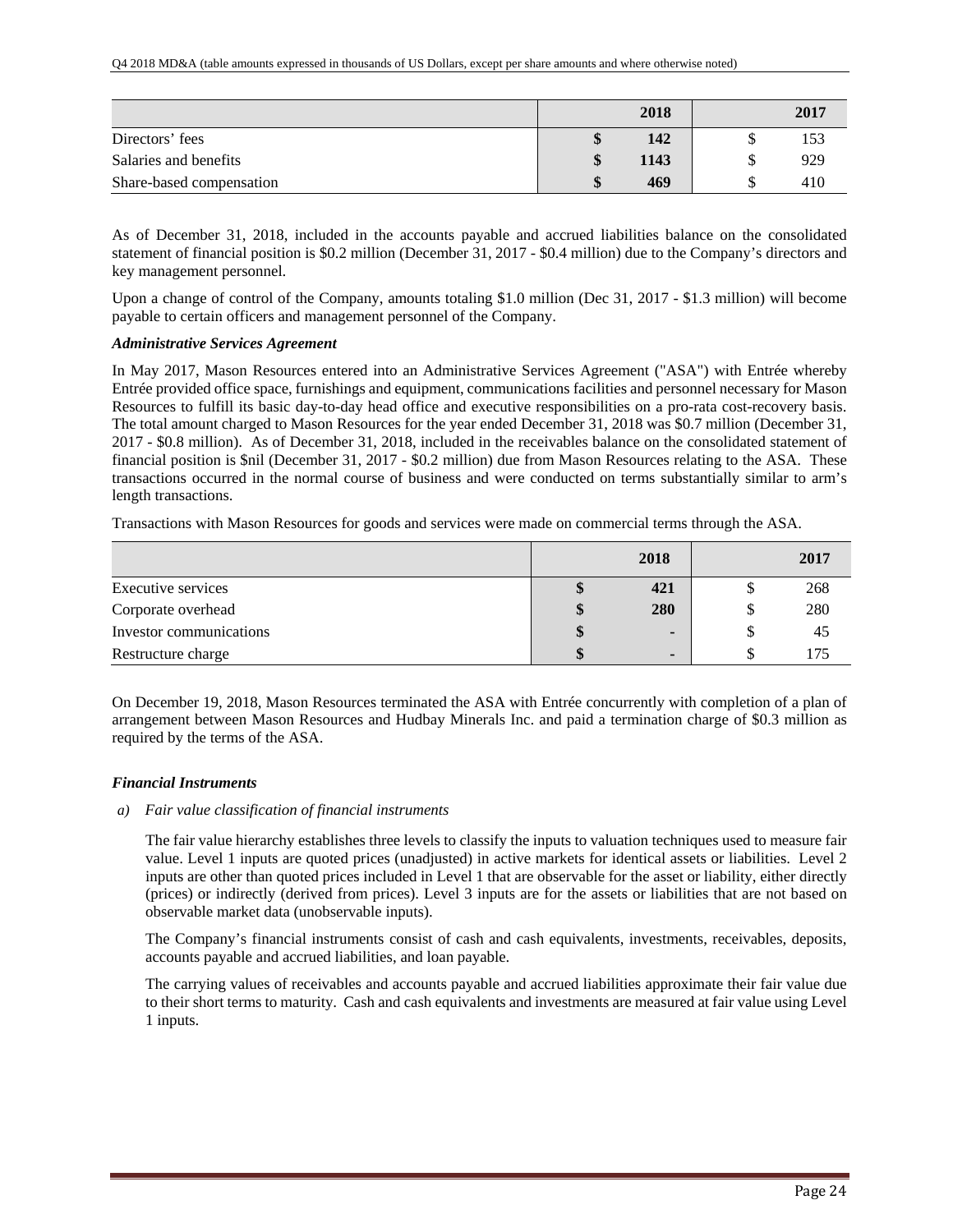The following table summarizes the classification and carrying values of the Company's financial instruments at December 31, 2018 and 2017:

| <b>December 31, 2018</b>  | <b>FVTPL</b> |                          | <b>Amortized cost</b><br>(financial<br>assets) |    | cost (financial | Amortized<br>liabilities) | <b>Total</b> |
|---------------------------|--------------|--------------------------|------------------------------------------------|----|-----------------|---------------------------|--------------|
| <b>Financial assets</b>   |              |                          |                                                |    |                 |                           |              |
| Cash and cash equivalents | \$           | 6,154                    | \$                                             | -  | \$              |                           | \$<br>6,154  |
| Investments               |              | 912                      |                                                | -  |                 |                           | 912          |
| Deposits                  |              | $\overline{\phantom{a}}$ |                                                | 12 |                 | $\overline{\phantom{0}}$  | 12           |
| Total financial assets    |              | 7,066                    |                                                | 12 |                 |                           | 7,078        |

## **Financial liabilities**

| Accounts payable and accrued<br>liabilities | -                        | -        | 346   | 346   |
|---------------------------------------------|--------------------------|----------|-------|-------|
| Loan payable                                | $\overline{\phantom{a}}$ | $\sim$   | 8.380 | 8.380 |
| Total financial liabilities                 | $\overline{\phantom{a}}$ | $\equiv$ | 8.726 | 8.726 |

| <b>December 31, 2017</b>  | <b>FVTPL</b> |       | <b>Amortized cost</b><br><b>Amortized cost</b><br>(financial<br>(financial<br>liabilities)<br>assets) |     |   | <b>Total</b>             |             |
|---------------------------|--------------|-------|-------------------------------------------------------------------------------------------------------|-----|---|--------------------------|-------------|
| <b>Financial assets</b>   |              |       |                                                                                                       |     |   |                          |             |
| Cash and cash equivalents | S            | 7,068 | \$                                                                                                    | ۰   | S | $\overline{\phantom{a}}$ | \$<br>7,068 |
| Receivables               |              | -     |                                                                                                       | 263 |   | $\overline{\phantom{a}}$ | 263         |
| Deposits                  |              |       |                                                                                                       | 12  |   | $\overline{\phantom{a}}$ | 12          |
| Total financial assets    |              | 7.068 |                                                                                                       | 275 |   |                          | 7.343       |

## **Financial liabilities**

| Accounts payable and accrued<br>liabilities | $\sim$ | - | 247   | 247   |
|---------------------------------------------|--------|---|-------|-------|
| Loan payable                                | -      | - | 7.841 | 7.841 |
| Total financial liabilities                 | $\sim$ | - | 8.088 | 8.088 |

#### *b) Financial risk management*

#### *i) Credit risk*

The Company's credit risk is primarily attributable to cash and cash equivalents and receivables.

The Company limits its credit exposure on cash and cash equivalents held in bank accounts by holding its key transactional bank accounts with large, highly rated financial institutions.

The Company's receivables balance was not significant and, therefore, was not exposed to significant credit risk.

The carrying amount of financial assets recorded in the consolidated financial statements, net of any allowances for losses, represents the Company's maximum exposure to credit risk.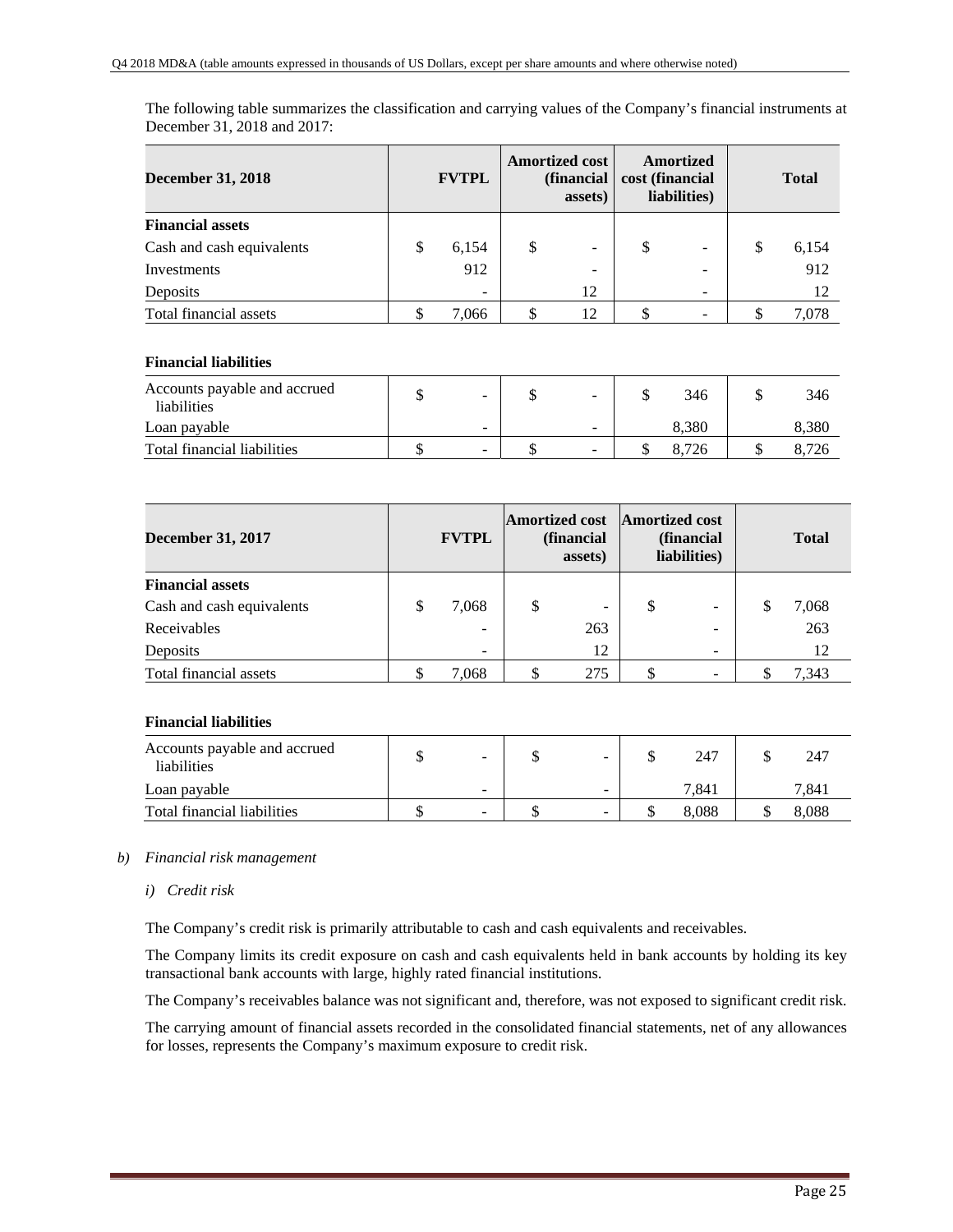## *ii) Liquidity risk*

The Company manages liquidity risk by trying to maintain enough cash balances to ensure that it is able to meet its short term and long-term obligations as and when they fall due. Company-wide cash projections are managed centrally and regularly updated to reflect the dynamic nature of the business and fluctuations caused by commodity price and exchange rate movements.

The Company's operating results may vary due to fluctuation in commodity price, inflation, foreign exchange rates and certain share prices.

#### *iii) Market risks*

The Company is exposed to market risk because of the fluctuating values of its publicly traded investments. The Company has no control over these fluctuations and does not hedge its investments. Based on the December 31, 2018 portfolio value, a 10% increase or decrease in market prices would result in a \$0.1 million change in net loss.

#### *iv) Interest rate risk*

The Company's interest rate risk arises primarily from the interest received on cash and cash equivalents and on loan payable which is at variable rates. As at December 31, 2018, with other variables unchanged, a 1% increase in the interest rate applicable to loan payable would result in an insignificant change in net loss. Deposits are invested on a short-term basis to enable adequate liquidity for payment of operational and exploration expenditures. The Company does not believe that it is exposed to material interest rate risk on its cash and cash equivalents.

As at December 31, 2018, the Company has not entered into any contracts to manage interest rate risk.

*v) Foreign exchange risk* 

The functional currency of the parent company is C\$. The functional currency of the significant subsidiaries and the reporting currency of the Company is the United States dollar.

As at December 31, 2018, the Company has not entered into contracts to manage foreign exchange risk.

The Company is exposed to foreign exchange risk through the following assets and liabilities:

|                                          | 2018           | 2017        |
|------------------------------------------|----------------|-------------|
| Cash and cash equivalents                | \$<br>6,154    | \$<br>7,068 |
| Investments                              | 912            |             |
| Receivables and prepaid expenses         | $\blacksquare$ | 263         |
| Accounts payable and accrued liabilities | (346)          | (247)       |
|                                          | 6,720          | 7,084       |

As at December 31, 2018, with other variables unchanged, a 10% increase or decrease in the value of the USD against the currencies to which the Company is normally exposed (C\$) would result in an insignificant change in net loss.

## **NON-IFRS PERFORMANCE MEASUREMENT**

"Cash Costs after credits" ("C1") and all-in sustaining cost ("AISC") are non-IFRS Performance Measurements. These performance measurements are included because these statistics are widely accepted as the standard of reporting cash costs of production in North America. These performance measurements do not have a meaning within IFRS and, therefore, amounts presented may not be comparable to similar data presented by other mining companies. These performance measurements should not be considered in isolation as a substitute for measures of performance in accordance with IFRS.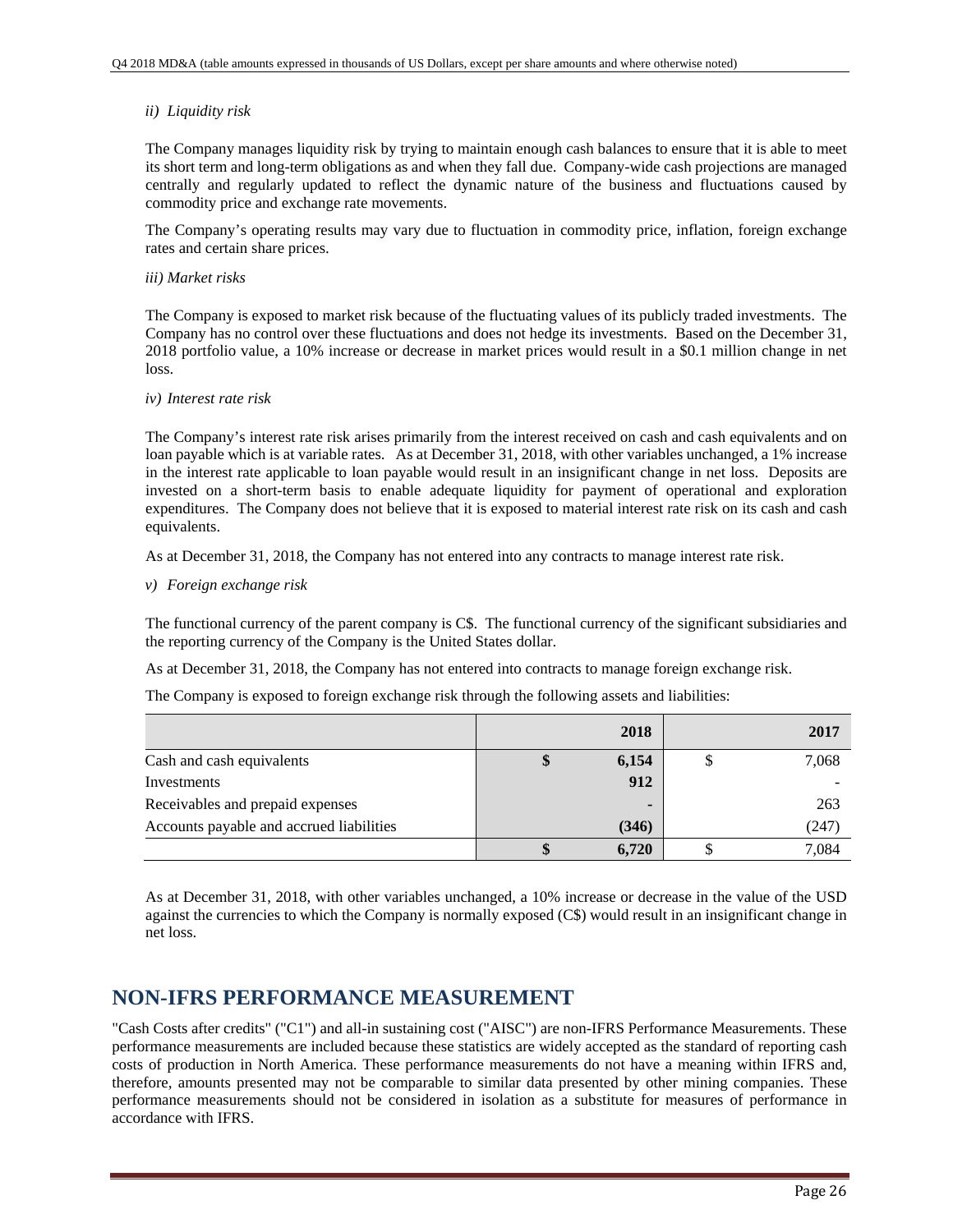# **CRITICAL ACCOUNTING ESTIMATES, RISKS AND UNCERTAINTIES**

The preparation of consolidated financial statements in conformity with IFRS requires management to make estimates and assumptions that affect the amounts reported in the consolidated financial statements and accompanying notes. Actual results could differ materially from those estimates.

Measurement of the Company's assets and liabilities is subject to risks and uncertainties, including those related to reserve and resource estimates; title to mineral properties; future commodity prices; costs of future production; future costs of restoration provisions; changes in government legislation and regulations; future income tax amounts; the availability of financing; and various operational factors.

Entrée is a mineral exploration and development company and is exposed to a number of risks and uncertainties due to the nature of the industry in which it operates and the present state of development of its business and the foreign jurisdictions in which it carries on business; some of these risks and uncertainties have been discussed elsewhere in this MD&A. The following factors are those which are the most applicable to the Company. The discussion which follows is not inclusive of all potential risks.

## *Legal and Political Risk*

The Minerals Law of Mongolia defines a mineral deposit of strategic importance (a "Strategic Deposit") as a mineral resource that may have the potential to impact national security, or the economic and social development of the country, or that is generating or has the potential to generate more than 5% of Mongolia's gross domestic product in any given year. The Minerals Law of Mongolia provides that the State may be an equity participant with any private legal entity, up to a 34% equity interest, in the exploitation of any Strategic Deposit where the quantity and grade of the deposit have been defined by exploration that has not been funded from the State budget. Under Resolution No 57 dated July 16, 2009 of the State Great Khural, the Oyu Tolgoi series of deposits were declared to be Strategic Deposits.

On October 6, 2009, Turquoise Hill, its wholly-owned subsidiary OTLLC, and Rio Tinto signed an investment agreement (the "Oyu Tolgoi Investment Agreement") with the Mongolian Government, which regulates the relationship among the parties and stabilizes the long term tax, legal, fiscal, regulatory and operating environment to support the development of the Oyu Tolgoi project. The Oyu Tolgoi Investment Agreement specifies that the Government of Mongolia will own 34% of the shares of OTLLC (and by extension, 34% of OTLLC's interest in the Entrée/Oyu Tolgoi JV Property) through its subsidiary Erdenes Oyu Tolgoi LLC. A shareholders' agreement was concurrently executed to establish the Government's 34% ownership interest in OTLLC and to govern the relationship among the parties.

The Ministry of Mining has advised Entrée that it considers the deposits on the Entrée/Oyu Tolgoi JV Property to be part of the series of Oyu Tolgoi deposits. Entrée has been in discussions with stakeholders of the Oyu Tolgoi project, including the Government of Mongolia, OTLLC, Erdenes Oyu Tolgoi LLC, Turquoise Hill and Rio Tinto, since February 2013. The discussions to date have focussed on issues arising from Entrée's exclusion from the Oyu Tolgoi Investment Agreement, including the fact that the Government of Mongolia does not have a full 34% interest in the Entrée/Oyu Tolgoi JV Property; the fact that the mining licences integral to future underground operations are held by more than one corporate entity; and the fact that Entrée does not benefit from the stability that it would otherwise have if it were a party to the Oyu Tolgoi Investment Agreement. In order to receive the benefits of the Oyu Tolgoi Investment Agreement, the Government of Mongolia may require Entrée to agree to certain concessions, including with respect to the economic benefit of Entrée's interest in the Entrée/Oyu Tolgoi JV Property, or the royalty rates applicable to Entrée's share of the Entrée/Oyu Tolgoi JV Property mineralization. No agreements have been finalized. If the parties fail to reach mutually acceptable agreements in a timely manner, there is a risk that the Government of Mongolia may resort to measures which, whether legitimate or not, could have an adverse effect on the business, assets and financial condition of Entrée as well as the Company's share price. Such measures could include suspending, revoking, cancelling or withdrawing the Shivee Tolgoi and Javhlant mining licences; attempting to invalidate, confiscate, expropriate or rescind the Entrée/Oyu Tolgoi JV or Entrée's interest in the Entrée/Oyu Tolgoi JV Property; and filing legal proceedings against Entrée.

Entrée is not presently a party to the Oyu Tolgoi Investment Agreement. Although OTLLC agreed under the terms of the October 2004 Equity Participation and Earn-In Agreement between Turquoise Hill and Entrée, as amended and subsequently assigned to OTLLC (the "Earn-In Agreement") to use its best efforts to cause Entrée to be brought within the ambit of, made subject to and be entitled to the benefits of the Oyu Tolgoi Investment Agreement or a separate stability agreement on substantially similar terms to the Oyu Tolgoi Investment Agreement, unless and until Entrée finalizes agreements with the Government of Mongolia and other Oyu Tolgoi stakeholders, there can be no assurance that Entrée will be entitled to all of the benefits of the Oyu Tolgoi Investment Agreement, including stability with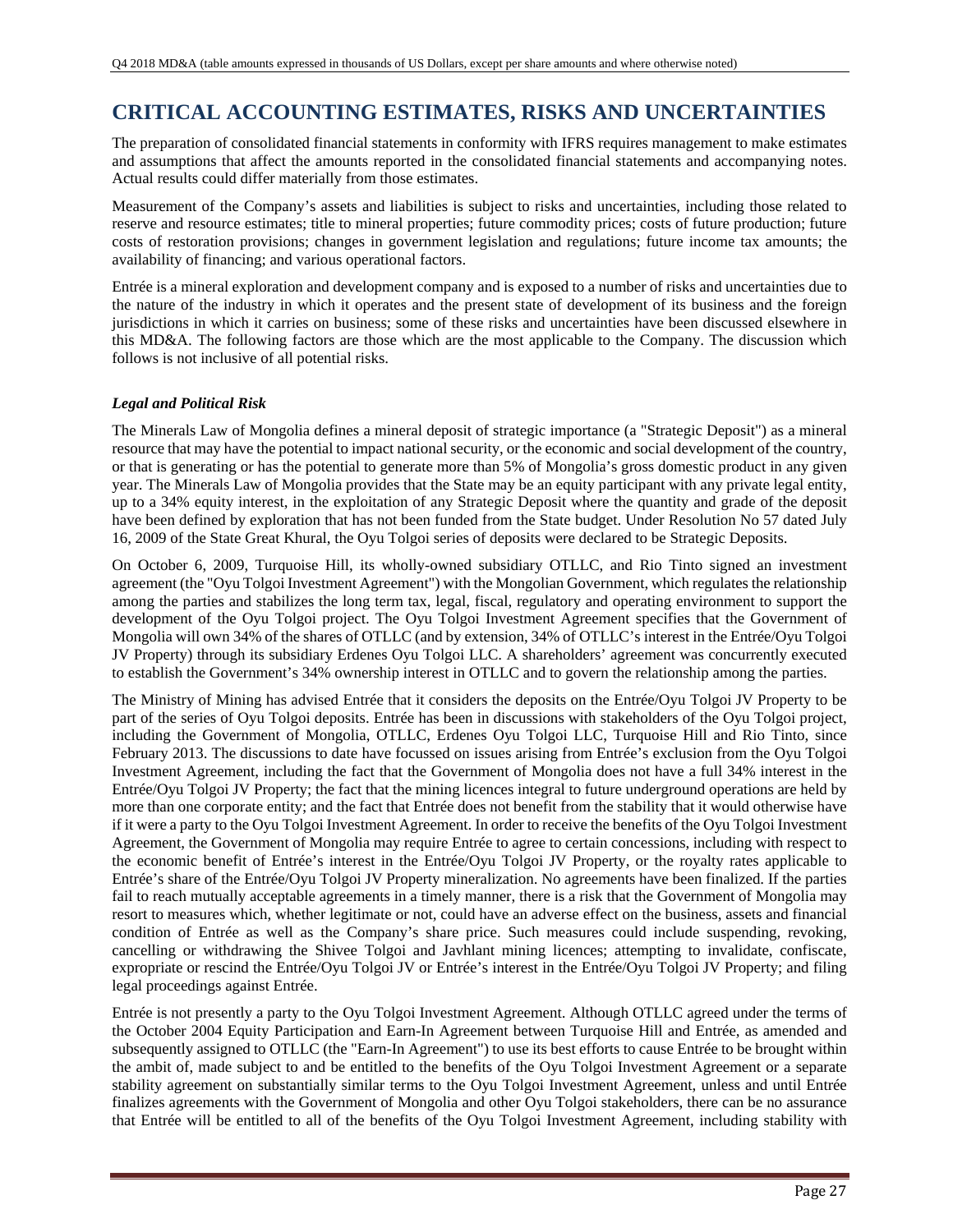respect to taxes payable. If Entrée is not entitled to all of the benefits of the Oyu Tolgoi Investment Agreement, it could be subject to the surtax royalty which came into effect in Mongolia on January 1, 2011. The rates of the surtax royalty vary from 1% to 5% for minerals other than copper. For copper, the surtax royalty rates range between 22% and 30% for ore, between 11% and 15% for concentrates, and between 1% and 5% for final products. No surtax royalty is charged on any minerals below a certain threshold market price, which varies depending on the type of minerals. This is in addition to the standard royalty rates of 2.5% for coal sold in Mongolia and commonly occurring minerals sold in Mongolia, and 5% for all other minerals.

Even if Entrée does finalize agreements with the Government of Mongolia and other Oyu Tolgoi stakeholders, there can be no assurance that the present or future Parliament will refrain from enacting legislation that undermines such agreements or the Oyu Tolgoi Investment Agreement or otherwise adversely impacts Entrée's interest in the Entrée/Oyu Tolgoi JV Property or that the present or a future government will refrain from adopting government policies or seeking to renegotiate the terms of such agreements or the Oyu Tolgoi Investment Agreement in ways that are adverse to Entrée's interests or that impair OTLLC's ability to develop and operate the Oyu Tolgoi project on the basis currently contemplated, which may have a material adverse impact on Entrée and the Company's share price.

The Government of Mongolia has put in place a framework and environment for foreign direct investment. However, there are political constituencies within Mongolia that have espoused ideas that would not be regarded by the international mining community as conducive to foreign investment if they were to become law or official government policy. In October 2011, Prime Minister Batbold stated in his 2012 budget speech that the Government of Mongolia is revisiting all treaties for the avoidance of double taxation, including the 2002 convention between Canada and Mongolia for the avoidance of double taxation and the prevention of fiscal evasion with respect to taxes on income and on capital (the "Canadian Double Tax Treaty").

On November 1, 2013, an Investment Law came into effect in Mongolia. The law is aimed at reviving foreign investment by easing restrictions on investors (including foreign and domestic) in key sectors such as mining and by providing greater certainty on the taxes they must pay and certain guarantees in relation to their investments in Mongolia. The full impact of the Investment Law is still not yet known.

On January 16, 2014, the Mongolian Parliament adopted a new State Minerals Policy. The main focus of the policy is to establish a stable investment environment; improve the quality of mineral exploration, mining and processing; encourage the use of environmentally friendly and modern technology; and strengthen the competitiveness of the Mongolian mining sector on the international market. The State Minerals Policy is also intended to serve as the basis for amendments to the existing Minerals Law and other laws relating to the mining sector. On July 1, 2014, the Mongolian Parliament passed amendments to the Minerals Law (the "2014 Amendments"). In addition, the Mongolian Parliament also passed a separate law which repealed the 2010 statute which imposed a moratorium on the granting of new exploration licences and the transfer of existing licences. The 2014 Amendments extend the maximum period for an exploration licence from 9 years to 12 years (although it ended the three year pre-mining period sometimes given to licence holders upon the expiration of their exploration rights), extend the requirement for holders of mining licences to ensure that 90% of their workforce is comprised of Mongolian nationals to the mining licence holder's subcontractors as well, make clearer the roles and responsibilities of government ministries and departments with respect to mineral matters, modify the definition of Strategic Deposit to reflect its impact on the national economy and not regional economy, and provide for some instances where a tender may not be required to obtain minerals licences where state funding has been used if related to compensation for declaring a special needs area, among other changes. The 2014 Amendments also set the royalty payment for gold at 2.5% of the sales value, with an additional royalty of 0% for gold if it is sold to the Central Bank of Mongolia or its designated commercial banks, for a period ending December 31, 2018. Commencing January 1, 2019, the royalty payment for gold became 5% of sales value, with an additional royalty of between 0% and 5%. The Mongolian Parliament is currently discussing whether to extend the period and re-establish the above-mentioned lower rates for gold sold to the Central Bank of Mongolia or its designated commercial banks.

On February 18, 2015, the Mongolian Parliament adopted a further amendment to the Minerals Law (the "2015 Amendment"), which permits a licence holder to negotiate with the Government of Mongolia with respect to an exchange of the Government's 34% (50% in cases where exploration has been funded by the State budget) equity interest in a licence holder with a Strategic Deposit for an additional royalty payable to the Government. The amount of the royalty payment would vary depending on the particulars of the Strategic Deposit but cannot exceed five percent. The rate of this royalty payment shall be approved by the Government of Mongolia. The full impact of the 2015 Amendment is not yet known.

The Mongolian Parliament and its relevant standing committees are in the process of discussing the draft laws and draft amendments to the tax legislation of Mongolia submitted by the Government of Mongolia which include provisions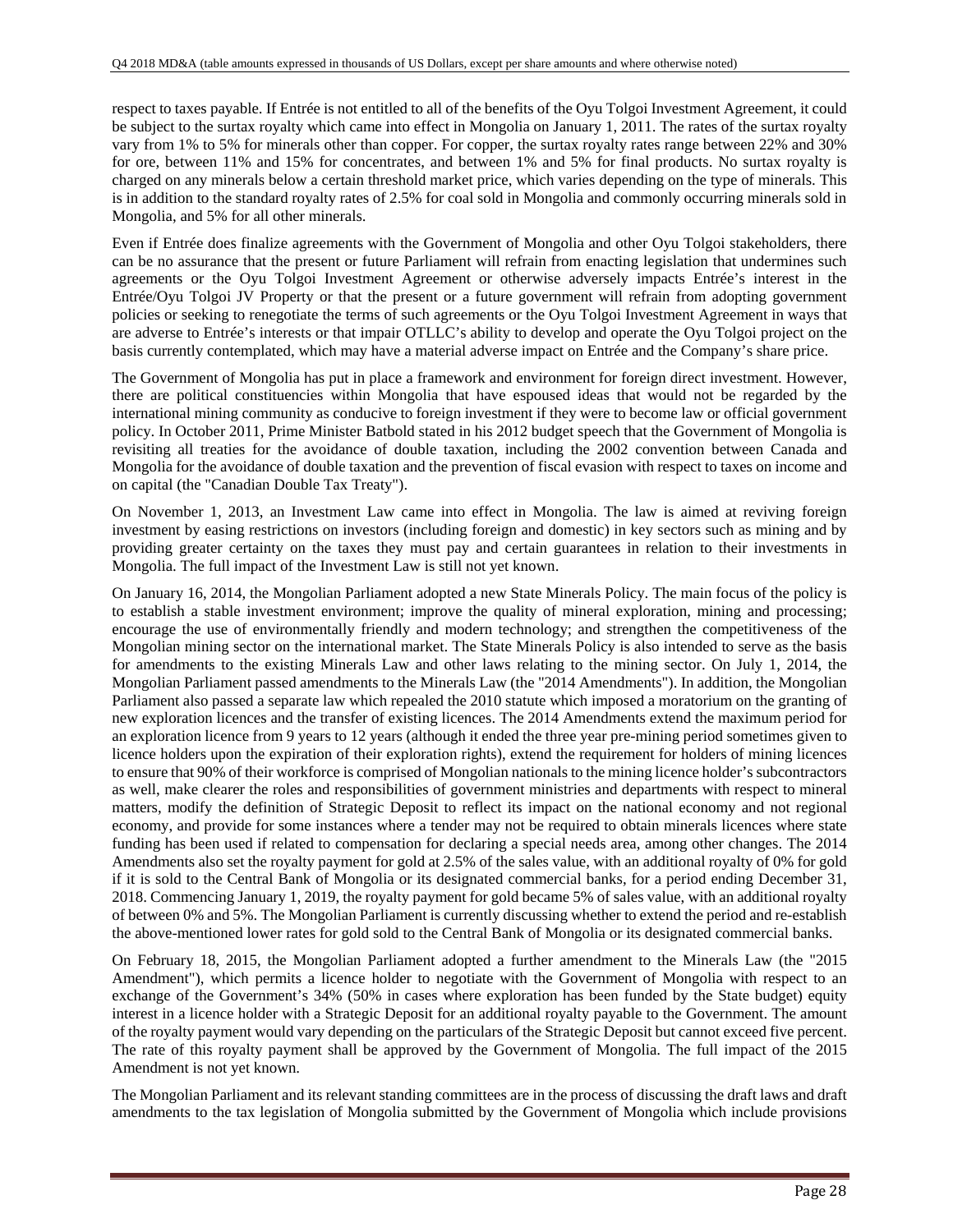related to the taxation of foreign legal entities operating in Mongolia and minerals companies in general. If certain provisions of these amendments were adopted by Parliament as currently drafted, they could adversely affect Entree's interests. It is not possible to determine when, if ever, these amendments would be adopted and in what form.

On November 10, 2017, the Parliament of Mongolia amended the General Tax Law, the Corporate Income Tax Law, the Personal Income Tax Law, the Minerals Law, the Land Law and the Legal Entities Registration, which became effective on January 1, 2018, to introduce the concept of an "ultimate holder" (now referred to as an "ultimate owner") of a legal entity for tax purposes (the "2017 Amendments"). Any change of an ultimate owner of a legal entity that maintains a minerals licence is deemed to be a sale of the minerals licence and is subject to a 30% corporate income tax on the total income earned. The legal entity holding the minerals licence bears the tax obligation, not the person who earns the income from the transaction. In general, taxable income will be assessed based on the value of the minerals licence, pro-rated to the number or percentage of shares transferred from the ultimate owner. On December 25, 2017, the Ministry of Finance passed Decree No. 380 setting out the methodology to determine the value of minerals licences. The full impact of the amendments is not yet known.

On December 5, 2018, the Minister for Mining and Heavy Industry submitted, on behalf of the Government of Mongolia, proposed amendments to the Minerals Law, the Petroleum Law, the Petroleum Product Law and other relevant laws thereto, aimed at regulating the minerals sector in greater detail to eliminate legal duplication and gaps in the related legislation and to resolve discrepancies between national and local governments and minerals licence holders. It is not possible to determine when, if ever, these amendments would be adopted and in what form, or the impact they would have on Entrée's interests.

If the Government of Mongolia revises, amends or cancels the Canadian Double Tax Treaty; if the Investment Law, State Minerals Policy, 2014 Amendments, 2015 Amendment, 2017 Amendments or proposed amendments aimed at regulating the minerals sector are implemented or interpreted in a manner that is not favourable to foreign investment or Entrée's interests; or if new tax laws or amendments to tax laws are adopted that are not favourable to foreign investment or Entrée's interests, it could have an adverse effect on Entrée's operations in Mongolia and future cash flow, earnings, results of operations and financial condition as well as the Company's share price.

While the Entrée/Oyu Tolgoi JV is operating under the terms of the Entrée/Oyu Tolgoi JVA, which came into effect in 2008, the Entrée/Oyu Tolgoi JVA has not been formally executed by the parties. There can be no assurance that OTLLC or its shareholders will not attempt to renegotiate some or all of the material terms governing the joint venture relationship in a manner which could have an adverse effect on Entrée's future cash flow, earnings, results of operations and financial condition as well as the Company's share price.

OTLLC has earned either a 70% or 80% interest in mineralization extracted from the Entrée/Oyu Tolgoi JV Property, depending on the depth at which minerals are extracted, and has effective control of the Entrée/Oyu Tolgoi JV. Rio Tinto, which beneficially owns 17.4% of the Company's issued and outstanding shares, exerts a significant degree of control over the business and affairs of Turquoise Hill and OTLLC. Pursuant to various agreements among Turquoise Hill, OTLLC and Rio Tinto, Rio Tinto is responsible for the management of the building and operation of the Oyu Tolgoi project (which includes the Heruga and Hugo North Extension deposits on the Entrée/Oyu Tolgoi JV Property); is responsible for all exploration operations on behalf of OTLLC, including exploration on the Entrée/Oyu Tolgoi JV Property; and prepares all programs and budgets for approval by the OTLLC board. In addition, the Government of Mongolia owns a significant stake in OTLLC. The interest of Rio Tinto, Turquoise Hill, the Government of Mongolia and OTLLC are not necessarily aligned with each other or with the interests of the Company's other shareholders and there can be no assurance that Rio Tinto, Turquoise Hill, the Government of Mongolia or OTLLC will exercise its rights or act in a manner that is consistent with the best interests of the Company or its other shareholders.

Entrée is and will be subject to the risks normally associated with the conduct of joint ventures, which include disagreements as to how to develop, operate and finance a project, inequality of bargaining power, incompatible strategic and economic objectives and possible litigation between the participants regarding joint venture matters. These matters may have an adverse effect on Entrée's ability to realize the full economic benefits of its interest in the property that is the subject of a joint venture, which could affect its results of operations and financial condition as well as the Company's share price.

In the course of its business, Entrée may from time to time become involved in various claims, arbitration and other legal proceedings, with and without merit. The nature and results of any such proceedings cannot be predicted with certainty. Any potential future claims and proceedings are likely to be of a material nature. In addition, such claims, arbitration and other legal proceedings can be lengthy and involve the incurrence of substantial costs and resources by Entrée, and the outcome, and Entrée's ability to enforce any ruling(s) obtained pursuant to such proceedings, are subject to inherent risk and uncertainty. The initiation, pursuit and/or outcome of any particular claim, arbitration or legal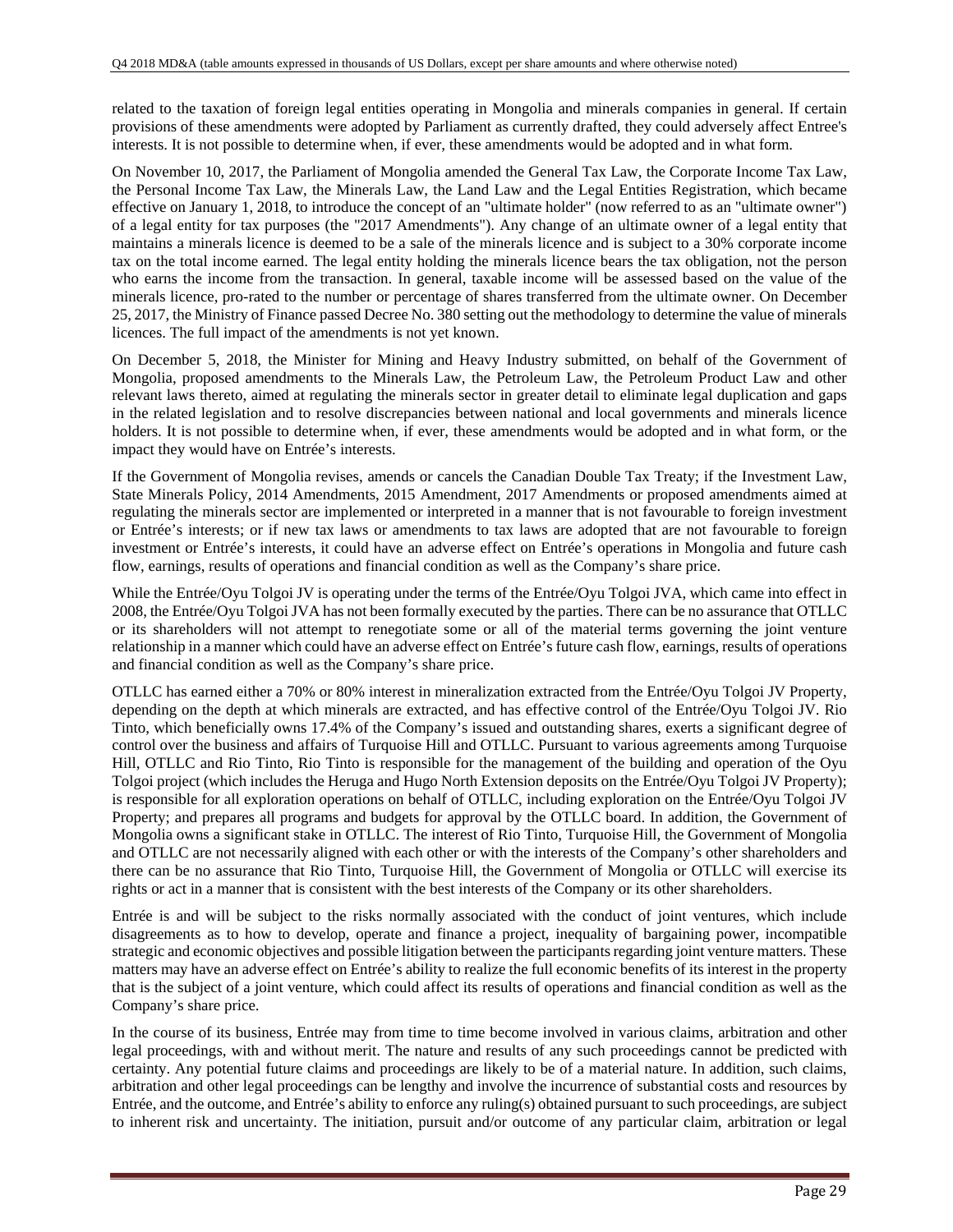proceeding could have a material adverse effect on Entrée's financial position and results of operations, and on Entrée's business, assets and prospects. In addition, if Entrée is unable to resolve any existing or future potential disputes and proceedings favourably, or obtain enforcement of any favourable ruling, if any, that may be obtained pursuant to such proceedings, it is likely to have a material adverse impact on Entrée's business, financial condition and results of operations and Entrée's assets and prospects as well as the Company's share price.

On February 27, 2013, the Mineral Resources Authority of Mongolia ("MRAM") delivered notice to Entrée advising that any transfer, sale or lease of the Shivee Tolgoi and Javhlant mining licences is temporarily restricted. While Entrée was subsequently advised that the temporary transfer restriction on the joint venture mining licences would be lifted, it did not receive official notification of the lifting of the restriction. Any future action by the Government of Mongolia to suspend, revoke, withdraw or cancel the Shivee Tolgoi and Javhlant mining licences, whether legitimate or not, would have an adverse effect on the business, assets and financial condition of Entrée as well as the Company's share price.

The Earn-In Agreement requires OTLLC to enter into the Entrée/Oyu Tolgoi JVA, which bestows upon it certain powers and duties as manager of the Entrée/Oyu Tolgoi JV, including the duty to cure title defects, the duty to prosecute and defend all litigation or administrative proceedings arising out of operations, and the duty to do all acts reasonably necessary to maintain the Entrée/Oyu Tolgoi JV Property assets, including the mining licences. Pursuant to the Assignment Agreement dated March 1, 2005 between the Company, Turquoise Hill and OTLLC, the Company is also entitled to look to Turquoise Hill for the performance of OTLLC's obligations under the Earn-In Agreement, which is governed by British Columbia law. In addition, the Shivee Tolgoi and Javhlant mining licences are included in the contract area of the Oyu Tolgoi Investment Agreement. The Oyu Tolgoi Investment Agreement restricts the grounds upon which the Mongolian State administrative authority in charge of geology and mining may revoke a mining licence covered by the Oyu Tolgoi Investment Agreement. The Oyu Tolgoi Investment Agreement also includes a dispute resolution clause that requires the parties to resolve disputes through international commercial arbitration procedures. Entrée is not a party to the Oyu Tolgoi Investment Agreement and does not have any direct rights under the Oyu Tolgoi Investment Agreement. In the event that the Government of Mongolia suspends, revokes, withdraws or cancels the Shivee Tolgoi and Javhlant mining licences, there can be no assurance that OTLLC, Turquoise Hill or Rio Tinto will invoke the international arbitration procedures, or that Entrée will be able to enforce the terms of the Entrée/Oyu Tolgoi JVA or Earn-In Agreement to cause OTLLC or Turquoise Hill to do all acts reasonably necessary to maintain the Entrée/Oyu Tolgoi JV Property assets, including by invoking the international arbitration procedures under the Oyu Tolgoi Investment Agreement. There may also be limitations on OTLLC, Turquoise Hill and Rio Tinto's ability to enforce the terms of the Oyu Tolgoi Investment Agreement against the Government of Mongolia, which is a sovereign entity, regardless of the outcome of an arbitration proceeding. Without an effective means of enforcing the terms of the Entrée/Oyu Tolgoi JVA, the Earn-In Agreement or the Oyu Tolgoi Investment Agreement, Entrée could be deprived of substantial rights and benefits with little or no recourse for fair and reasonable compensation, which could have an adverse effect on the business, assets and financial condition of Entrée as well as the Company's share price.

In the event of a dispute arising at or in respect of Entrée's foreign operations, Entrée may be subject to the exclusive jurisdiction of foreign courts or may not be successful in subjecting foreign persons to the jurisdiction of courts in Canada or other jurisdictions. Entrée may also be hindered or prevented from enforcing its rights with respect to a governmental entity or instrumentality because of the doctrine of sovereign immunity. Any adverse or arbitrary decision of a court, arbitrator or other governmental or regulatory body, or Entrée's inability to enforce its contractual rights, may have a material adverse impact on Entrée's business, assets, prospects, financial condition and results of operation as well as the Company's share price.

In June 2010, the Government of Mongolia passed Resolution 140, the purpose of which is to authorize the designation of certain land areas for "state special needs" within certain defined areas, some of which include or are in proximity to the Oyu Tolgoi project. These state special needs areas are to be used for Khanbogd village development and for infrastructure and plant facilities necessary in order to implement the development and operation of the Oyu Tolgoi project. A portion of the Shivee Tolgoi licence is included in the land area that is subject to Resolution 140.

In June 2011, the Government of Mongolia passed Resolution 175, the purpose of which is to authorize the designation of certain land areas for "state special needs" within certain defined areas in proximity to the Oyu Tolgoi project. These state special needs areas are to be used for infrastructure facilities necessary in order to implement the development and construction of the Oyu Tolgoi project. Portions of the Shivee Tolgoi and Javhlant licences are included in the land area that is subject to Resolution 175.

It is expected but not yet formally confirmed by the Government that to the extent that a consensual access agreement exists or is entered into between OTLLC and an affected licence holder, the application of Resolution 175 to the land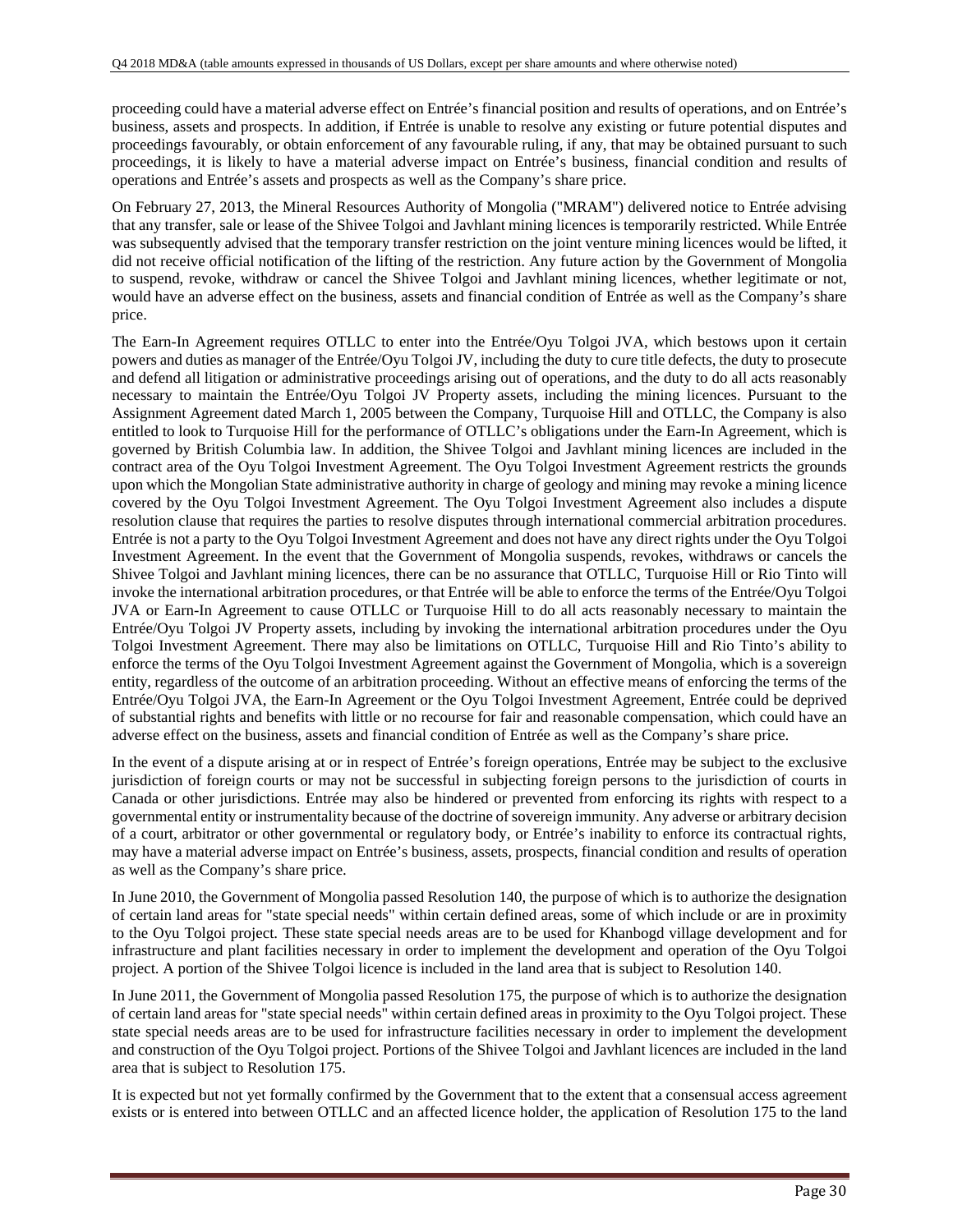area covered by the access agreement will be unnecessary. OTLLC has existing access and surface rights to the Entrée/Oyu Tolgoi JV Property pursuant to the Earn-In Agreement. If Entrée is unable to reach a consensual arrangement with OTLLC with respect to the Shivee West Property, or the Shivee West Property is not ultimately included in the Entrée/Oyu Tolgoi JV Property pursuant to the License Fees Agreement, Entrée's right to use and access a corridor of land included in the state special needs areas for a proposed power line may be adversely affected by the application of Resolution 175. While the Mongolian Government would be responsible for compensating Entrée in accordance with the mandate of Resolution 175, the amount of such compensation is not presently quantifiable.

While the Oyu Tolgoi Investment Agreement contains provisions restricting the circumstances under which the Shivee Tolgoi and Javhlant licences may be expropriated which may make the application of Resolution 140 and Resolution 175 to the Entrée/Oyu Tolgoi JV Property unnecessary, there can be no assurances that the Resolutions will not be applied in a manner that has an adverse impact on Entrée.

In March 2014, the Government of Mongolia passed Resolution 81, the purpose of which is to approve the direction of the railway line heading from Ukhaa Khudag deposit located in the territory of Tsogttsetsii soum, Umnugobi aimag, to the port of Gashuunshukhait and to appoint the Minister of Roads and Transportation to develop a detailed engineering layout of the base structure of the railway. On September 18, 2014, Entrée was advised by MRAM that the base structure overlaps with a portion of the Javhlant licence. By Order No. 123 dated September 18, 2014, the Minister of Mining approved the composition of a working group to resolve matters related to the holders of licences through which the railway passes. The Minister of Mining has not yet responded to a request from Entrée to meet to discuss the proposed railway, and no further correspondence from MRAM or the Minister of Mining has been received. It is not yet clear whether the State has the legal right to take a portion of the Javhlant licence, with or without compensation, in order to implement a national railway project, and if it does, whether it will attempt to exercise that right. While the Oyu Tolgoi Investment Agreement contains provisions restricting the circumstances under which the Javhlant licence may be expropriated, there can be no assurances that Resolution 81 will not be applied in a manner that has an adverse impact on Entrée.

## *Risks Associated with the Development of the Oyu Tolgoi Project*

The Oyu Tolgoi Investment Agreement and the Mine Plan impose numerous obligations and commitments upon the Government of Mongolia that provide clarity and certainty in respect of the development and operation of Oyu Tolgoi, including the Entrée/Oyu Tolgoi JV Property. The Oyu Tolgoi Investment Agreement also includes a dispute resolution clause that requires the parties to the Oyu Tolgoi Investment Agreement to resolve disputes through international commercial arbitration procedures. Nevertheless, if and to the extent the Government of Mongolia does not observe the terms and conditions of the Investment Agreement and the Mine Plan, there may be limitations on the ability of OTLLC, Turquoise Hill and Rio Tinto to enforce the terms of the Investment Agreement and the Mine Plan against the Government of Mongolia, which is a sovereign nation, regardless of the outcome of any arbitration proceeding. In addition, the Parliamentary Working Group of the Mongolian Parliament is currently reviewing the implementation of certain agreements entered into by the Government of Mongolia and the outcome of that review is pending. If the terms of the Investment Agreement or the Mine Plan cannot be enforced effectively, OTLLC, Turquoise Hill and Rio Tinto could be deprived of substantial rights and benefits arising from their investment in Oyu Tolgoi with little or no recourse against the Government of Mongolia, which by extension may also deprive Entrée of substantial rights and benefits arising from the Entrée/Oyu Tolgoi JVA, with little or no recourse for fair and reasonable compensation. Irrespective of the ultimate outcome of any potential dispute, any requirement for OTLLC, Turquoise Hill or Rio Tinto to engage in discussions or proceedings with the Government of Mongolia, whether or not formal, would result in significant delays, expense and diversion of management attention, including with respect to development of the Entrée/Oyu Tolgoi JV Property, which could have a material adverse impact on Entrée and the Company's share price.

OTLLC's estimates regarding the cost of development and operation of the Oyu Tolgoi project are estimates only. The estimates and the assumptions upon which they are based are subject to a variety of risks and uncertainties and other factors that could cause actual expenditures to differ materially from those estimated. If these estimates prove incorrect, the total capital expenditures required to complete development of the Oyu Tolgoi project underground mine, including Entrée's share of Entrée/Oyu Tolgoi JV capital expenditures being debt financed by OTLLC, may increase, which may have a material adverse impact on Entrée, its results of operations, financial conditions, and the Company's share price.

There are a number of uncertainties inherent in the development and construction of any new or existing mine, including the Oyu Tolgoi project. These uncertainties include: the timing and cost, which can be considerable, of the construction of mining and processing facilities; the availability and cost of skilled labour; ground and rock mass conditions and stability; the impact of fluctuations in commodity prices, process water, power and transportation, including costs of transport for the supply chain for the Oyu Tolgoi project, which requires routing approaches which have not been fully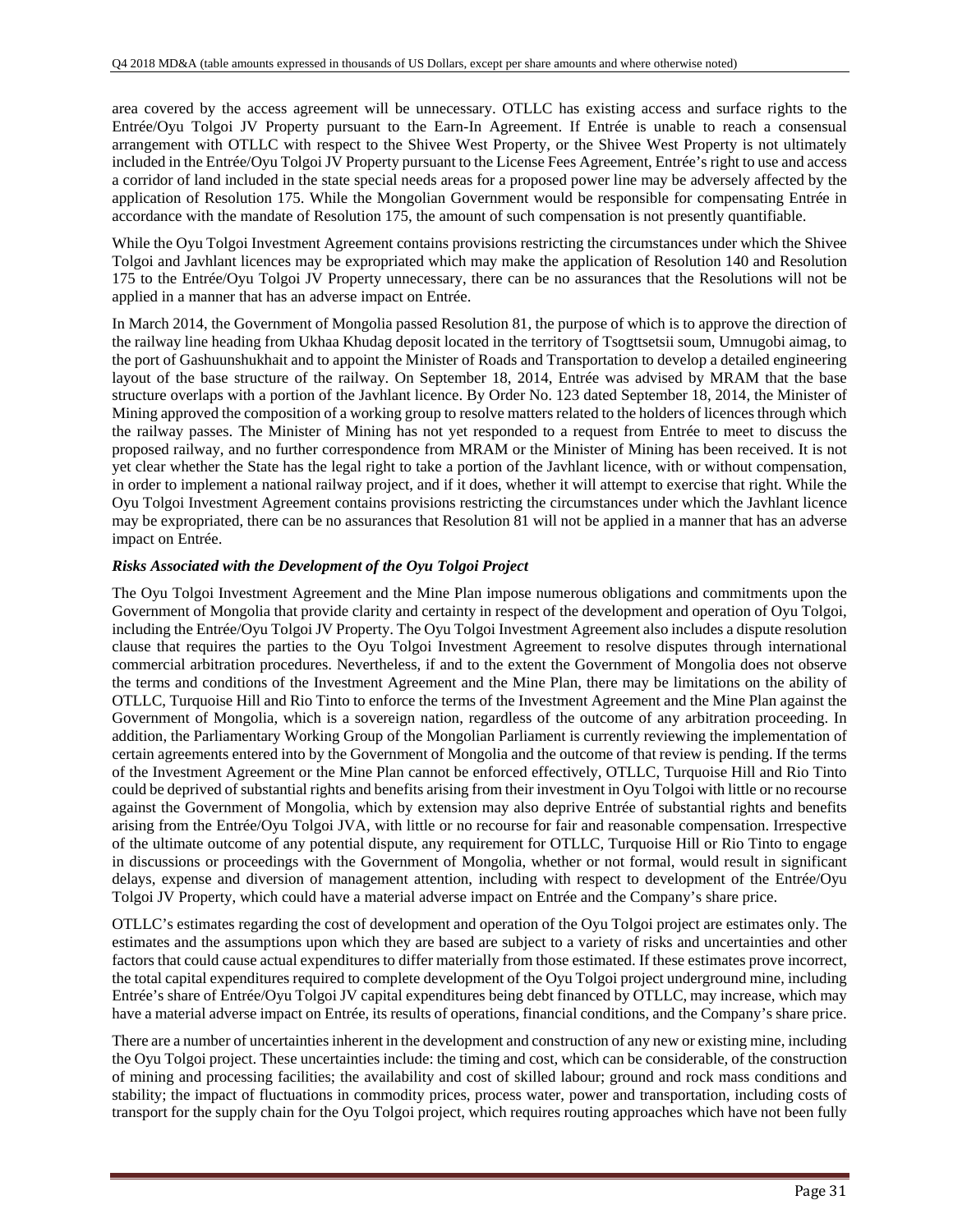tested; the annual usage costs to the local province for sand, aggregate and water; the availability and cost of appropriate smelting and refining arrangements; and the need to obtain necessary environmental and other government permits, such permits being on reasonable terms, and the timing of those permits. The cost, timing and complexities of mine construction and development are increased by the remote location of the Oyu Tolgoi project.

Further development of the Oyu Tolgoi project depends upon OTLLC's ability to obtain and service the funding requirements of the project. Volatility in capital markets and commodity prices and other macroeconomic factors may adversely affect OTLLC's ability to secure project financing on reasonable commercial terms.

In addition, OTLLC operates in a region of the world that is prone to economic and political upheaval and instability, which may make it more difficult to obtain sufficient debt financing from project lenders for future phases of the Oyu Tolgoi project.

The Oyu Tolgoi Investment Agreement and Mine Plan commit Turquoise Hill and Rio Tinto to perform many obligations in respect of the development and operation of the Oyu Tolgoi project. While performance of many of these obligations is within the effective control of Turquoise Hill and Rio Tinto, the scope of certain obligations may be open to interpretation. Further, the performance of other obligations may require co-operation from third parties or may be dependent upon circumstances that are not necessarily within the control of Turquoise Hill and Rio Tinto. Nonfulfillment of any obligation may result in a default or breach under the Oyu Tolgoi Investment Agreement and the Mine Plan. Such a default or breach could result in a termination of the Oyu Tolgoi Investment Agreement and the Mine Plan, which may have a material adverse impact on Entrée and the Company's share price. The Oyu Tolgoi Investment Agreement commits OTLLC to utilize only Mongolian power sources. Although OTLLC entered into the PSFA with the Government of Mongolia in December 2018, there is no certainty that this project will be completed or that the proposed power plant will be sufficient to meet the needs of the Oyu Tolgoi project. Despite the best efforts of OTLLC, Turquoise Hill and Rio Tinto, the ability to meet OTLLC's obligations under the PSFA or any future agreement committing OTLLC to use Mongolian power sources is not necessarily within their control and nonfulfillment of such requirement may result in a default under the Oyu Tolgoi Investment Agreement.

It is common in mining operations and in the development, construction or expansion of existing facilities to experience unexpected problems and delays during such activities, which may cause delays in the commencement or expansion of mineral production or sustainable production. Any delays could impact disclosed project economics. Accordingly, there is no assurance that the future development, construction or expansion activities will be successfully completed within cost estimates, on schedule or at all and, if completed, there is no assurance that such activities will result in profitable mining operations.

## *Risks Associated with the Amended Sandstorm Agreement*

The 2013 Agreement provided for a partial refund of the Deposit and a pro rata reduction in the number of metal credits deliverable to Sandstorm in the event of a partial expropriation of Entrée's economic interest, contractually or otherwise, in the Entrée/Oyu Tolgoi JV Property. The Amended Sandstorm Agreement provides that the Company will not be required to make any further refund of the Deposit if Entrée's economic interest is reduced by up to and including 17%. If there is a reduction of greater than 17% up to and including 34%, the Amended Sandstorm Agreement provides the Company with greater flexibility and optionality in terms of how the Company will refund a corresponding portion of the Deposit. To the extent there is an expropriation of greater than 34%, which is not reversed during the abeyance period provided for in the Amended Sandstorm Agreement, the Company will be required to return a portion of the Deposit in cash (the amount of the repayment not to exceed the amount of the Unearned Balance).

If an event of default occurs under the Amended Sandstorm Agreement, the Company may be required to immediately pay to Sandstorm a default fee, which it may not have sufficient funds to cover. Some potential events of default may be outside of Entrée's control, including a full expropriation of Entrée's economic interest, contractually or otherwise, in the Entrée/Oyu Tolgoi JV Property which is not reversed during the abeyance period provided for in the Amended Sandstorm Agreement. If an event of default occurs and the Company is required to pay a default fee to Sandstorm, it may have a material adverse impact on Entrée's business, financial condition, assets and prospects, and on the Company's share price.

Under the Amended Sandstorm Agreement, the Company agreed to use future cash flows from its mineral property interests to purchase and deliver metal credits to Sandstorm. The Amended Sandstorm Agreement does not require the Company to deliver actual metal production, therefore the Company will have to use revenue it receives from the sale of its share of metal production to purchase the requisite amount of metal credits for delivery to Sandstorm. To the extent metal prices on the day on which the Company's production is sold are different from metal prices on the day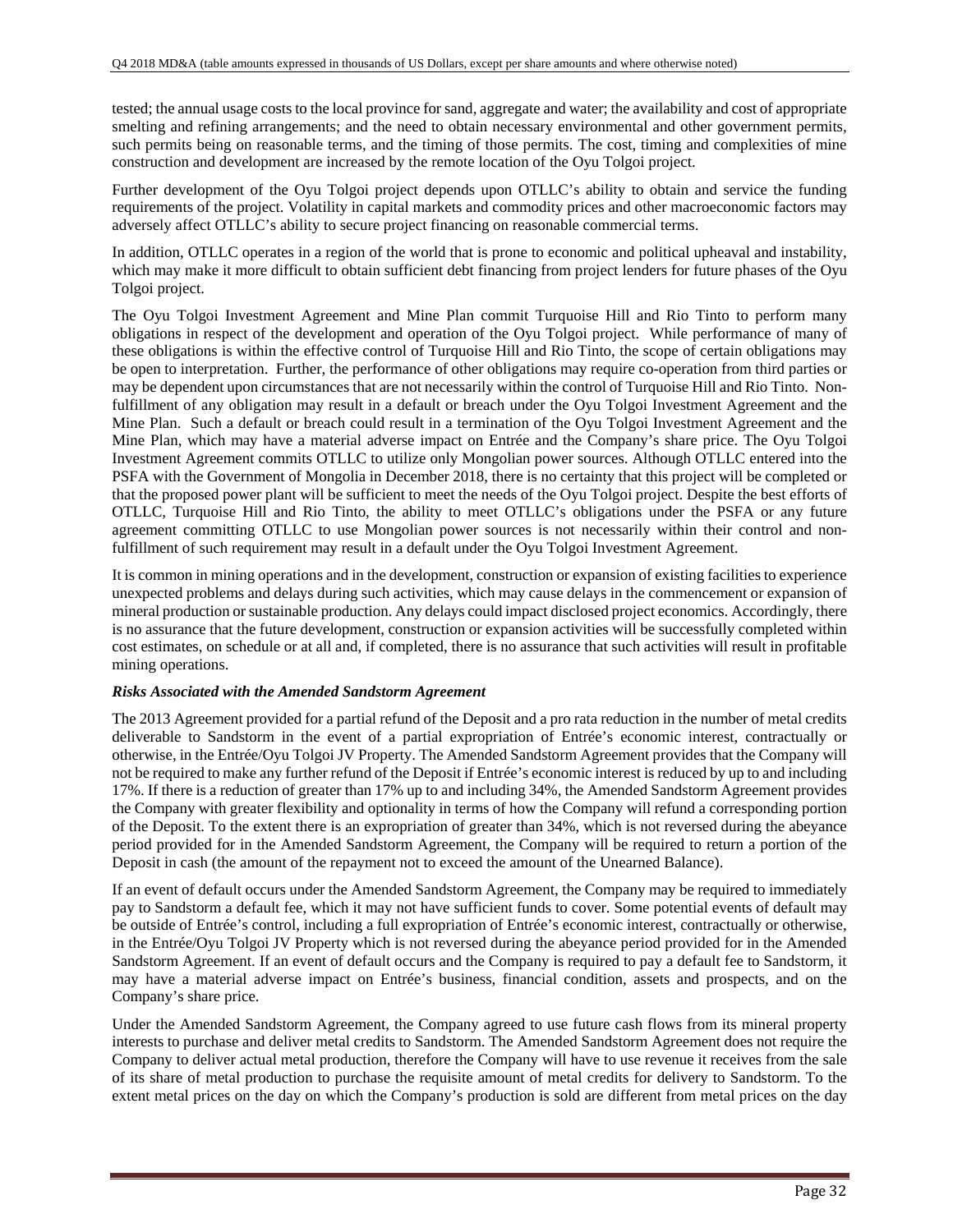on which the Company purchases metal credits for delivery to Sandstorm, the Company may suffer a gain or loss on the difference.

### *Risks Associated with Mining or Related to Entrée*

The estimates of reserves and resources, including the anticipated tonnages and grades that will be achieved or the indicated level of recovery that will be realized, are estimates only and no assurances can be given as to their accuracy. Such estimates are, in large part, based on interpretations of geological data obtained from drill holes and other sampling techniques. Actual mineralization or formations may be different from those predicted. Reserve and resource estimates are materially dependent on prevailing market prices and the cost of recovering and processing minerals at the mine site. Market fluctuations in the price of metals or increases in the costs to recover metals may render the mining of ore reserves uneconomical and materially adversely affect operations.

Sandstorm's beneficial shareholdings in the Company, totalling 16.3% of the Company's outstanding shares, and Rio Tinto's beneficial shareholdings in the Company, totalling 17.4% of the Company's outstanding shares, potentially give Sandstorm and Rio Tinto the voting power to influence the policies, business and affairs of Entrée and the outcome of any significant corporate transaction or other matter, including a merger, business combination or a sale of all, or substantially all, of Entrée's assets. In addition, Rio Tinto (on behalf of OTLLC) has operational control over the Entrée/Oyu Tolgoi JV Property. OTLLC and Sandstorm also have certain rights in the event of a proposed disposition by Entrée of its interest in the Entrée/Oyu Tolgoi JV and OTLLC has a right of first refusal with respect to any proposed disposition by Entrée of an interest in the Shivee West Property, which is not currently subject to the Entrée/Oyu Tolgoi JV. The share position in the Company of each of Sandstorm, Rio Tinto and Turquoise Hill may have the effect of delaying, deterring or preventing a transaction involving a change of control of the Company in favour of a third party that otherwise could result in a premium in the market price of the Company's shares in the future. In the case of Sandstorm, the risk is mitigated to some extent by the requirement in the Amended Sandstorm Agreement for Sandstorm to vote its shares as the Board specifies with respect to any potential acquisition of the Company, provided the potential acquirer agrees to execute and deliver to Sandstorm a deed of adherence to the Amended Sandstorm Agreement.

Entrée must comply with licence and permitting requirements. In Mongolia, the Shivee Tolgoi and Javhlant exploration licences were converted to mining licences on October 27, 2009. These licences now have a term of 30 years, with two potential extensions of 20 years each. The total estimated annual fees to maintain the licences in good standing, which are primarily the responsibility of OTLLC, is approximately \$944,000.

In Mongolia, Entrée and its partners must comply with environmental regulations that govern air and water quality and land disturbance and provide mine reclamation and closure costs.

Entrée runs its business in different jurisdictions and strives to run its business in as tax efficient a manner as possible. The tax systems in certain of these jurisdictions are complicated and subject to change. For this reason, the possibility of future negative effects on the results of the Company due to changes in tax regulations cannot be excluded. Repatriation of earnings to Canada from other jurisdictions may be subject to withholding taxes. Entrée has no control over withholding tax rates.

Certain of Entrée's officers and directors may be or become associated with other natural resource companies that acquire interests in mineral properties. Such associations may give rise to conflicts of interest from time to time. Entrée's directors are required by law to act honestly and in good faith with a view to its best interests and to disclose any interest which they may have in any of its projects or opportunities. In general, if a conflict of interest arises at a meeting of a board of directors, any director in a conflict will disclose his or her interest and abstain from voting on such matter or, if he or she does vote, his or her vote does not count.

## **DISCLOSURE CONTROLS AND PROCEDURES**

Management is responsible for establishing and maintaining disclosure controls and procedures, which provide reasonable assurance that material information relating to the Company and its subsidiaries is accumulated and communicated to management to allow timely decisions regarding required disclosure. Management has evaluated the effectiveness of its disclosure controls and procedures as of December 31, 2018 and believes its disclosure controls and procedures are effective.

The Company's management, including the Chief Executive Officer and Chief Financial Officer, believe that any disclosure controls and procedures or internal control over financial reporting, no matter how well conceived and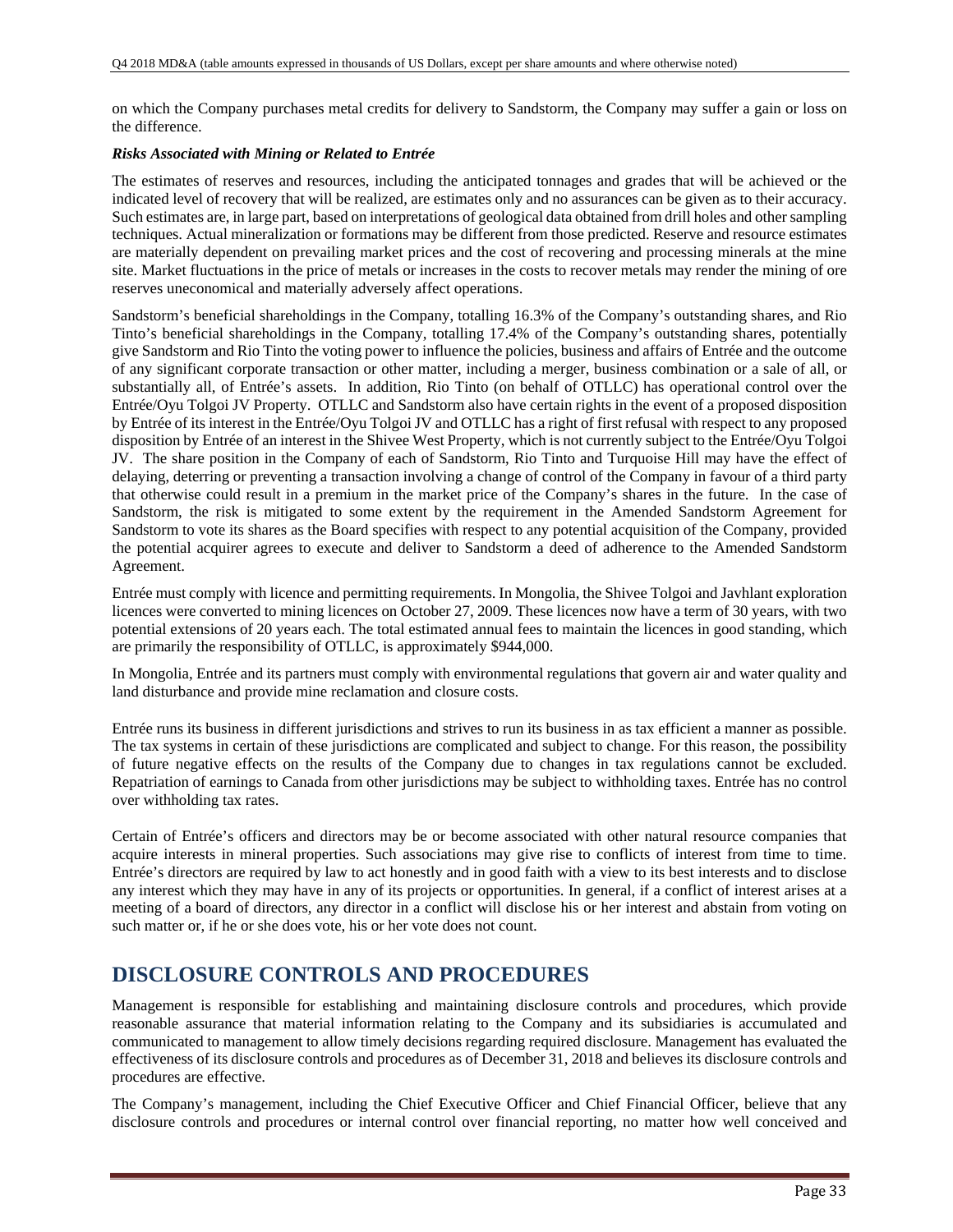operated, can provide only a reasonable and not absolute assurance that the objectives of the control system are met. Further, the design of a control system reflects the fact that there are resource constraints, and the benefits of controls must be considered relative to their costs. Because of the inherent limitations in all control systems, they cannot provide absolute assurance that all control issues and instances of fraud, if any, within the Company have been prevented or detected. These inherent limitations include the realities that judgments in decision-making can be faulty, and that breakdowns can occur because of simple error or mistake. Additionally, controls can be circumvented by the individual acts of some persons, by collusion of two or more people, or by unauthorized override of the control. The design of any systems of controls is also based in part on certain assumptions about the likelihood of certain events, and there can be no assurance that any design can achieve its stated goals under all potential future conditions. Accordingly, because of the inherent limitations in a cost-effective control system, misstatements due to error or fraud may occur and not be detected.

# **INTERNAL CONTROL OVER FINANCIAL REPORTING**

Management is responsible for designing internal control over financial reporting, to provide reasonable assurance regarding the reliability of financial reporting and the preparation of financial statements for external purposes in accordance with IFRS. Management evaluated the Company's internal control over financial reporting at December 31, 2018 and concluded that it is effective and that no material weakness relating to design or operations exists. No change in the Company's internal control over financial reporting occurred during the period beginning on October 1, 2018 and ended on December 31, 2018 that has materially affected, or is reasonably likely to materially affect, the Company's internal control over financial reporting.

## **FORWARD LOOKING STATEMENTS**

This MD&A contains forward-looking statements within the meaning of the United States Private Securities Litigation Reform Act of 1995 and forward-looking information within the meaning of applicable Canadian securities laws.

Forward-looking statements include, but are not limited to, statements with respect to corporate strategies and plans; requirements for additional capital; uses of funds; the value and potential value of assets and the ability of the Company to maximize returns to shareholders; construction and continued development of the Oyu Tolgoi underground mine; the expected timing of first development production from Lift 1 of the Entrée/Oyu Tolgoi JV Property; potential production delays and the impact of such delays; the future prices of copper, gold, molybdenum and silver; the estimation of mineral reserves and resources; projected mining and process recovery rates; anticipated timing and amount of future production, capital and operating costs, mill throughput, cash flows and mine life; capital, financing and project development risk; mining dilution; closure costs and requirements; discussions with the Government of Mongolia, Rio Tinto, OTLLC and Turquoise Hill on a range of issues including Entrée's interest in the Entrée/Oyu Tolgoi JV Property, the Shivee Tolgoi and Javhlant mining licences and certain material agreements; potential actions by the Government of Mongolia with respect to the Shivee Tolgoi and Javhlant mining licences and Entrée's interest in the Entrée/Oyu Tolgoi JV Property; the potential for Entrée to be included in or otherwise receive the benefits of the Oyu Tolgoi Investment Agreement or another similar agreement; the potential for the Government of Mongolia to seek to directly or indirectly invest in Entrée's interest in the Hugo North Extension and Heruga deposits; the potential application of the Government of Mongolia's Resolution 81, Resolution 140 and Resolution 175 to the Shivee Tolgoi and Javhlant licences; timing and status of a Tavan Tolgoi-based power project; potential size of a mineralized zone; potential expansion of mineralization; potential discovery of new mineralized zones; potential metallurgical recoveries and grades; plans for future exploration and/or development programs and budgets; permitting time lines; anticipated business activities; proposed acquisitions and dispositions of assets; and future financial performance.

In certain cases, forward-looking statements and information can be identified by words such as "plans", "expects" or "does not expect", "is expected", "budgeted", "scheduled", "estimates", "forecasts", "intends", "anticipates", or "does not anticipate" or "believes" or variations of such words and phrases or statements that certain actions, events or results "may", "could", "would", "might", "will be taken", "occur" or "be achieved". While the Company has based these forward-looking statements on its expectations about future events as at the date that such statements were prepared, the statements are not a guarantee of Entrée's future performance and are based on numerous assumptions regarding present and future business strategies, local and global economic conditions and the environment in which Entrée will operate in the future, including the price of copper, gold, silver and molybdenum, projected grades, anticipated capital and operating costs, anticipated future production and cash flows and the status of Entrée's relationship and interaction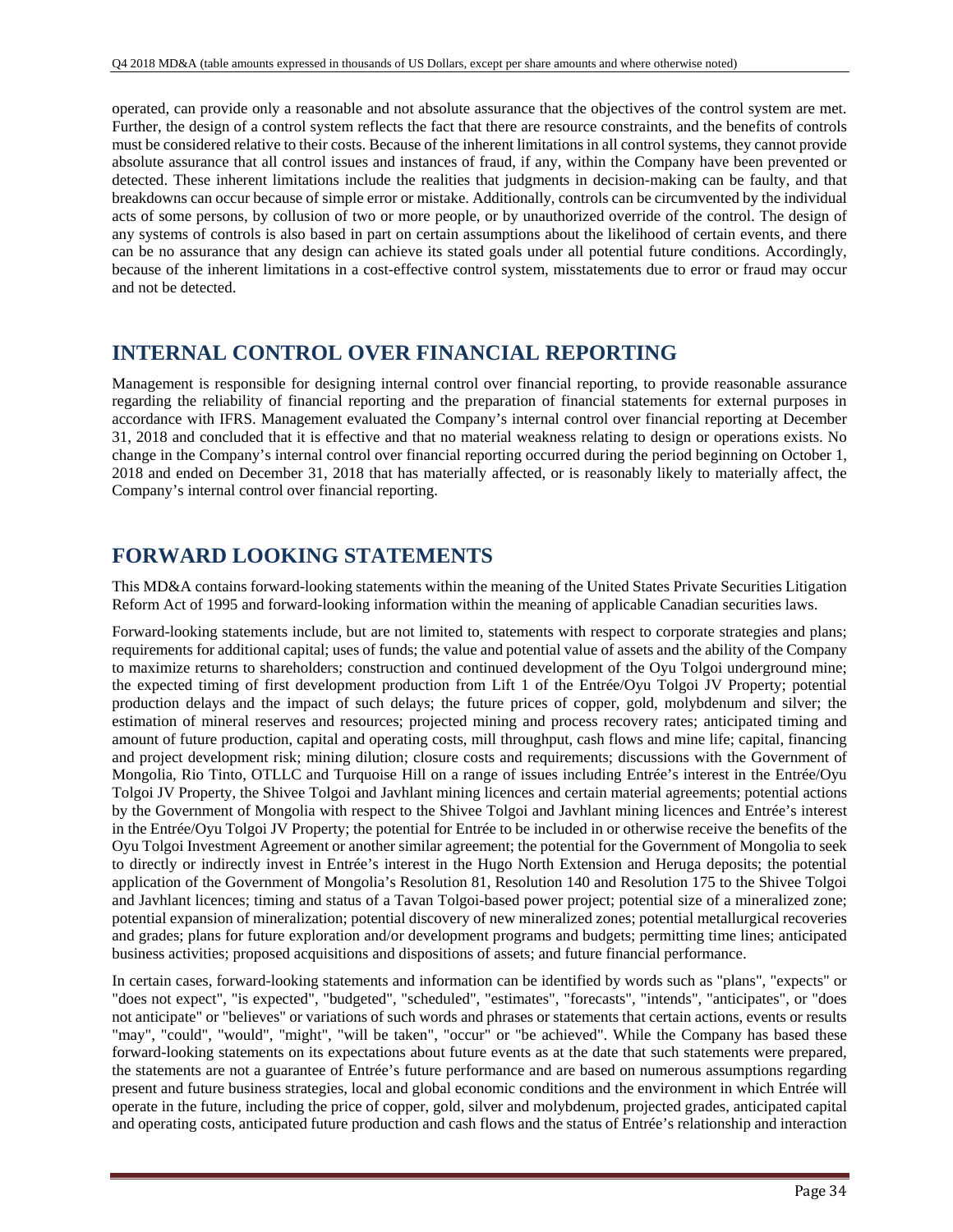with the Government of Mongolia, OTLLC, Rio Tinto and Turquoise Hill. With respect to the construction and continued development of the Oyu Tolgoi underground mine, important risks, uncertainties and factors which could cause actual results to differ materially from future results expressed or implied by such forward-looking statements and information include, amongst others, the timing and cost of the construction and expansion of mining and processing facilities; the timing and availability of a long term domestic power source for Oyu Tolgoi (or the availability of financing for OTLLC to construct such a source); the ability of OTLLC to secure and draw down on the supplemental debt under the Oyu Tolgoi project finance facility and the availability of additional financing on terms reasonably acceptable to OTLLC, Turquoise Hill and Rio Tinto to further develop Oyu Tolgoi; delays, and the costs which would result from delays, in the development of the underground mine; projected copper, gold and silver prices and their market demand; and production estimates and the anticipated yearly production of copper, gold and silver at Oyu Tolgoi.

The 2018 PEA is based on a conceptual mine plan that includes Inferred resources. Numerous assumptions were made in the preparation of the 2018 PEA, including with respect to mineability, capital and operating costs, production schedules, the timing of construction and expansion of mining and processing facilities, and recoveries, that may change materially once production commences at Hugo North Extension Lift 1 and additional development and capital decisions are required. Any changes to the assumptions underlying the 2018 PEA could cause actual results to be materially different from any future results, performance or achievements expressed or implied by forward-looking statements and information relating to the 2018 PEA.

Other risks, uncertainties and factors which could cause actual results, performance or achievements of Entrée to differ materially from future results, performance or achievements expressed or implied by forward-looking statements and information include, amongst others, unanticipated costs, expenses or liabilities; discrepancies between actual and estimated production, mineral reserves and resources and metallurgical recoveries; development plans for processing resources; matters relating to proposed exploration or expansion; mining operational and development risks, including geotechnical risks and ground conditions; regulatory restrictions (including environmental regulatory restrictions and liability); risks related to international operations, including legal and political risk in Mongolia; risks associated with changes in the attitudes of governments to foreign investment; risks associated with the conduct of joint ventures; inability to upgrade Inferred mineral resources to Indicated or Measured mineral resources; inability to convert mineral resources to mineral reserves; conclusions of economic evaluations; fluctuations in commodity prices and demand; changing foreign exchange rates; the speculative nature of mineral exploration; the global economic climate; dilution; share price volatility; activities, actions or assessments by Rio Tinto, Turquoise Hill or OTLLC and by government authorities including the Government of Mongolia; the availability of funding on reasonable terms; the impact of changes in interpretation to or changes in enforcement of laws, regulations and government practices, including laws, regulations and government practices with respect to mining, foreign investment, royalties and taxation; the terms and timing of obtaining necessary environmental and other government approvals, consents and permits; the availability and cost of necessary items such as water, skilled labour, transportation and appropriate smelting and refining arrangements; unanticipated reclamation expenses; geotechnical or hydrogeological considerations during mining being different from what was assumed; changes to assumptions as to the availability of electrical power, and the power rates used in operating cost estimates and financial analyses; changes to assumptions as to salvage values; ability to maintain the social licence to operate; accidents, labour disputes and other risks of the mining industry; environmental risks; global climate change; title disputes; limitations on insurance coverage; competition; loss of key employees; cyber security incidents; misjudgements in the course of preparing forward-looking statements; and those factors discussed in the section entitled "Critical Accounting Estimates, Risks and Uncertainties" in this MD&A and in the section entitled "Risk Factors" in the AIF. Although the Company has attempted to identify important factors that could cause actual actions, events or results to differ materially from those described in forward-looking statements, there may be other factors that cause actions, events or results not to be as anticipated, estimated or intended. There can be no assurance that forward-looking statements will prove to be accurate, as actual results and future events could differ materially from those anticipated in such statements. Except as required under applicable securities legislation, the Company undertakes no obligation to publicly update or revise forward-looking statements, whether as a result of new information, future events, or otherwise. Accordingly, readers should not place undue reliance on forward-looking statements.

## **TECHNICAL INFORMATION**

Robert Cinits, P.Geo., formerly Entrée's Vice-President, Corporate Development and currently a consultant to the Company, has approved the technical disclosure in this MD&A. Mr. Cinits is a Qualified Person ("QP") as defined by NI 43-101.